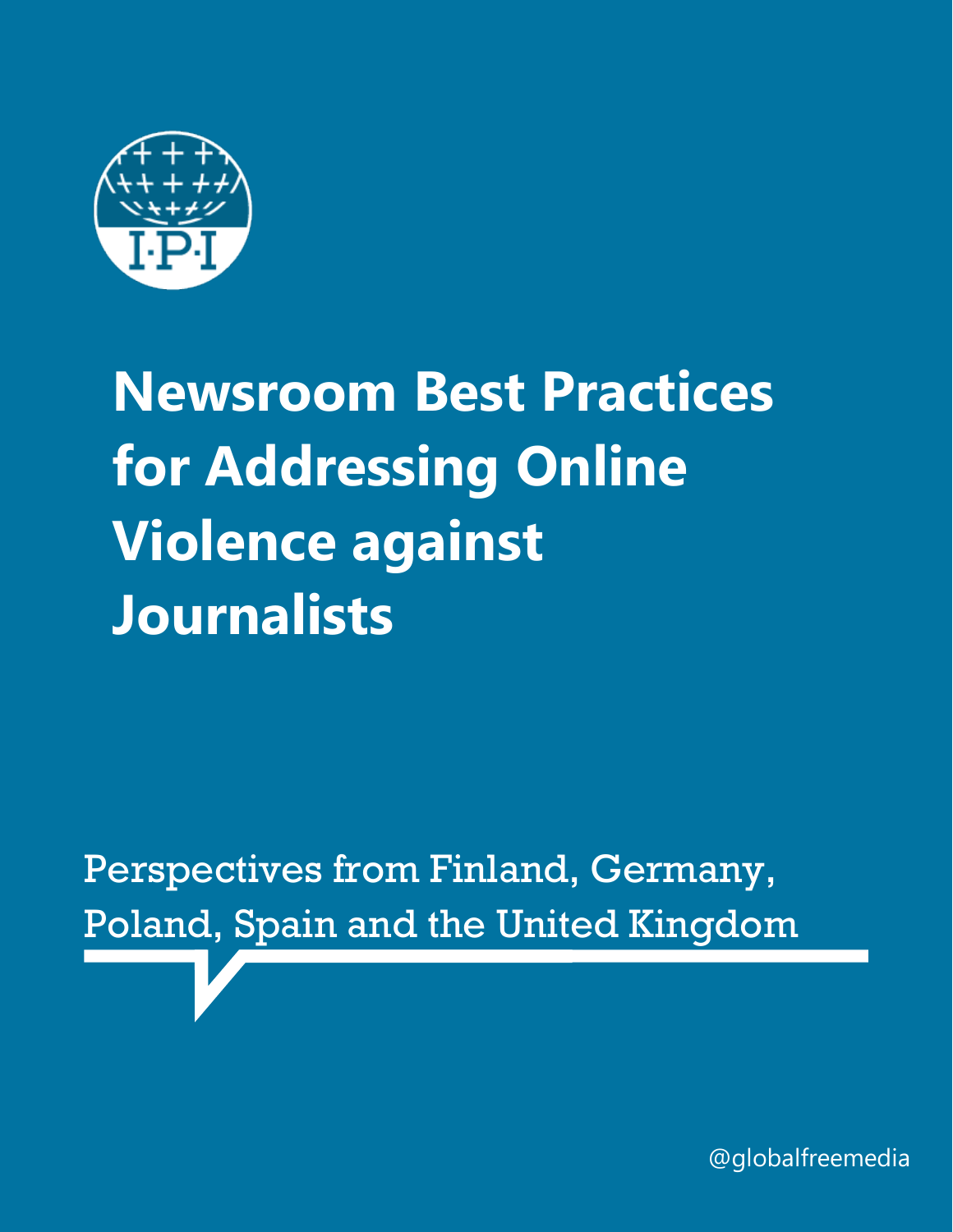# Newsroom Best Practices for Addressing Online Violence against Journalists

# Perspectives from Finland, Germany, Poland, Spain and the United Kingdom

#### *Written by Barbara Trionfi and Javier Luque*

*Additional research provided by Annabelle Chapman, Alma Onali and Sanna Pekkonen* 

The production of this report was made possible with the financial support of the Adessium Foundation



The OSCE Representative on Freedom of the Media participated in the gender component of this publication.

The views expressed by the contributing authors in this publication are their own and do not necessarily reflect the views of the OSCE Representative on Freedom of the Media.



**About IPI**: The Vienna-based IPI is a global network of editors, media executives and leading journalists dedicated to furthering and safeguarding press freedom, promoting the free flow of news and information, and improving the practices of journalism. Formed in 1950 at Columbia University by 34 leading editors from 15 countries on the belief that a free press would contribute to the creation of a better world, IPI today includes members in more than 100 countries and holds consultative status with the Council of Europe and the United Nations.

Copyright: "Newsroom Best Practices for Addressing Online Violence against Journalists" is licensed under a Creative Commons Attribution International License.

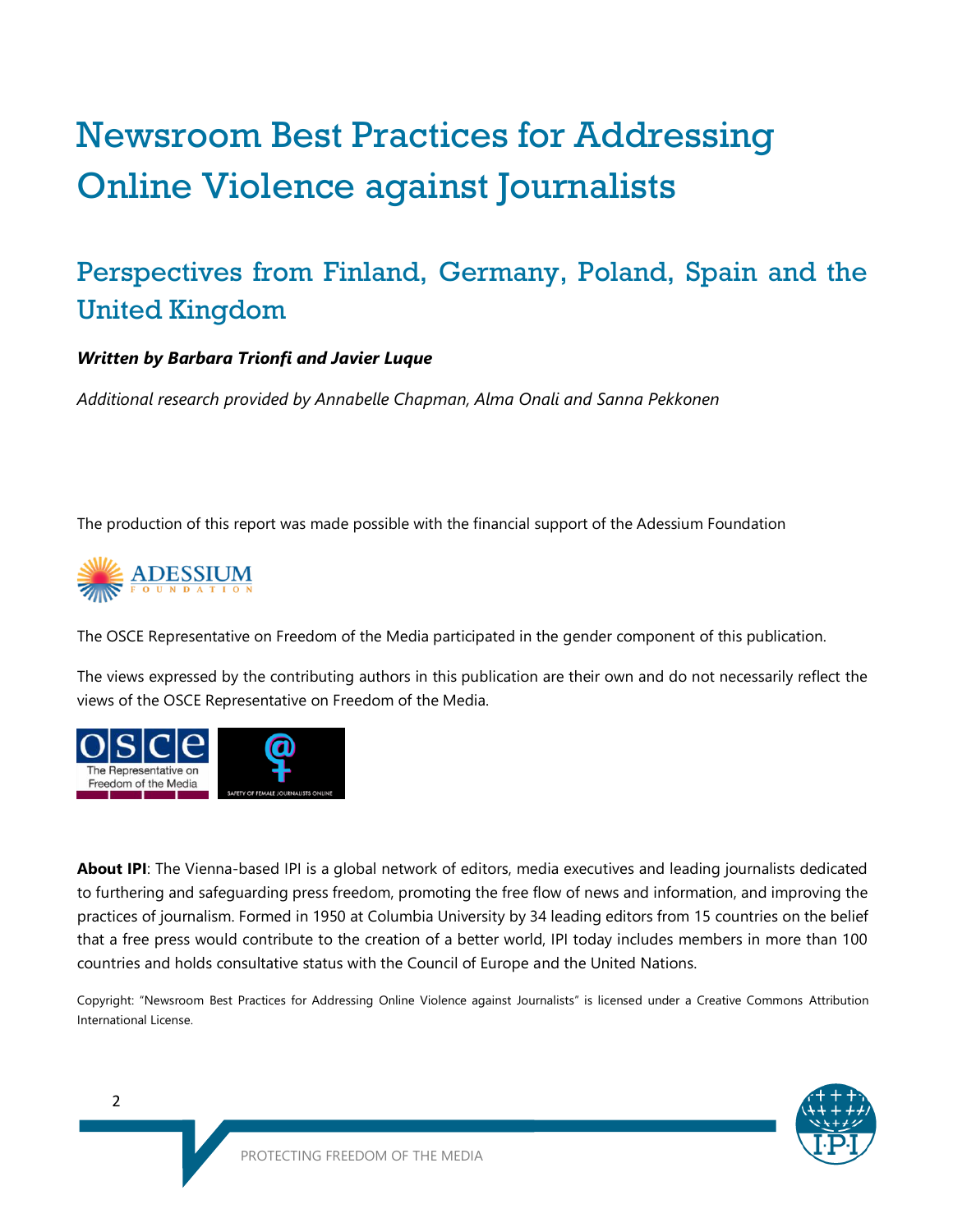# Table of Contents

- **1. Introduction**
	- **1.1. Methodology and scope**
	- **1.2. Female journalists under attack**
	- **1.3. Topics triggering online attacks**
	- **1.4. Nature of the attacks: similarities across countries**
	- **1.5. The search for solutions**
	- **1.6. Peer support as first aid**
	- **1.7. Structured strategies to address online harassment**
- **2. Country reports**
	- **2.1. Finland**
		- **Analysis of the context**
		- **Analysis of the problem**
		- **Analysis of the consequences**
		- **Analysis of practices adopted by newsrooms and journalists**
	- **2.2. Germany**
		- **Analysis of the context**
		- **Analysis of the problem**
		- **Analysis of the consequences**
		- **Analysis of practices adopted by newsrooms and journalists**
	- **2.3. Poland**
		- **Analysis of the context**
		- **Analysis of the problem**
		- **Analysis of the consequences**
		- **Analysis of practices adopted by newsrooms and journalists**

#### **2.4. Spain**

- **Analysis of the context**
- **Analysis of the problem**
- **Analysis of the consequences**
- **Analysis of practices adopted by newsrooms and journalists**



3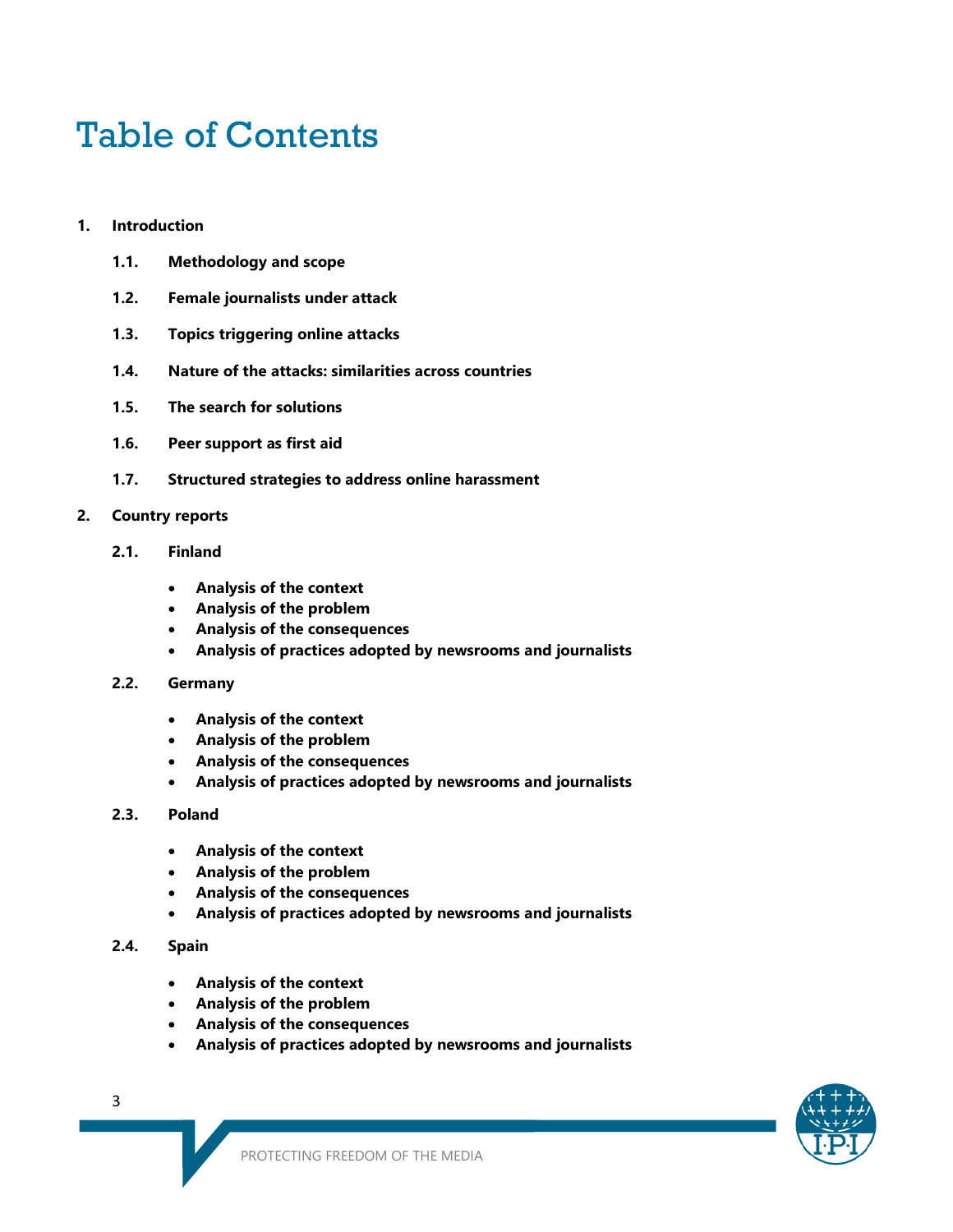- **2.5. United Kingdom**
	- **Analysis of the context**
	- **Analysis of the problem**
	- **Analysis of the consequences**
	- **Analysis of practices adopted by newsrooms and journalists**
- **3. Recommendations**
	- **Recommendations for media outlets and editors**
	- **Recommendations for journalists**
	- **Recommendations for states**
- **4. List of media and other organizations that contributed to this study**

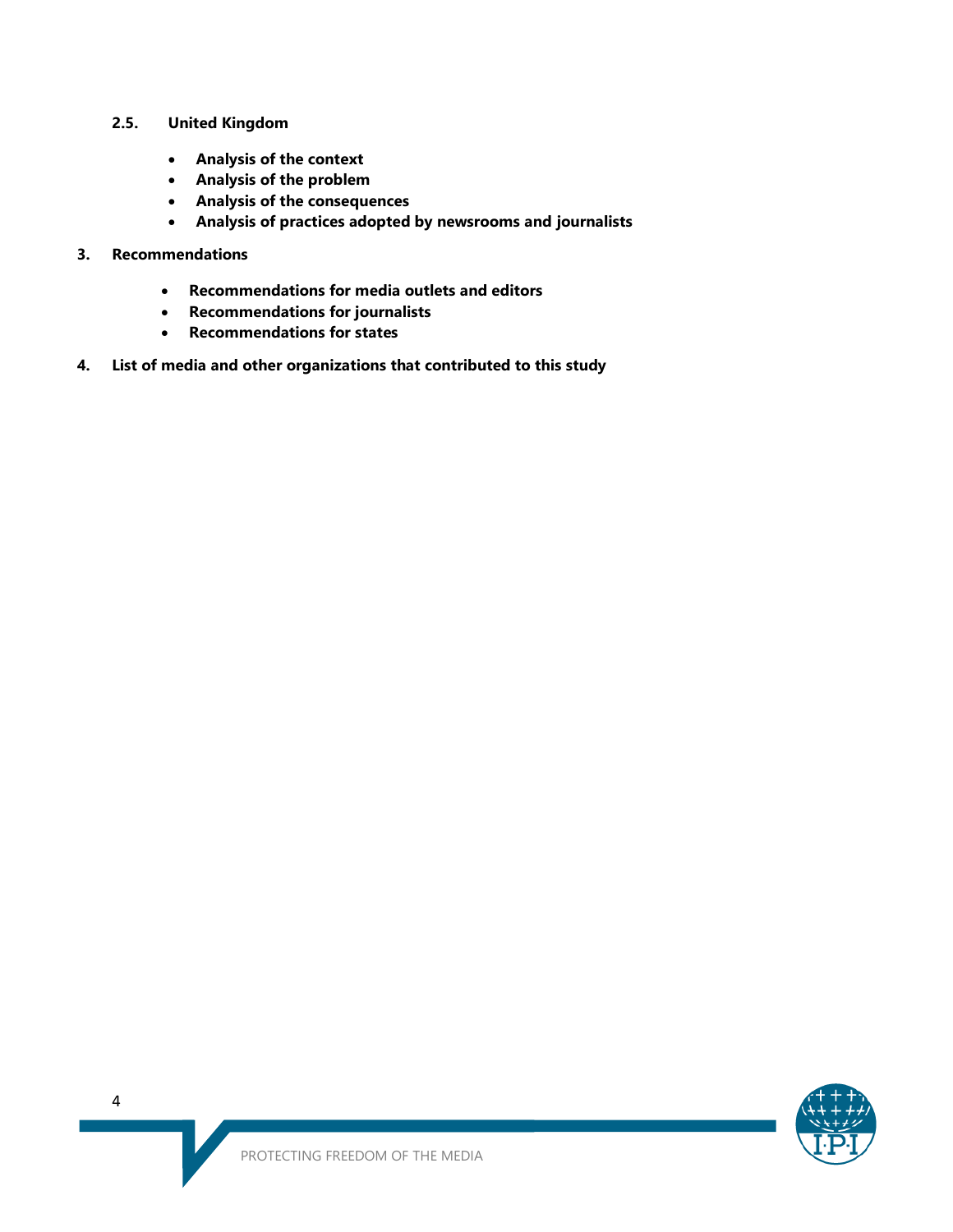# 1.Introduction

# 1.1. Methodology and scope

This study examines best practices for addressing online harassment and attacks on female journalists adopted by newsrooms in Europe. This gendered focus reflects the fact that female journalists have been shown to receive different and more vicious online abuse than their male colleagues. At the same time, many aspects of newsroom efforts to protect journalists are equally relevant to both genders, and attacks on female journalists must be seen as part of a larger phenomenon of silencing the press through threats, insult, smear campaigns and other forms of abuse online. Therefore, this study examines the protection of female journalists as part of a broader analysis of newsroom strategies to counter online attacks on all journalists.

The study is based on data collected by the International Press Institute (IPI) in cooperation with the Office of the Representative on Freedom of the Media of the Organization for Security and Co-operation in Europe (OSCE) in the course of in-person meetings with journalists, community managers, editors, legal experts and analysts in the period between April and December 2018 in five OSCE participating States: Finland, Germany, Poland, Spain and the United Kingdom. It is divided into two sections: (1) a general analysis of the issue in Europe; and (2) reports on the situation in the six countries visited.

The research was conducted in 45 newsrooms, where interviews were carried out with editors, heads of audience and journalists. The research further included interviews with media experts from civil society and academia. In addition, a total of eight focus groups with female journalists and freelancers were held to discuss measures for countering attacks affecting those groups specifically and preventing both the emotional and professional impact.

The selection of the countries was guided by the desire to gather the experience of journalists who operate in different sociocultural and political realities. In each of the countries, the research included journalists working for both large and small news organizations, i.e., both those have a dedicated team to moderate on-site and social media comments and those where journalists themselves engage with audiences even while operating under time constraints; journalists working in both capital cities and smaller cities; and journalists with different contractual agreements with news organizations.

The research specifically examined the measures implemented by newsrooms in four different areas: Preand post-moderation mechanisms for both on-site comments and social media posts; psychosocial support strategies; legal assistance; and, finally, coordination with social media platforms to tackle campaigns of online abuse against journalists.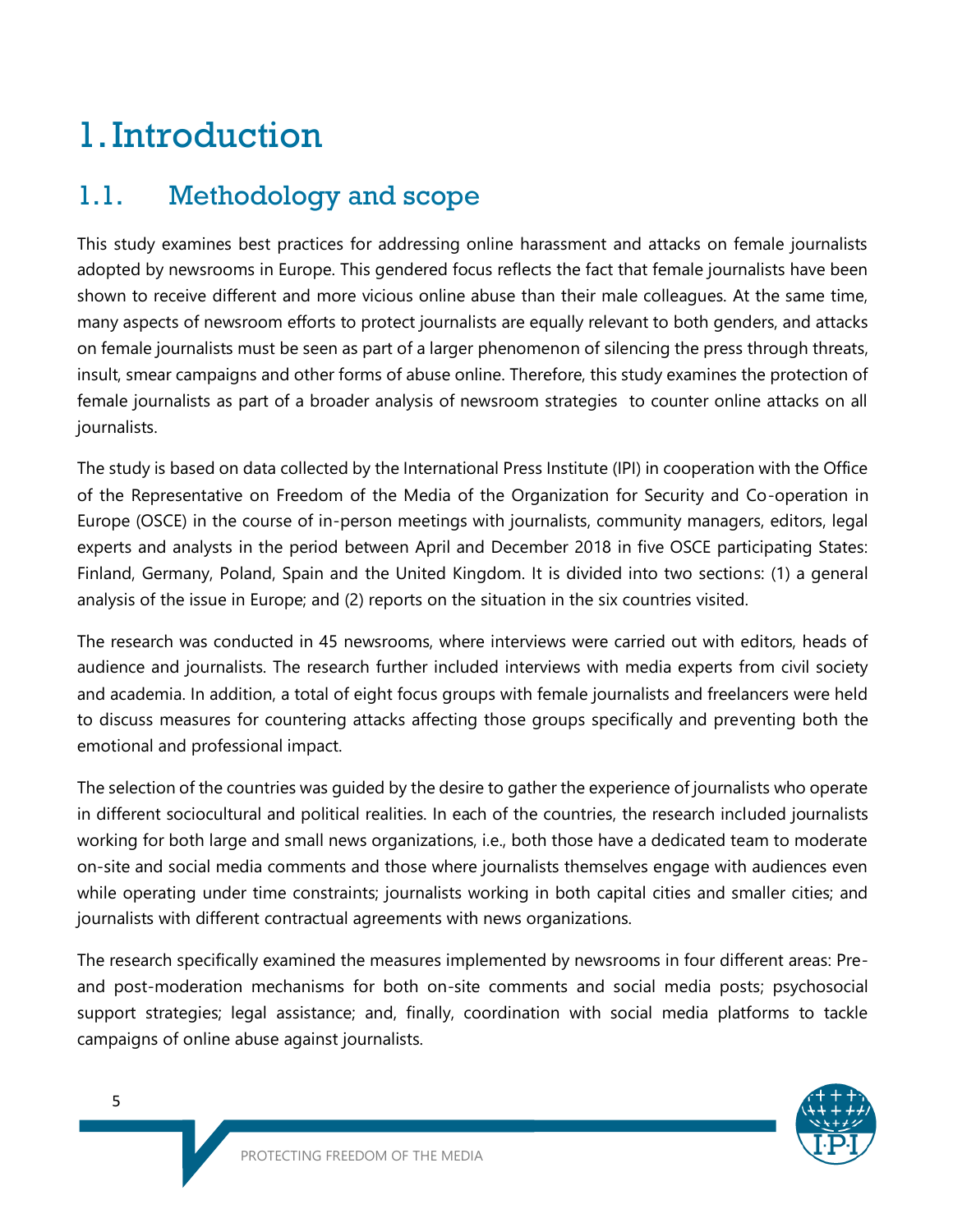The scope of the research around online harassment of female journalists included various interlinked aspects:

- an analysis of the context in which such attacks take place, with a focus on the specific topics covered by journalists that tend to attract waves of online hate;
- an analysis of the problem, i.e., examining the type of attacks and harassment journalists are subject to as a consequence of their profession;
- an analysis of the consequences of online harassment on targeted journalists, including selfcensorship, emotional toll and reduced credibility due to smearing campaigns;
- and, finally, comprising the largest part of the research, an analysis of practices adopted by newsrooms and journalists to prevent online attacks, protect journalists who are subjected to them, and limit the consequences of such attacks on the ability of journalists to carry out their profession without fear of retaliation, and therefore without resorting to self-censorship.

Before going into further detail, it should be noted that this study does not intend to demonize or suggest the criminalization of social media, which in our view play an essential role in the consolidation and development of democracy in many countries.

# 1.2. Female journalists under attack

Although the numerous journalists, editors, managers and other experts who contributed to this study were given the possibility to speak about the problem of online harassment in both gender-neutral and gender-specific terms, there was almost complete agreement, across all countries and news organizations visited, not only that female journalists are more often targeted in online attacks, but also that the attacks experienced by women are especially vicious and often highly sexualized.

There is no doubt that there is a link between the particular subject covered by a journalist and the ensuing level of hate that she receives through online channels. Coverage of certain sensitive, polarizing topics carries a high possibility of harassment. But while men tend to be criticized, insulted and threatened on the basis of their professional output (news content and social media posts), attacks on women mostly focus on the journalist herself and her physical traits.

The experts and media professionals who contributed to this research agreed that this gender-specific harassment merited particular attention. these violent, sexualized attacks are seen as especially serious and as posing a deep challenge to journalists' ability to work; they are an alarming reflection of latent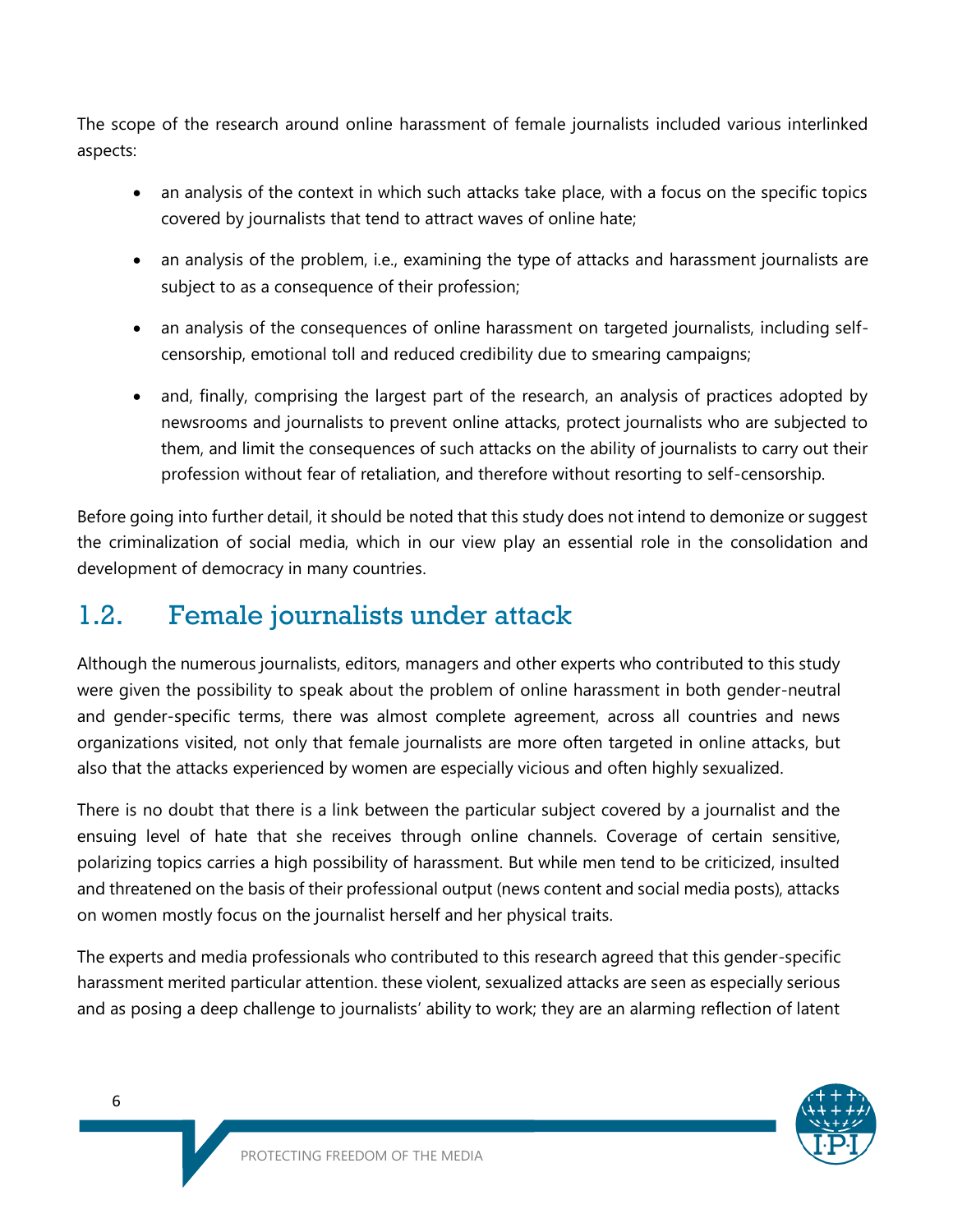and widespread misogynist sentiments present across our societies, and ultimately contribute to the legitimization and normalization of such sentiments.

For all the reasons above, journalists and news managers agreed on the importance of adopting strategies aimed at promoting healthy conversations both on the comment sections of online news platforms, as well as on social media platforms.

Interestingly, numerous contributors to this study pointed out that the attacks targeting women are often similar in nature to those directed at journalists who – on the basis of their names or physical traits – are perceived to have foreign origins or to belong to ethnic or religious minorities. In Poland, for instance, journalists perceived to be Jewish have been targets of violent waves of online attacks because of their (occasionally mistaken) religious identity/belief. In Germany, those coming from Turkish families, or from the wider Muslim community, have received violent online attacks more often than their colleagues, especially if they cover migration issues.

For woman journalists who also identify as members of ethnic or religious minorities, the harassment can become even more extreme. For them, covering a contested topic essentially means deciding to face an avalanche of online hate and threats.

In an interview with IPI, Layla-Roxanne Hill, director of the Scottish investigative journalism cooperative The Ferret and chair of the Scottish Trade Union Congress Black Workers' Committee, pointed out that if one is a person of colour "people find an extra dimension to attack you".

"You will find women writers, particularly Muslim ones, who will be charged with trying to promote certain religious ideology by simply raising awareness of things that are happening to them or to their community", Hill said. "There is always the 'otherness' that will take precedent over you being a woman and a journalist, when you experience online abuse, […] so the emotional toll is one of isolation, loneliness and anger."

The situation can be compounded further if the journalist operates in front of a camera and her face is recognizable to audiences. "The problem is that this hate is now spilling onto the streets: Journalists are being attacked", Dunya Hayli, a well-known German television journalist said in 2016<sup>1</sup>. Hayali, who has been the target of vicious online campaigns while covering the so-called refugee crisis, described how a person had approached her while she was shopping and shouted in her face.

<sup>1</sup> *Wenn Sie sich rassistisch äußern, dann sind Sie verdammt noch mal in Rassist*. Süddeutsche Zeitung, February 7, 2016. [https://www.sueddeutsche.de/medien/goldene-kamera-dankesrede-von-dunja-hayali-wenn-sie-sich](https://www.sueddeutsche.de/medien/goldene-kamera-dankesrede-von-dunja-hayali-wenn-sie-sich-rassistisch-aeussern-dann-sind-sie-verdammt-noch-mal-ein-rassist-1.2852676)[rassistisch-aeussern-dann-sind-sie-verdammt-noch-mal-ein-rassist-1.2852676](https://www.sueddeutsche.de/medien/goldene-kamera-dankesrede-von-dunja-hayali-wenn-sie-sich-rassistisch-aeussern-dann-sind-sie-verdammt-noch-mal-ein-rassist-1.2852676) 



 $\overline{\phantom{0}}$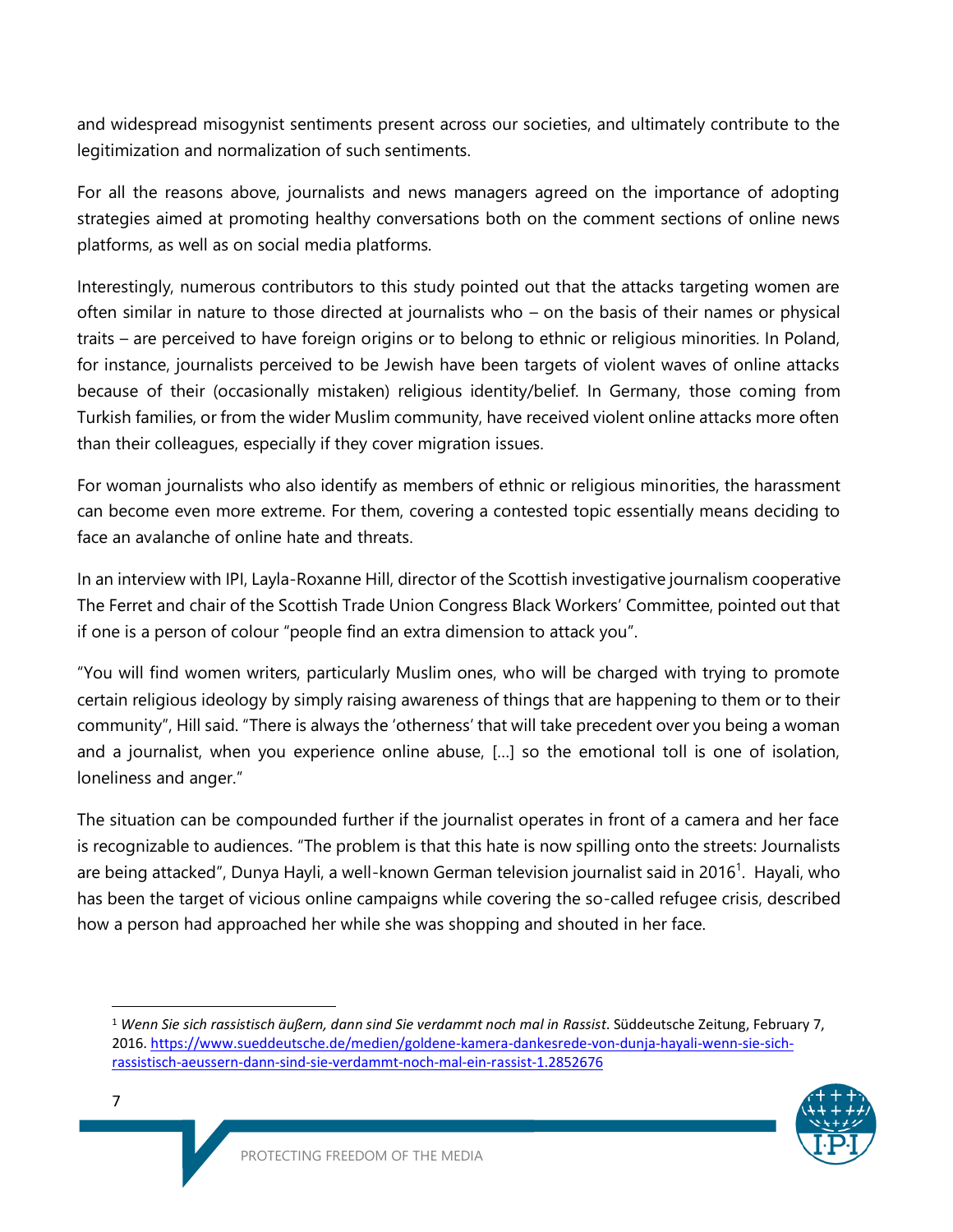Mònica Terribas, a renowned radio journalist with the Catalan public broadcaster, became a target of social media attacks by far-right groups amid the ongoing debate around Catalan independence. The online campaign against Terribas eventually resulted in an incident on October 27, 2017, when dozens of far-right protesters attacked the outside of her studio with stones.

The experiences of journalists such as Dunja Hayali and Mònica Terribas show how fast online harassment can turn into, and even legitimize, physical attacks.

The experts who contributed to this study debated whether women are primary targets of online hate because aggressors take advantage of the misogyny present in society to ensure that their messages attract greater attention and spread more quickly; or because the promotion of misogyny in society is in itself one of the goals of online vitriol.

Contributors in all countries, however, agreed that silencing journalists who cover certain politically or socially contested topics, and who express diverse opinions, is the core goal of online attacks. This silencing is achieved, on the one hand, by generating fear and self-censorship among journalists, and, on the other, by discrediting journalists in the public eye, leading to a loss of trust – journalists' most precious commodity – or loss of employment.

# 1.3. Topics triggering online attacks

While journalists have faced harassment for covering all sorts of issues, in the six countries analysed in this study, journalists said that online harassment tends to be connected with the coverage of certain particularly sensitive and divisive topics. These topics differ from country to country but share some commonalities. Coverage of refugees and migration, for example, has been a trigger for sustained harassment in Finland, Germany, Poland and the UK over the past four to five years. The conflict between Russia and Ukraine has been a particularly contested issue in Finland and Poland. Recently in Spain, discussion around the Catalan independence movement has generated attacks on journalists from across the country. Coverage of abortion tends to ignite attacks in Poland; the same can be said of coverage of far-right movements in Germany and Finland. Stories perceived as being supportive of LGBTQ+ rights, or of the "feminist agenda", appear to trigger a backlash in the online spheres of all countries studied, especially in Spain following demonstrations in support of gender equality in main cities coinciding with International Women's Day on March 8, 2018.

# 1.4. Nature of the attacks: similarities across countries

While journalists seem to be acutely aware about the topics that are likely to generate online vitriol, the more difficult question to answer remains whether the harassment they receive is coordinated, i.e.,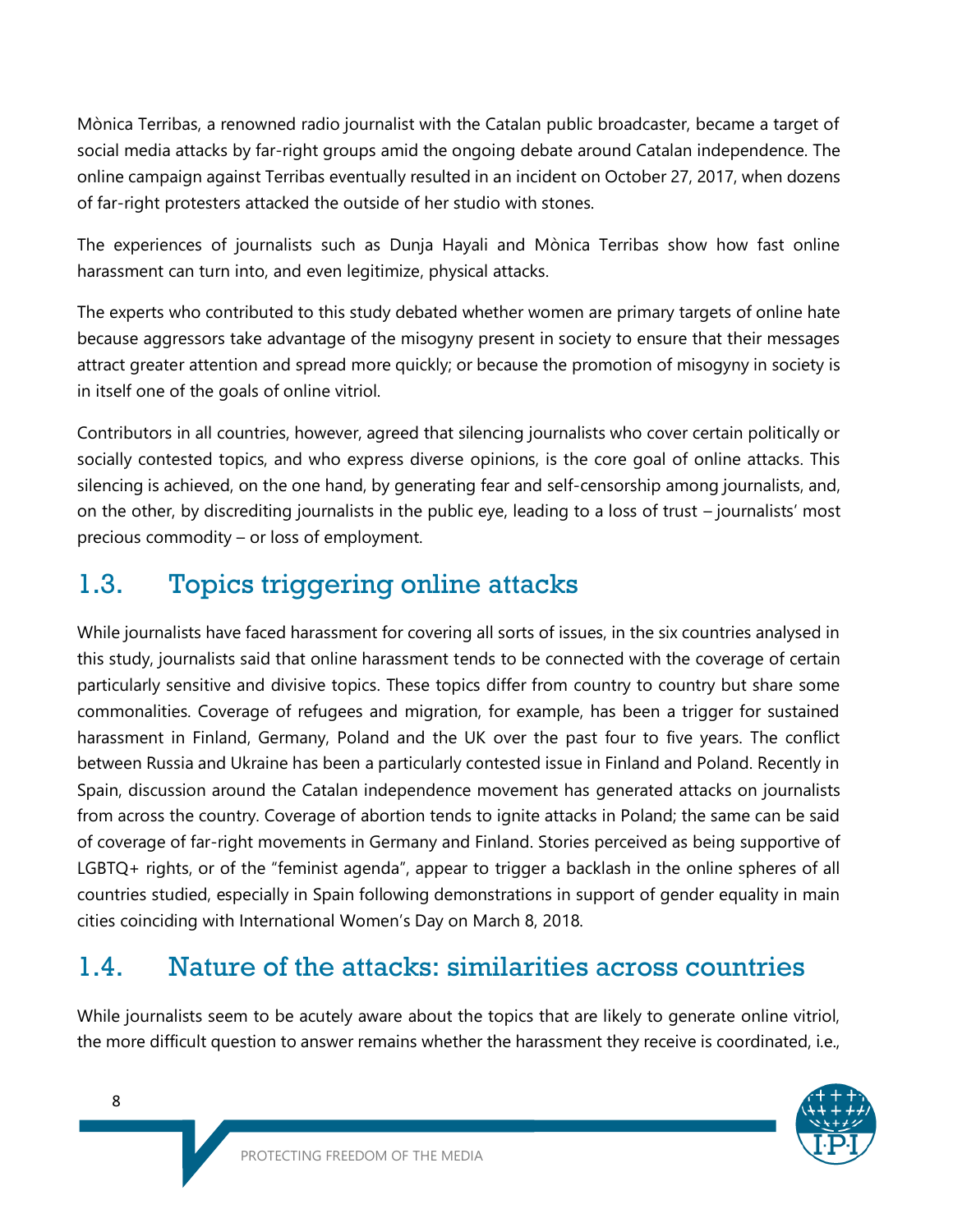whether the messages of hate are disseminated by bots or by myriads of real aggressors; and whether the aggressors are expressing sentiments that they genuinely hold and/or are acting in support of a specific agenda, possibly even in exchange for financial compensation.

This study does not aim to answer that question with regards to the countries surveyed. It is, however, worth noting certain patterns that have emerged from IPI's years-long research into online harassment campaigns. Generally speaking, a coordinated attack is not just a reaction to an opinion expressed or a piece of information disseminated by a journalist, but rather part of a more concerted effort to take control of the narrative. Online harassment campaigns usually stem from a tweet or a post by an influential figure, typically a representative of a political party or of a movement, either openly naming the targeted journalists, or providing information that makes them easily identifiable. The message is immediately further disseminated by a group of users close to the influential figure. In the next phase, the followers and fanbase of the previously described users organically spread the message further, turning it into a trending topic. In this phase, it is also common to find large numbers of anonymous accounts, typically recently created, that take part in distributing the message. These accounts are usually computer-generated social media accounts, also known as bots.

Eventually, websites and news media close to the original influential figure or that support a similar ideology will cover the widespread criticism of the targeted journalists, giving credibility to the online campaign and reinforcing the idea that the journalists targeted and the news and opinions they share are not to be trusted. This also legitimizes further attacks.

Revelations about the existence of "troll factories" and organized online hate campaigns, in various countries in Europe, make it difficult to assess how much of the hate disseminated online is a reflection of actual societal sentiments, and how much of it is generated as part of a coordinated effort to intimidate and discredit journalists. Understanding the identity and motives of aggressors is an issue of interest to many targeted journalists, even to the point where it becomes a type of coping mechanism. Journalists interviewed by IPI as part of this research recounted having spent a lot of time analysing the possible identities of their attackers on the basis of their online profiles, as part of an effort to take control of the situation by grasping the reasons for waves of highly personal attacks which appear entirely incomprehensible.

"One of the best coping mechanisms for me was to get over the fact that this was happening to me, that I was not a victim and that I could use this in my work", Azerbaijani freelance journalist Arzu Geybullayeva said in an interview with IPI. "I started saving links from the stories [targeting me], taking screenshots of the [abusive] Facebook posts and on-site comments and one year later I had the opportunity to write about it. I pitched the story on trolls in Azerbaijan to one of the outlets I was working with and, of course, my personal story was one of the key parts in the article. I didn't focus



9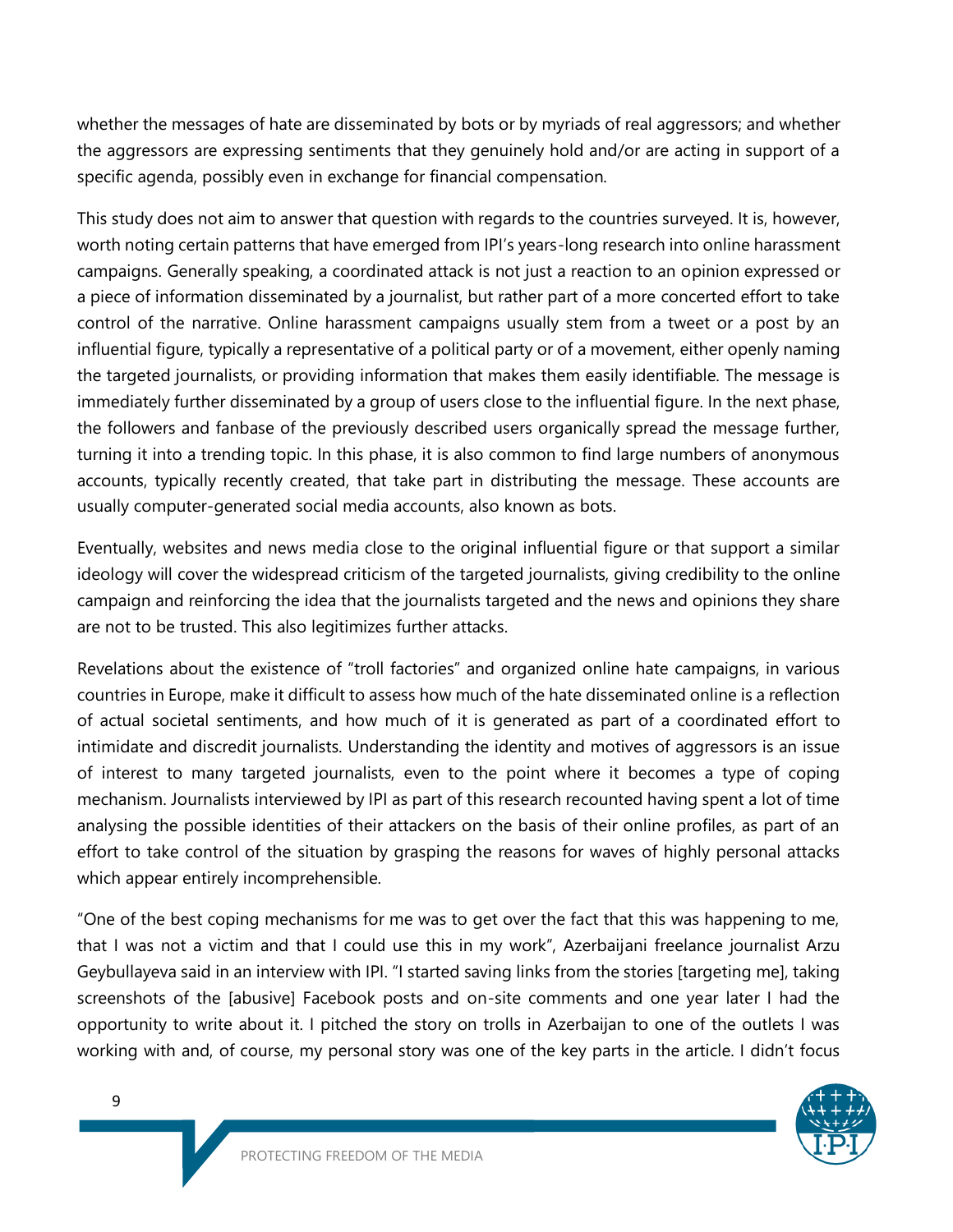that much on my story [but more] on how effective they [trolls] are around certain political events, how the government recruits them, where they come from, etc."

Our research also found similarities in the types of online attacks that target female journalists in Europe. These can roughly be divided into the following categories:

#### **Belittlement**

These are messages aimed at belittling the journalistic work of women simply because they are women. The messages are often condescending and question the journalist's competence to carry out her work. This happens most frequently to women covering topics in historically male-dominated fields such as politics, economics, technology and sports.

"I have the impression", one journalist told IPI, "that I'm not entitled to have an opinion just because I'm a woman."

Another journalist in Poland recalled receiving messages asking: "How would you know about history in Poland if you are woman?".

In some cases, use the name of the journalists in the diminutive.

"Never have any of the colleagues who preceded me (in the Spanish nation-wide morning news radio show 'Hoy por Hoy' on Cadena SER) had their work criticised by using the diminutive of their name", Spanish journalist Pepa Bueno explained." With me, when they want to belittle an opinion that I have expressed in the morning editorial, I am called 'Pepita'. This is very frequent. Let's say this is what they call 'light' harassment."

#### **Sexist insults**

These are messages aimed at humiliating journalists for their physical appearance, without necessarily referring to their journalistic work.

Female journalists in Poland, for example, described how most of the abusive comments they received referred to them as "fat" or "ugly" or as a "slut" or "whore" in connection with their style of dress. This pattern is among the most common observed across all countries.

#### **Explicit and veiled threats of sexual violence or death**

Explicit threats are intimidating messages that express an open desire for the death of, or physical violence against, the journalist or that are direct warnings of death or physical harm.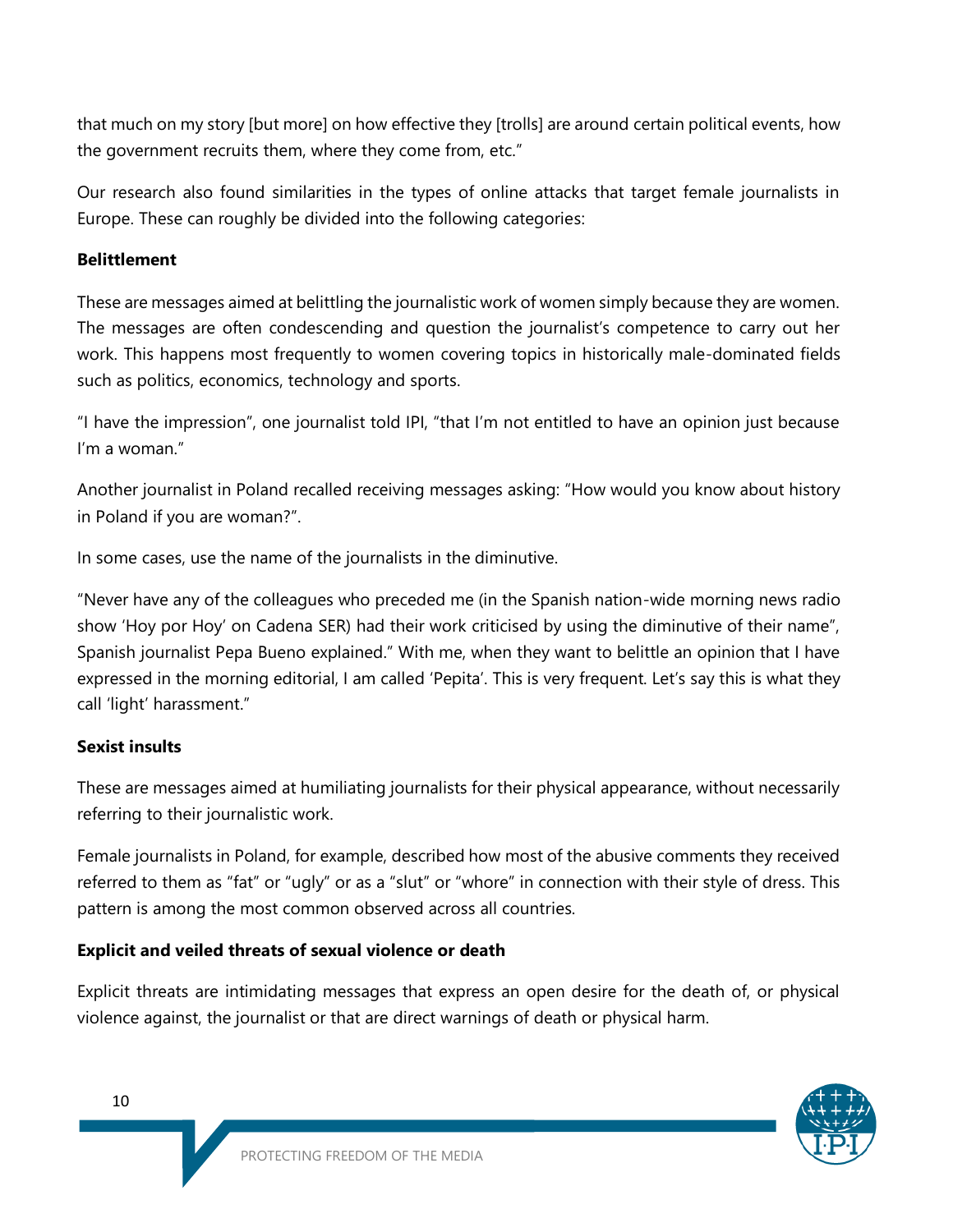Veiled or indirect threats tend to be apparently innocuous messages, but which the receiver interprets as threatening. The intimidating nature of these messages is usually deduced from the context that surrounds them.

#### **Threats and insults to family and relatives**

Journalists also reported that family members and colleagues might also be the recipients of threats, insults or humiliating messages. In addition, female journalists have been targeted with messages threatening or mentioning their children, an aspect seen much less often with male journalists.

For example, an anonymous user wrote to a journalist who was receiving lots of criticism and insults on Twitter at the time: "By the way, you recently gave birth, how is your son?"

"In the case of mothers, when violence reaches your children, you no longer just feel vulnerable yourself", Spanish journalist Cristina Fallarás said. "When you receive a message at 7 in the morning saying, 'let's kill your children who are five and 10 years old', of course ... that changes your life."

#### **Campaigns aiming to discredit journalists professionally**

These are messages whose objective is to question content that the journalist has published, either by referring to her intellectual capacity or by alluding to the fact that said content reflects the personal or partisan interest of the author. This type of attack is also observed against male journalists, but in the case of women the attacks are usually accompanied by messages of a macho nature, belittlement and humiliation.

Another type of attack specifically aimed at disparaging the work of a female journalist is to link her job success to her love life. Many of the journalists who took part in this study stated that they had received many comments on social networks relating to the alleged "sexual favours" that they must have given to reach the positions they currently hold.

# 1.5. The search for solutions

The growing trend of online harassment against journalists, and the particularly vicious nature of attacks against female journalists and the ensuing consequences for the profession of journalism and media freedom as a whole, is a reality that journalists and news managers in all countries have acknowledged during the course of this research.

At the same time, editors and news media managers currently perceive little hope in addressing this issue primarily through the justice system or through social media platforms.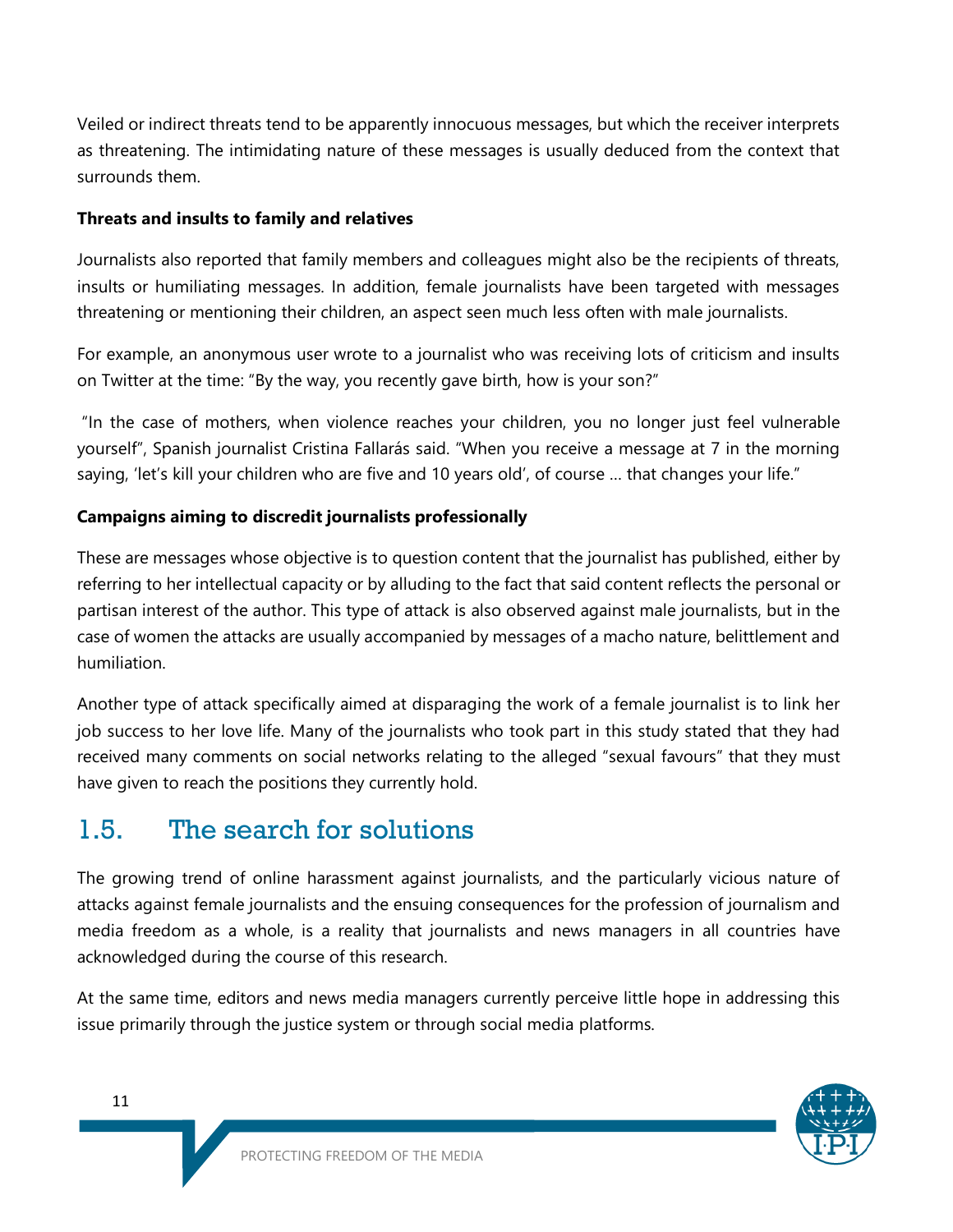Online attacks can pose a great psychological burden on journalists and affect their ability to work without fear of retaliation and their credibility within society. However, many of these attacks fall within the bounds of protected speech according to international law. Criminal justice is appropriate for addressing only some of them, especially direct threats of violence and repeated harassment that rises to the level of stalking. Insult, especially when the journalist is a public figure, is generally a form of protected speech, while defamatory accusations of fact should be addressed in civil court.

conversations between social media platforms and newsrooms are ongoing in order to identify remedies that would limit attacks against journalists on social media without impacting free speech.

While stating that "Twitter's number one priority is improving the health of the public conversation, and safety is a key part of this goal", a Twitter representative told IPI that there was still much work to be done. "We will continue to have open, honest conversations with stakeholders across the world to ensure we are constantly learning about emergent malicious behaviours, and that our products and policies are sufficiently updated."

In a similar vein, Facebook also explained to IPI that it had undertaken several changes to tackle this issue. "We know that journalists, especially women, are a particular target for online trolls and bullies. We take this very seriously and are committed to helping journalists stay safe on our platform. With that in mind, we have been engaging proactively on this topic with news organizations, independent journalists, and local and global experts for many years now to understand how our tools and policies could be improved".

In acknowledgment of the fact that the complex issue of attacks against journalists can only be partially tackled through legal measures and cooperation with the platforms, news organizations have increasingly sought to develop effective internal strategies for addressing the problem.

The development of newsroom strategies related to the moderation of online conversations is in its early stage and no tested formula exists. The newsrooms visited or contacted as part of this study have adopted different approaches, guided primarily by the resources available and, secondly, by the relevance given to the development of a relationship of trust with the community of users. News organizations that value the creation of an active online community of readers are likely to invest more in the moderation of online conversations, with the goal of countering attacks against journalists and generating community support for them.

In this context, understanding the identity of online aggressors is important not only for the targeted journalists but also for moderators of online discussions, who aim to ensure that online discussions reflect the diversity of opinions that exist in society. "I believe in dialogue" is the premise that many social media and community managers put forward in interviews for this study. They said they used

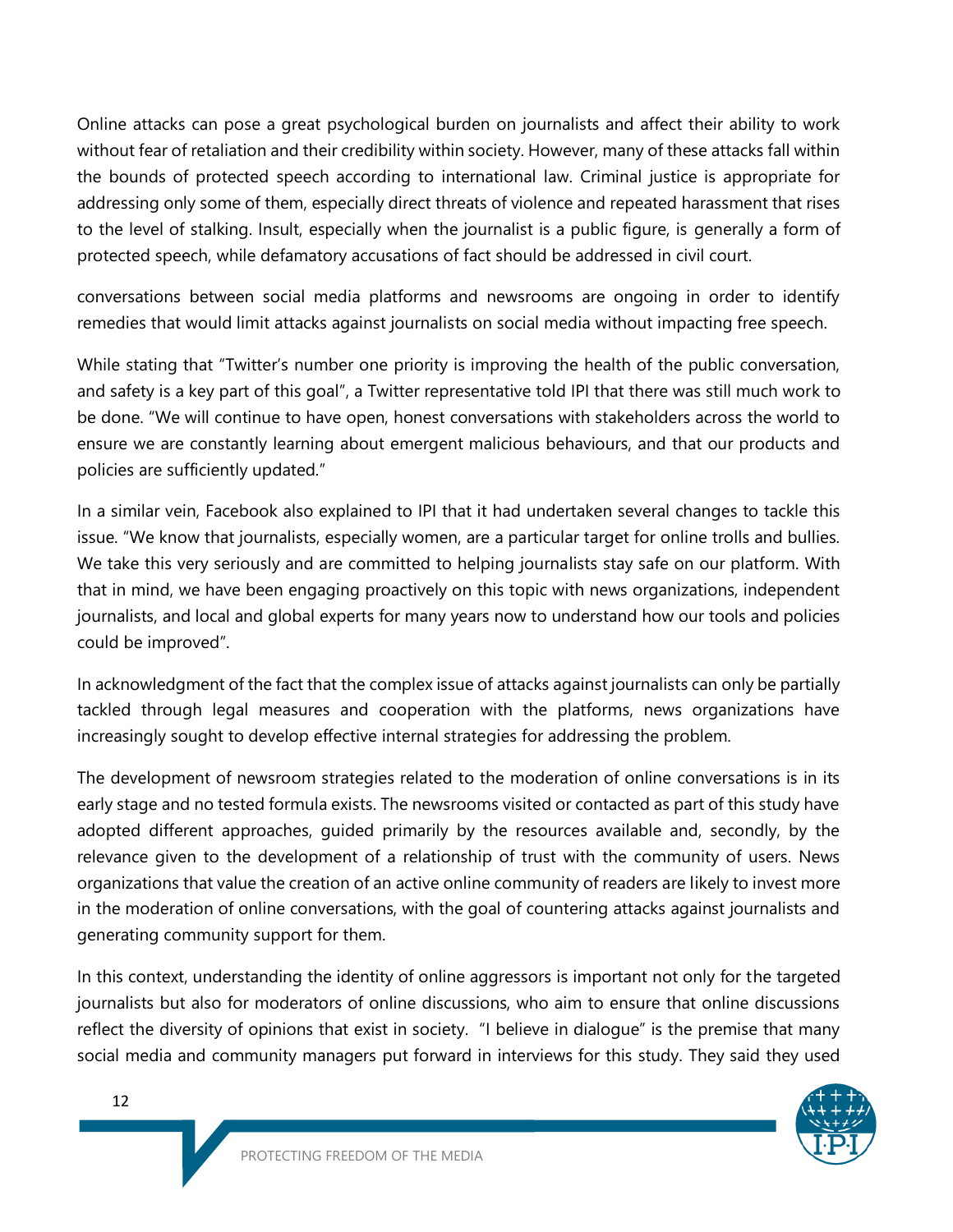this principle in deciding what content should be removed, blocked or silenced from online conversations (depending on what the platform in question allows) and what could and should be confronted and debated as a reflection of sentiments that exist in the societies they cover. Communities managers also said they hoped such engagement would lead the one or the other user to understand that criticism and corrections are welcome, but insults and threats are not acceptable.

Sadly, the general impression from our research is that newsrooms, while they acknowledge the highly problematic consequences of online harassment on their journalists, do not have sufficient resources to dedicate to a proper strategy of prevention and protection. This is the case, for example, for the newspaper Gazeta Wyborcza in Poland, one of the leading independent voices in the country and the target of constant and highly sustained waves of harassment against its journalists. Gazeta Wyborcza, which employs skilled community and social media moderators, said that the number of hateful messages it receives is such that, on one occasion, it even felt compelled to close comments under articles on refugees. "It wasn't a discussion, it was a sea of hate that we couldn't control", the newspaper's social media editor explained. Still, even the extreme measure of closing comments does not prevent the dissemination of attacks on social media platforms.

Some journalists who contributed to this study also reported that they took the decision not to be present on some social media platforms in order to try to limit the sheer number of hateful postings they receive. This measure, too, is considered by most journalists to be extreme and hardly viable in today's journalism reality, where social media platforms are not only a place where journalists gather information but also a key means of dissemination of ideas and information.

In small- and medium-sized newsrooms that are not able to employ full-time community managers and moderators for the comment sections, it is common for editors and journalists themselves to take time to review user comments and moderate discussions. Often, this task ends up being carried out outside of working hours or during supposed breaks. The psychological toll resulting from reading a large number of hateful comments either directed at the person herself or her colleagues is often underestimated.

Our research showed that not only is the development of strategies to counter online harassment at an early stage but so, too, is the development of a newsroom culture necessary to tackle the issue in a holistic and coordinated fashion. We found that while an increasing number of hateful and abusive messages directed at journalists, as well as vicious attacks on female journalists specifically, are an indisputable reality for all those who contributed to this study, limited knowledge of countermeasures, the overall novelty of the phenomenon itself, and often limited appreciation of the gender-based nature of the attacks, lead to a degree of apathy, indifference and/or helplessness on the part of some journalists and newsroom managers.

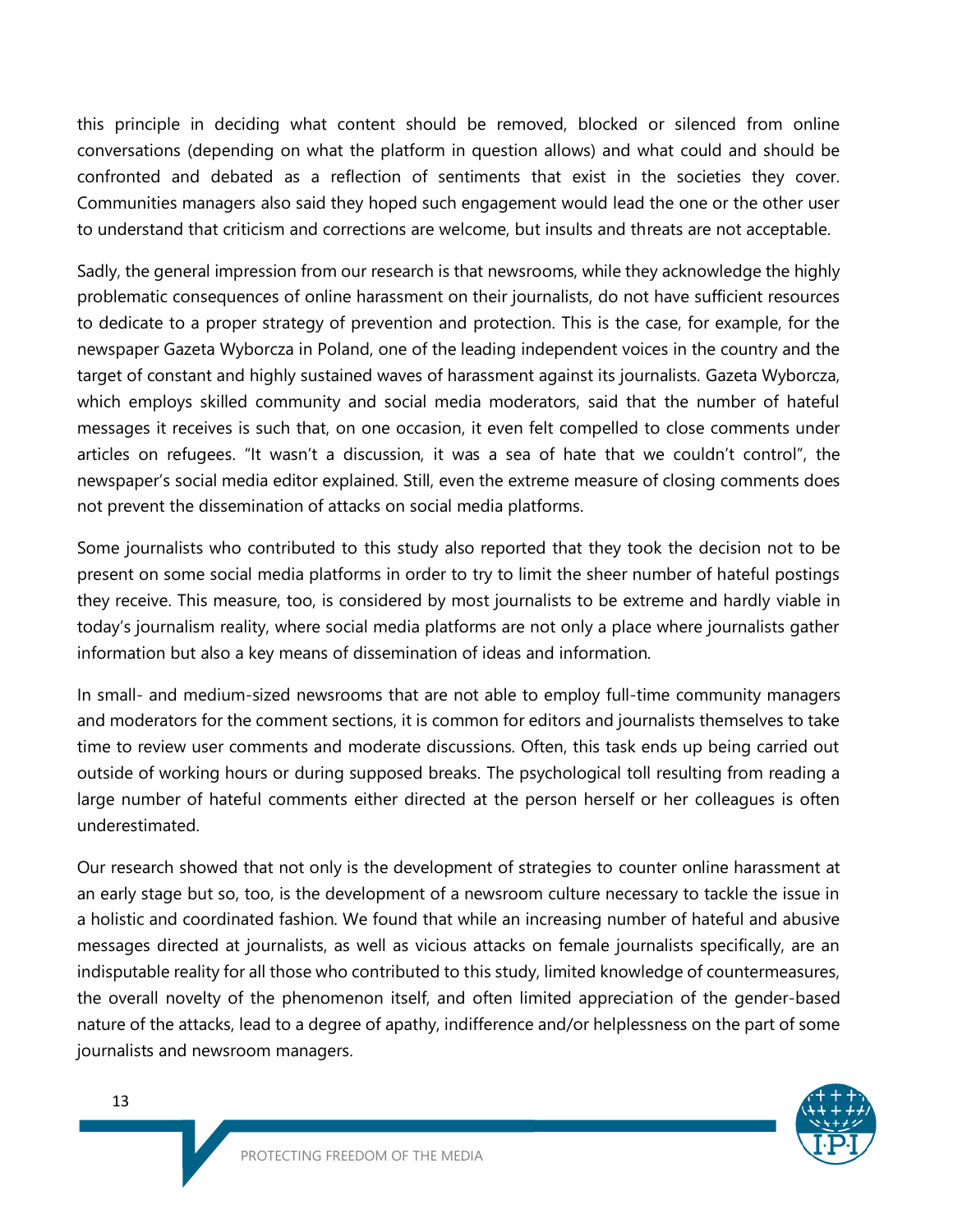Some journalists with whom we spoke said they did not, or would not, report abusive posts against them to their superior. On the one hand, these journalists feared that doing so might reflect negatively on their performance assessment and professional reputation; on the other hand, some expressed a lack of trust that they would receive adequate support from their supervisors. Indeed, some journalists who had reported abusive messages to managers said they had received no response whatsoever.

# 1.6. Peer support as first aid

Journalists operating within newsrooms that lack a system for dealing with online harassment, as well as freelancers, said that colleagues and friends were the most important source of support when targeted with harassment. The possibility to share concerns with colleagues who have had similar experiences gives a feeling of not being alone in the storm and reinforces the vital idea that the community of journalists will stand together.

The importance of peer support, a practice that developed out of the spontaneous need for journalists to share the pain they face, is such that well-developed strategies for countering online harassment also include, among other remedies, a structured form of peer support. This support typically foresees the appointment and training of certain members of the newsroom who can be easily identified as being in a strong position to offer help, independently of hierarchic structures and reporting lines.

Still, while peer support is often the only remedy available and although it can provide some degree of support, there is a sense that this support is limited. Furthermore, other consequences of online harassment – such as the loss of credibility resulting from being insulted on public platforms or the self-censorship to which this pressure may naturally lead – require much more thorough strategies that only some newsrooms have so far been able to adopt.

# 1.7. Structured newsroom strategies to address online harassment

The ability of newsrooms to develop and implement structured protection and prevention systems to counter online harassment against their journalists is often dictated not only by strategic decisionmaking on the part of the news organization but also by the availability of resources necessary to put such a system in place.

In the course of this research, we reviewed and compared protection strategies adopted by news organizations that have invested in their online presence and pursued community building and comment moderation as an integral part of their journalistic activity. This study looks in particular at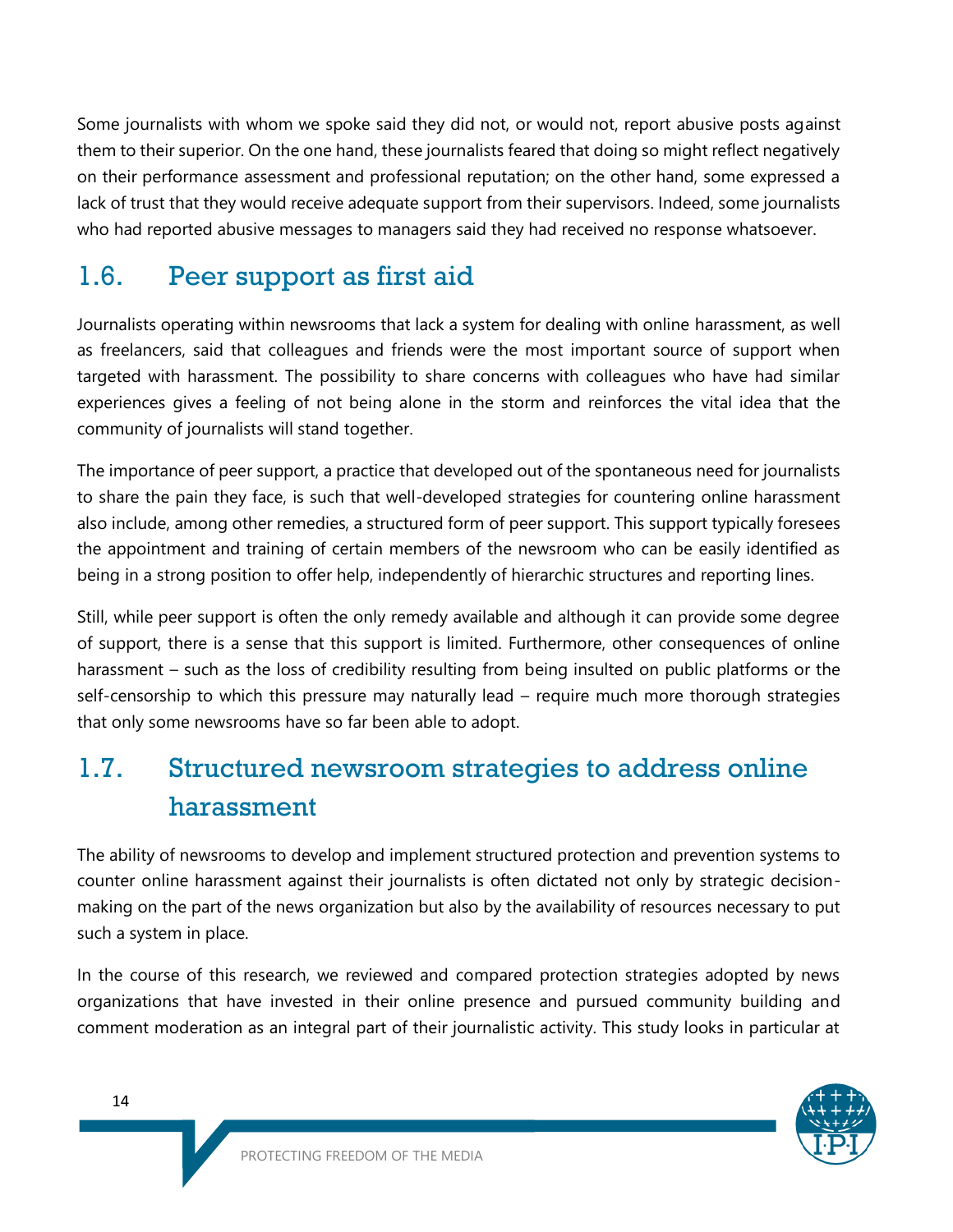the experience of private news organizations such as The Guardian (UK), Spiegel Online (Germany) and Cadena SER (Spain), as well as the public service broadcasters in Germany, Finland and the UK.

Looking at the approaches adopted by the news organizations mentioned above, some commonalities can be identified:

- A declared acknowledgment that online harassment directed at journalists represents an attack on the entire newsroom.
- A recognition that women, as well as members of minority groups, or journalists covering related issues, are targeted more often and in more brutal ways.
- The treatment of online attacks against journalists as an element of the broader phenomenon of hate speech and dissemination of disinformation, all of which seek to undermine the very foundations of journalism and democratic exchange of ideas.
- The development of preventive measures, including regular workshops on issues such as online security, emerging topics that tend to attract abuse, or how to cope with the emotional distress that might result from online violence.
- A commitment by newsroom managers to improving newsroom culture so that journalists feel comfortable in coming forward with their experience of harassment. This commitment includes offering journalists several points of entry to support channels so as to make it easier for them to seek help. These include dedicated email addresses, mobile chat groups, direct contact with line manager and heads of audience, and a peer support network constituted by colleagues who have been trained to assess risk and respond to trauma.
- A trend toward holding regular meetings with community managers, digital editors and different news teams for a "health check" on their work related to social media. These checks give the teams a possibility to bring up issues that they face in their everyday work and are a way of communicating that there are support mechanisms in place whenever needed. In times of crisis, such meetings can be held more often.
- The development of a set of guidelines and protocols to prevent and counter online attacks, highlighting clearly which content will be immediately removed and which alternative strategies will be adopted for content that cannot or should not be removed. All newsrooms that participated in this study agreed that rapid changes in technology, in social media tools and in the political landscape behind online attacks require a constant assessment and update of the guidelines adopted. In some cases, newsrooms have chosen to have the

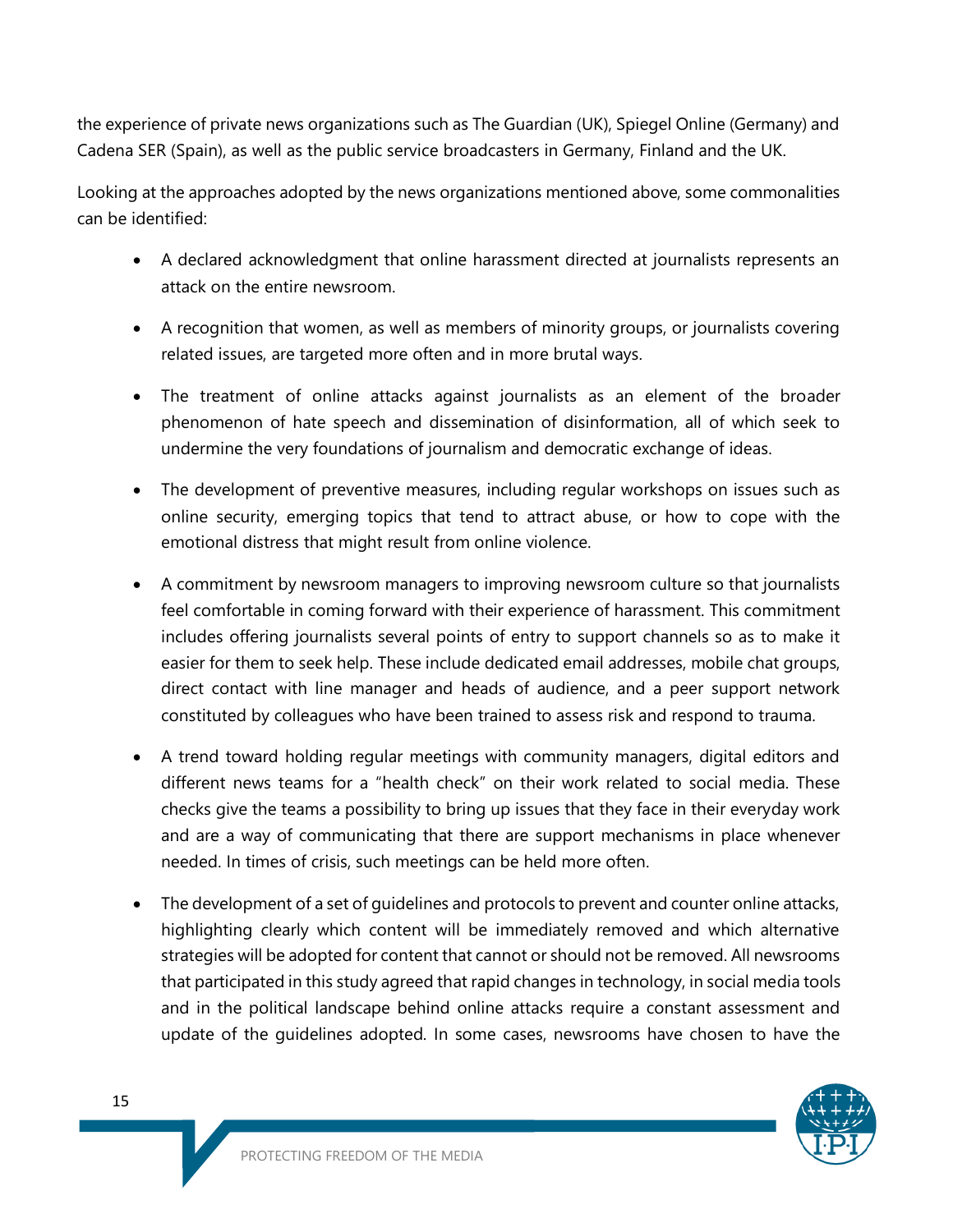protocols exclusively transmitted verbally, through frequent roundtables and workshops, to ensure they remain up-to-date.

• A general agreement that although existing judicial procedures dealing with online harassment are not as effective as they should be, it is important to report cases of threats, sexual harassment and insults to the police in order to increase the understanding of the phenomenon of online harassment among law enforcement and the judiciary. For those newsrooms that have access to legal defence, pursuing criminal charges or lawsuits against online aggressors has also proven effective in pre-empting further attacks.

The experience of newsrooms in dealing with social media platforms to request the removal of content varies greatly. Indeed, the experience of newsrooms in the UK and Germany, where social media platforms have local offices and staff who speak the local language, is different from that of their colleagues in Poland and Finland. Community managers and editors who participated in this study have expressed the desire to develop better communication avenues with social media platforms, in order to obtain the swift removal of highly problematic content, such as threats and doxing.

Practices also differ in the choice of online platform moderation adopted, which is partially influenced by the reality in which journalists and news organizations operate. Pre-moderation, meaning that users' comments will be posted only after being reviewed by an editor, as well as real-name registration requirements have been successfully adopted by some newsrooms, such as Helsingin Sanomat in Finland, diari ARA in Spain and Gazeta Wyborcza in Poland, to limit the number of abusive comments on their sites.

Only few newsrooms so far, and generally better resourced ones, report employing artificial intelligence-based software to ensure that potentially problematic posts are brought to the attention of newsroom and community managers as fast as possible. While AI software is perceived as a very useful tool, community managers feel it does not substitute human moderation. Furthermore, while it is true that AI software has improved its ability to identify potentially problematic comments, it is also true that aggressors (both humans and bots) have been successful in developing a language and tools to avoid detection by AI.

Our interviews with journalists, editors and news managers revealed a growing awareness of the need to develop strategies to tackle a problem that is only likely to grow. At the same time, the clear evidence showing that women and members of minority groups are particular targets of online aggression have reinforced the belief among observers that gender balance within the newsroom as well as a gender-sensitive approach to the content disseminated are also key to ensuring that women who receive online attacks feel fully supported and empowered in their working environment.

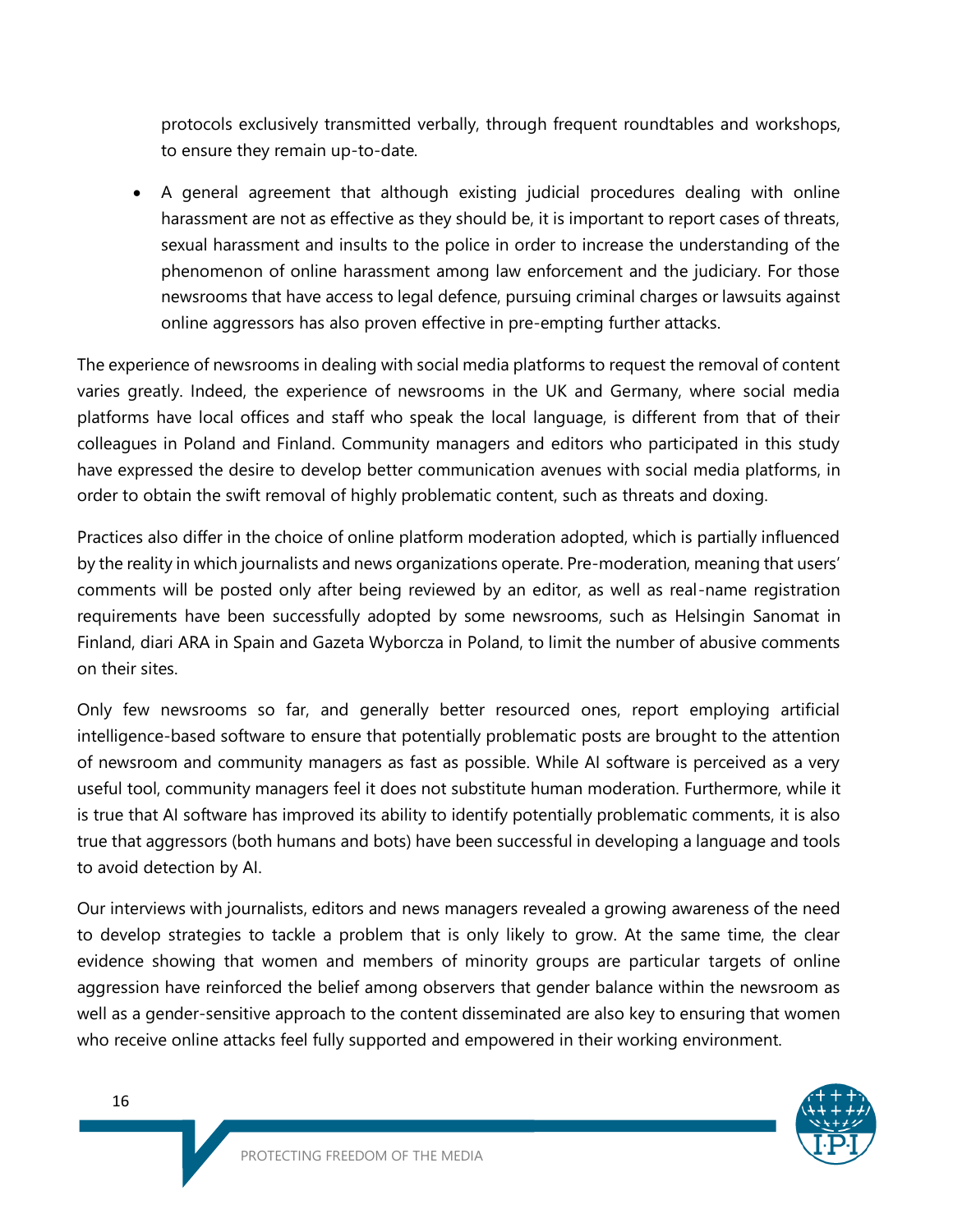# 2.Country Reports

# 2.1. Finland

Over the course of five days in June 2018, IPI representatives met with editors-in-chief, managing editors, web and social media editors, and staff and freelance journalists to better understand online harassment and how it is dealt with in Finland. IPI visited the newsrooms of the leading national daily newspaper Helsingin Sanomat; the evening newspaper Iltalehti; the national public broadcaster Yle; regional newspapers Maaseudun Tulevaisuus and Turun Sanomat; local city newspaper Turkulainen; and the regional Swedish-language minority newspaper Åbo Underrättelser. In addition, IPI organized two focus groups: one for female journalists and one for freelancers with the Union of Journalists in Finland (UFJ). IPI also met with Finnish lawyers, media researchers and other media professionals in relation to the Ontheline project.

Meetings concentrated on different types of mechanisms for dealing with online harassment, including prevention, community management, social media management, psychosocial support and legal measures. However, the discussions also offered an opportunity to learn more about the general phenomenon of online harassment and its manifestation in the Finnish media landscape.

### Analysis of the context

In Finland, articles related to immigration, asylum and Russian interference prompt the greatest number of online attacks on journalists. The Union of Journalists in Finland (UFJ) and the union's newspaper, Journalisti, conducted a survey in 2016 for its members to find out many of them had been threatened because of their work. Out of the 1,400 who answered the survey, one-sixth reported having received some form of threat. Some 40 percent said the threats were related to articles dealing with immigration and asylum.

The online harassment of journalists covering immigration and asylum rose alongside increased numbers of asylum seekers in Finland between 2015 and 2016. Many of the online hate campaigns against reporters were aided by a propaganda website called MV-lehti and in some cases have been supported by far-right politicians. Almost all of the journalists IPI met during the visit reported that MV-lehti had played some part in their harassment cases.

"If I were 20 years younger, I would have had sleepless nights, but now I was just amazed at how they organized such a smear campaign against me", one journalist, who said he was the target of a disinformation news piece and harassing phone calls and e-mails, told IPI.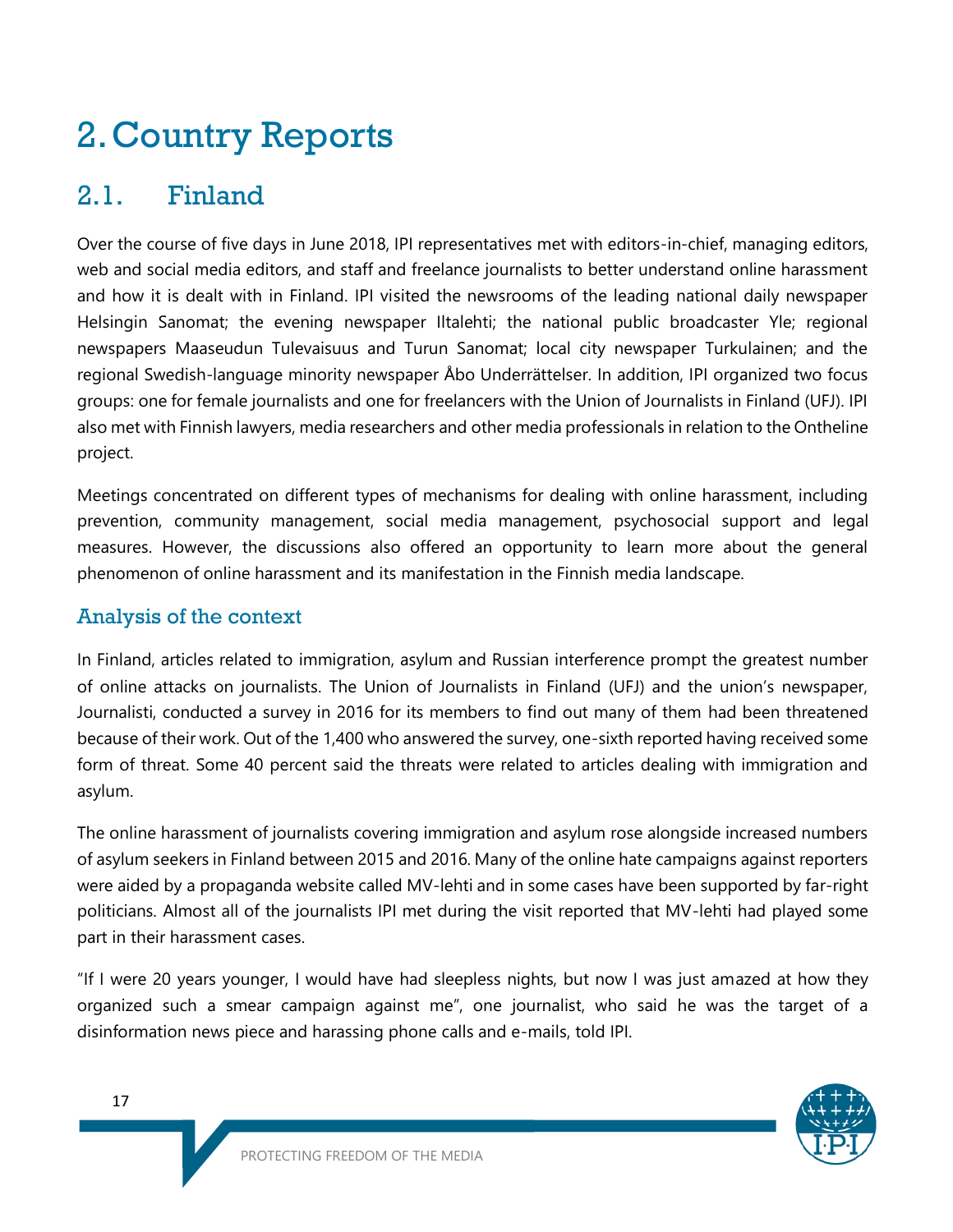In a recent court case, the founder of MV-Lehti was sentenced to 22 months in prison on defamation charges in connection with a harassment and disinformation campaign against award-winning Yle journalist Jessikka Aro, who researched Russian troll factories<sup>2</sup>.

Many interviewees in Finland said that ongoing court cases in Finland were important in determining what is protected speech and what is not, given that online harassers have frequently leaned on free expression in their defence. While it is positive that the Finnish judiciary has taken online harassment of journalists seriously, it is worth noting that, in the case of defamation specifically, international best practices on freedom of expression recommend restricting litigation to civil court. IPI has regularly called on states to remove defamation as a criminal offence.

There are many other topics that raise heated discussion in Finland, such as policy regarding wolves, the Israeli-Palestinian conflicts, climate change, and minority rights. Many journalists said that once a reporter's name is known in certain circles, he or she becomes a target of harassment no matter what the to

## Analysis of the problem

Many interviewees expressed concern over what they viewed as the normalization of hate speech in Finnish society. Journalists said that while they understood that receiving negative feedback was part of the job, the understanding of how much and how vicious such feedback should be accepted had become stretched.

In particular, attacks that focus on journalists' personal traits and private life have increased, a development highlighted by PhD researcher Ilmari Hiltunen of the University of Tampere, who studies how Finnish journalists experience external interference. Hiltunen's work goes beyond online harassment – it examines all ways in which external forces try to violate journalistic autonomy – but his findings conclude that such abuse poses a threat to press freedom.

"Many of my interviewees and those who answered my survey were worried that the difference between the professional role and private person was blurred in the eyes of the public", Hiltunen told IPI. "Attacks are more often focused on the personal traits of the reporter rather than (his or her) actions as a professional or the results of (his or her) work."

Hiltunen said that changes in journalistic culture – including efforts to "brand" oneself, increased social media presence, and reaching out to readers through strong, subjective opinion writing – had made journalists more visible and easier for the audience to reach through different channels. Journalists, he noted, have assumed more of a public-figure role than before. Young journalists in particular are advised

<sup>2</sup> *Jessikka Aro: Finn jailed over pro-Russia hate campaign against journalist*. BBC News. October 18, 2018. https://www.bbc.com/news/world-europe-45902496



 $\overline{a}$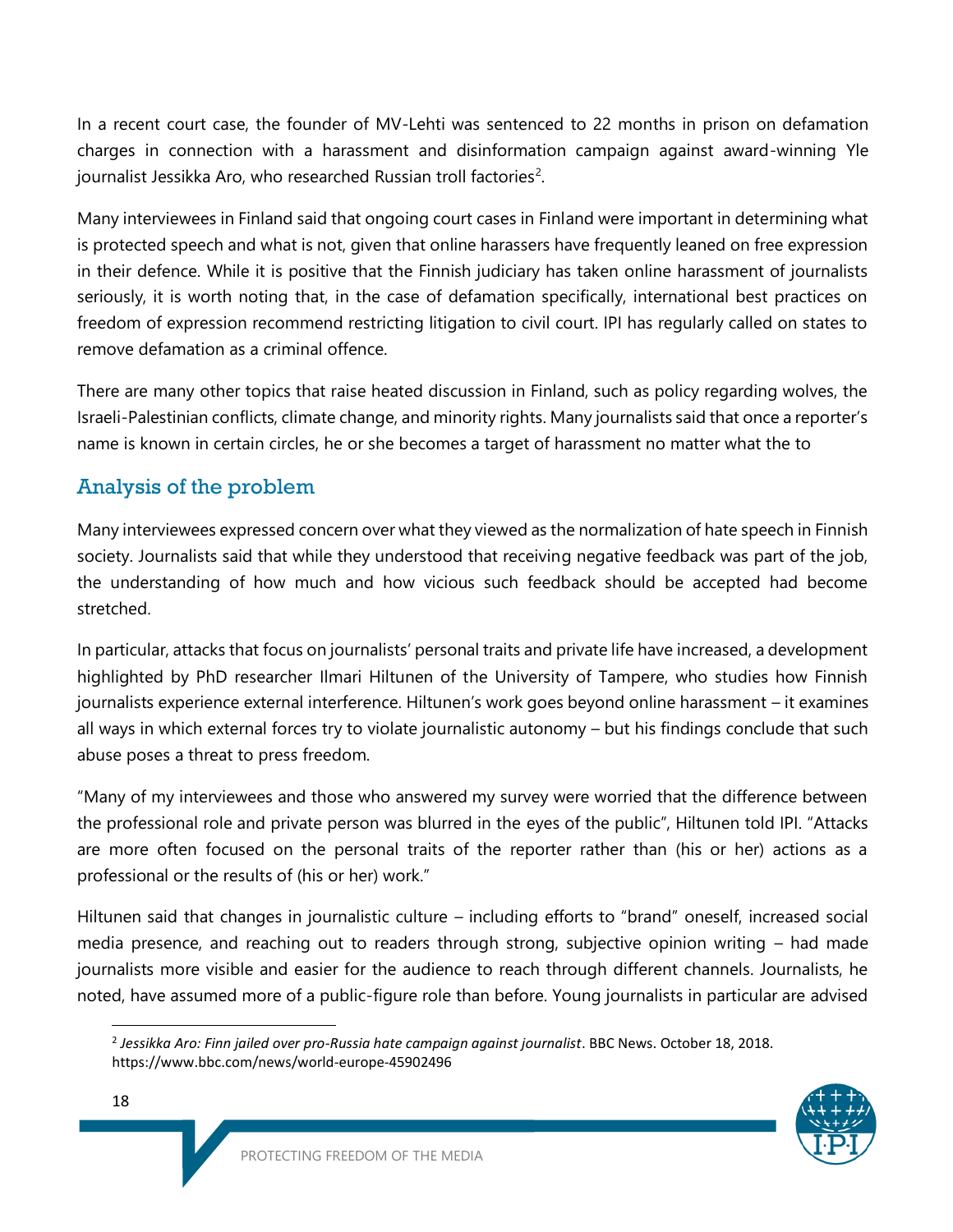to merge their professional and personal roles, but the "personification" of journalism is not without its pitfalls.

"One important question is whether personification is actually a positive or a negative thing for journalistic credibility ", Hiltunen remarked. "I think this is an aspect that has to be contemplated in relation to online harassment and threats."

Although employers in Finland are aware of online harassment as a problem, support from managers varies. In the 2016 UFJ survey, 18 percent of male and 12.8 percent of female journalists reported that their supervisor had not reacted to the threats. It must be noted that while a majority of respondents said that employers had a responsibility to protect their employees' safety, one-fifth of female and one-third of male journalists said that hey not reported threats to their supervisor at all.

Editors and other managers interviewed by IPI emphasized that the tendency to communicate harassment to managers differed from person to person. Readiness to discuss the issue also depended on newsroom size: in large companies, journalists often discuss cases with their nearest colleagues and supervisors, while only the most serious attacks reach top editors. In smaller newsrooms, where most employees work in the same shared space, information flow between journalists and their managers is better. The local newspaper Turkulainen, based in Turku, for example, has just two journalists, one editor-in-chief and one summer reporter.

"We are a small community and we know each other well", Turkulainen's editor-in-chief, Janne Koivisto, told IPI. "So when our summer worker faced heavy harassment and negative comments, I invited him to join me while I was delivering our summer edition to the neighbouring municipalities and we could talk about the issue while driving through the region."

When it comes to the authorities, Finnish journalists said while police and prosecutors are aware of the issue, they are not taking it as seriously as they should. Many journalists consider reporting threats to the police as futile even though they agreed it should be done more often to at least send a message. The level of satisfaction in dealings with the police varies. One journalist described the positive experience of having a contact at the local police office who understood well the phenomenon of online threats and was willing to take measures to protect the journalist's work in public places. Another, however, recounted disagreements with the police, which in this journalist's view did not understand the difference between freedom of expression and hate speech. In some cases, threats against journalists are believed to even come from inside the police force.

Even if the police investigate the threats (which are they are said to rarely do) the process usually stops with the prosecutor, UFJ lawyer Hannu Hallamaa told IPI. The legislative framework for tackling online

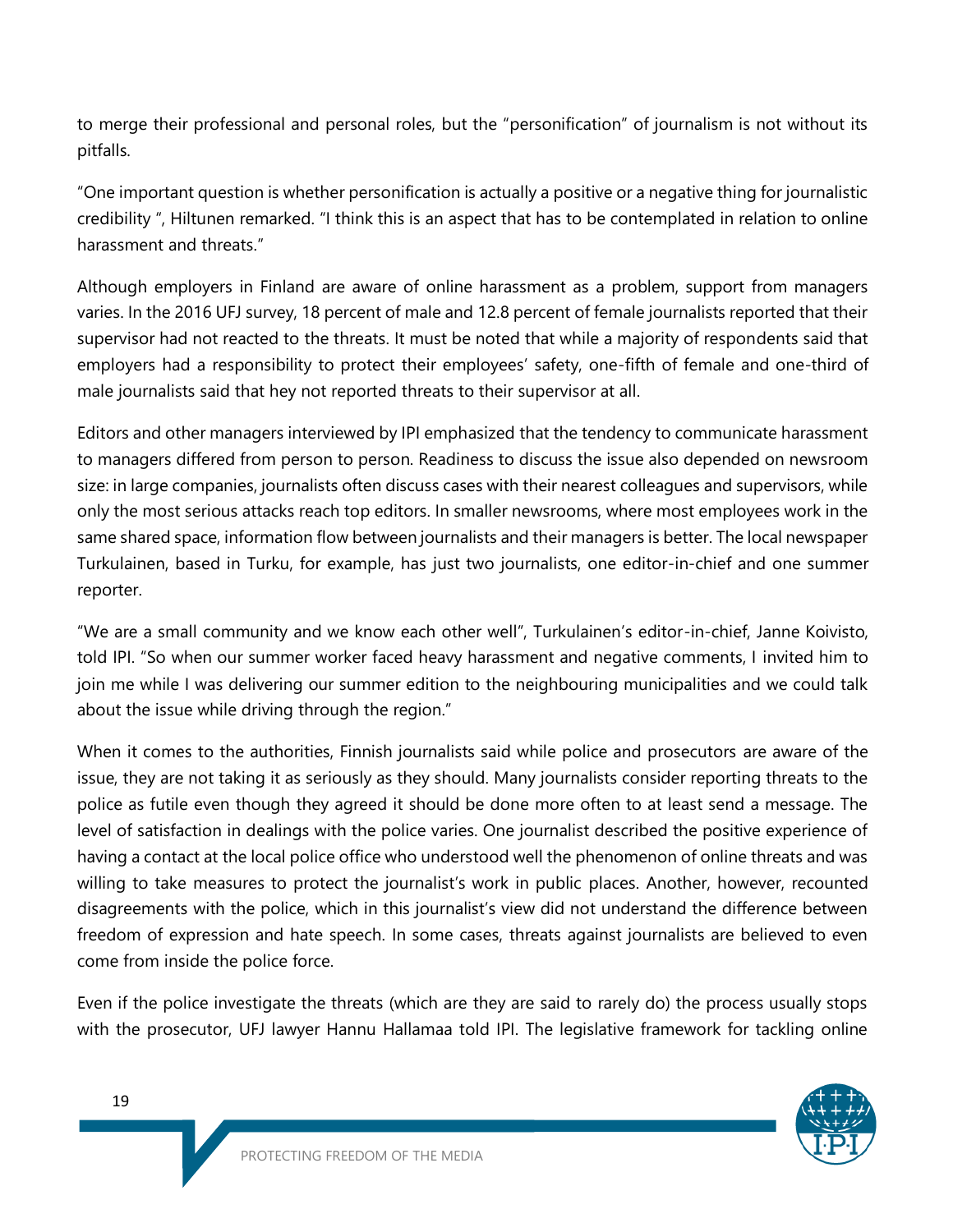exists, Hallamaa said, but the necessary implementation lags behind. Policymakers have a responsibility for communicating the importance of the issue.

"This is a problem in the society, not a legal issue", Hallamaa commented.

Still, there are a few recent, positive examples from Finnish courts showing how the legal system can be used to tackle online harassment. Linda Pelkonen was the subject of intense harassment in 2015 when, while working for the online news site Uusi Sumoi, she wrote a story on the rape of a 14-year-old girl in which a Finnish citizen of immigrant background was allegedly involved. In 2018, two of the three men charged with harassing her were ordered to pay fines for defamation, marking the first time a Finnish court convicted a person in connection with the online harassment of a journalist. (See also above on the case of Jessikka Aro.)

Some journalists said that online violence, threats and aggressive comments had changed the way they think about their work. No journalist reported having succumbed to self-censorship, but several indicated that they thought more carefully about the wordings of stories and headlines, were more precise with facts and re-considered the angle of articles. Many said they tried to write in a way that does not leave space for interpretation or mistakes that could ignite a flood of comments, a process that slowed down the work.

"Sometimes I have to take a break from (writing about) heated topics and write about something completely different", one journalist told IPI.

Journalists said they thought twice about whether to write about immigration.

"I don't want to (write about) the ethnicity of criminals to avoid the heavy moderation work afterward", another journalist confessed, referring to the work of managing online comment sections.

Editors at Finland's biggest daily newspaper, Helsingin Sanomat, noted that the chilling effect resulting from online harassment affects not only journalists but also interviewees. Scholars and others have refused to have their names of faces mentioned in news stories out of fear of receiving hateful comments and threats. The editors perceived this development as a serious threat to a free and open society that embraces freedom of expression.

# Analysis of the consequences

#### **Female journalists**

Finnish media professionals recognize well the gendered aspect of online violence against journalists. While male and female journalists receive similar numbers of threats, the nature of the threats differs according to gender. According to the 2016 UFJ survey, 14 percent of the female journalists surveyed

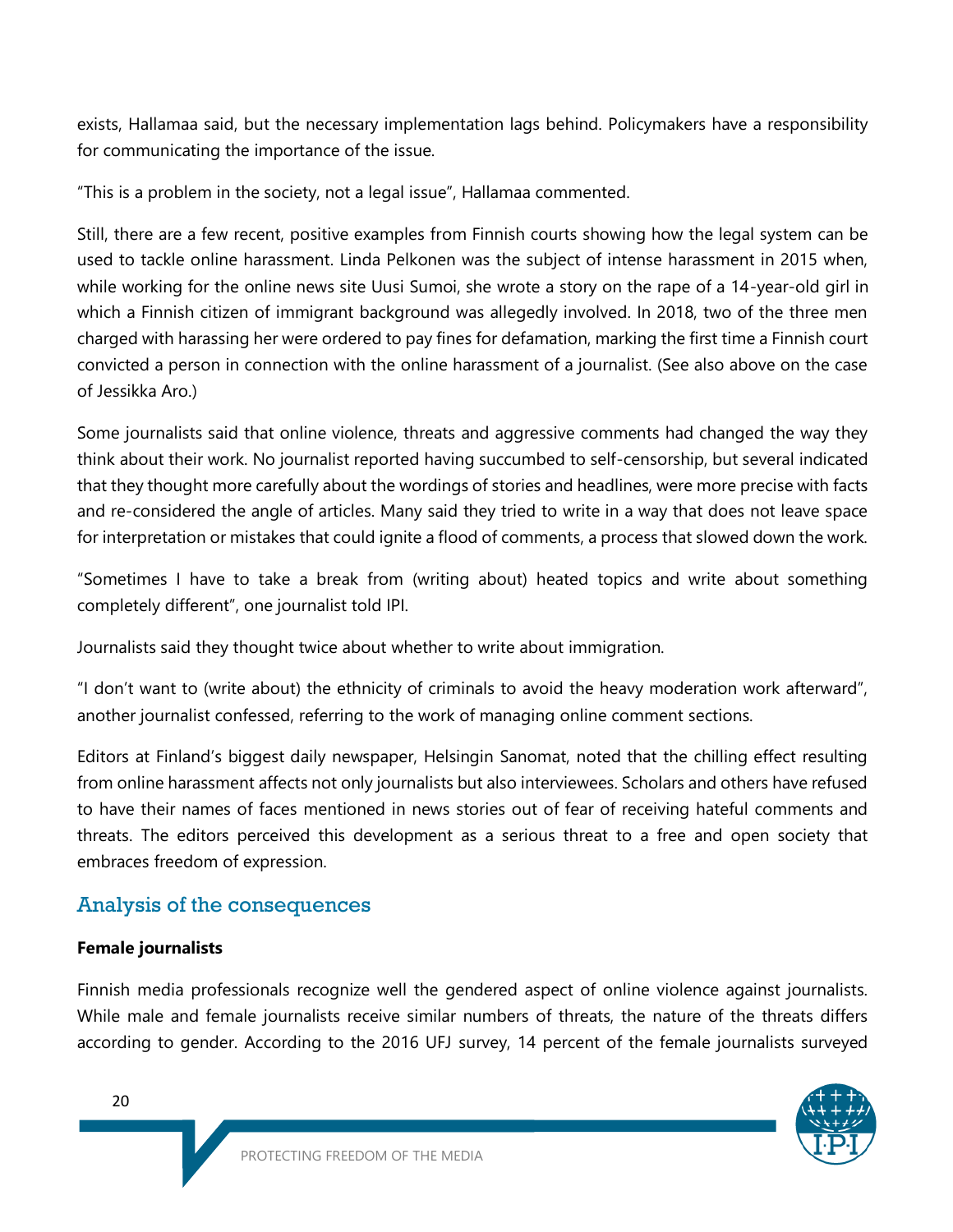reported threats of sexual violence. No male journalist reported receiving such threats. Around five percent of both genders reported receiving death threats.

As part of its visit to Finland, IPI organized a focus group with prominent Finnish female journalists with experience of online harassment. Those present expressed the view that talking and sharing experiences with colleagues was the best way to cope with online abuse and harassment. Many had found support from secret Facebook groups for harassed journalists. Participating journalists also agreed on the importance of having colleagues read comments and emails on a harassed journalist's behalf and collect screenshots so that the targeted journalist would not have to experience the hate alone. Other coping mechanisms highlighted included humour, treating online harassment as a larger phenomenon rather than personal abuse, distancing oneself to the issue, avoiding certain topics, blocking or deleting social media channels, changing online behaviour, naming and shaming, and contacting or facing the harassers.

When it comes to employers' reactions, the experiences of the female journalists varied. In some cases, managers had either not reacted to reported instances of online harassment or had reacted with indifference.

"First they promised to help, but when the threats were sent to the editor-in-chief, the only answer was a short 'ok'", one of the journalists recounted.

Another journalist recounted how slanderous e-mails about her had been sent not only to her but also to her editor-in-chief and managing editors. The editors never contacted the journalist about the messages and did not respond to the email.

"What if they believed what was written about me?", she asked.

Participating journalists insisted that even a simple sentenced communicating support and understanding together with an offer to provide necessary measures would have been enough to ease the emotional toll. They also recommended a greater focus on harassment of female journalists as a structural issue reflecting the status of women in society rather than as single, separate incidents.

IPI also interviewed journalist and writer Johanna Vehkoo, who, together with illustrator Emmi Nieminen, published a journalistic comic book on online misogyny called The Internet of Hate and Loathing (Kosmos 2017). The book collects the stories of several women in different professions who have encountered online violence, goes through academic research on online hate, takes a look at the trolls and their motives, and finally, gives tips and suggestions on how targets can protect themselves.

Vehkoo, who herself has been a target of online harassment, has advocated for adding gender-based hate as an aggravating circumstance in hate crimes.

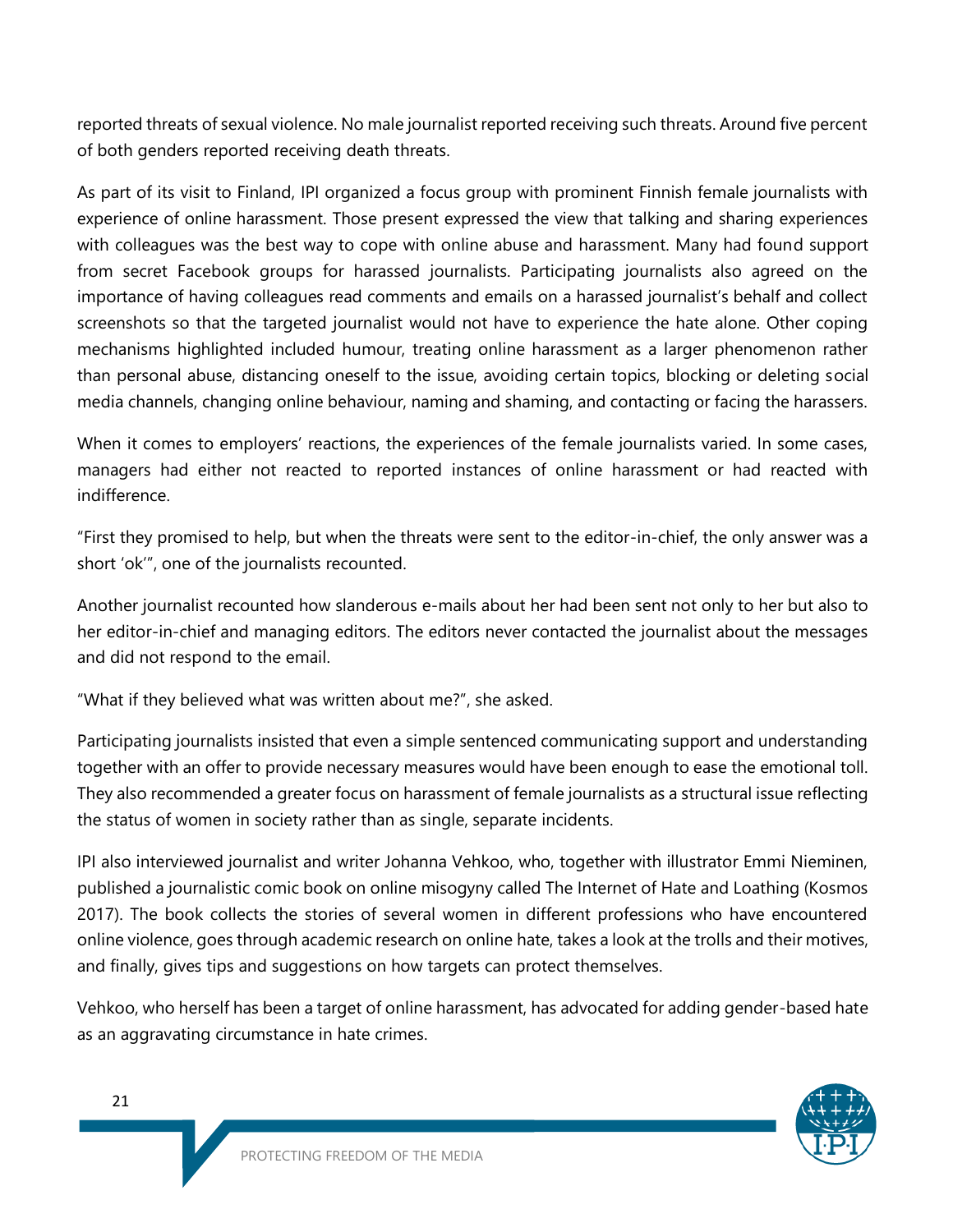"The criminal system doesn't cope with internet", she said. "Our policy makers and the police have let the situation slip too far."

Ilmari Hiltunen, of the University of Tampere, said his research had not encountered significant differences in terms of the amount of external interference that male and female journalists experience and noted that similar work in countries like Sweden and Norway had led to similar findings. However, that amount does not reveal anything about the intensity of nature of the harassment. Hiltunen also said that he had found significant differences in the attitudes of men and women regarding external interference.

"Female journalists clearly have a more negative picture of the phenomenon, and it causes them more emotional stress", Hiltunen told IPI. "Female employees had a more negative impression of their employers' and supervisors' abilities to support them and more pessimistic views of the ability of their media outlet to curb external interference."

#### **Freelance journalists**

IPI also conducted a focus group meeting with freelancers and representatives of the UFJ. In the 2016 survey referenced elsewhere in this report, 17 percent of journalists who reported having been threatened were freelancers.

Lacking the support of a media company, freelancers can feel especially alone when facing harassment. The focus group participants, many of whom were highly experienced, said they were not afraid to interact with harassers and insisted that they did not practice self-censorship, something they nevertheless admitted required great determination.

"I've chosen my side and I am very open about it", one of the freelancers said. "You have to decide for yourself whether you do this or don't. Reporting to police doesn't go anywhere."

The participating freelancers said that the best way to deal with harassers was to ignore or block them. Threats and aggressive comments should also be reported to the social media platform in question. The general view was that while engaging in dialogue with harassers might sometimes lead to a satisfying result, in most cases a "civilized discussion" was out of reach.

There was also the question of how to raise the issue publicly and with the media outlets that contract the freelancers for work. The more experienced freelancers at the focus group said while they realized that fighting online harassment could close some doors in the job market, they were confident of their ability to continue working. The pressure not to tell clients about online harassment is greater for less experienced freelancers, who do not want to be perceived as "difficult" out of fear of losing job opportunities. Avoiding controversial topics was seen as one way of skirting the issue altogether.

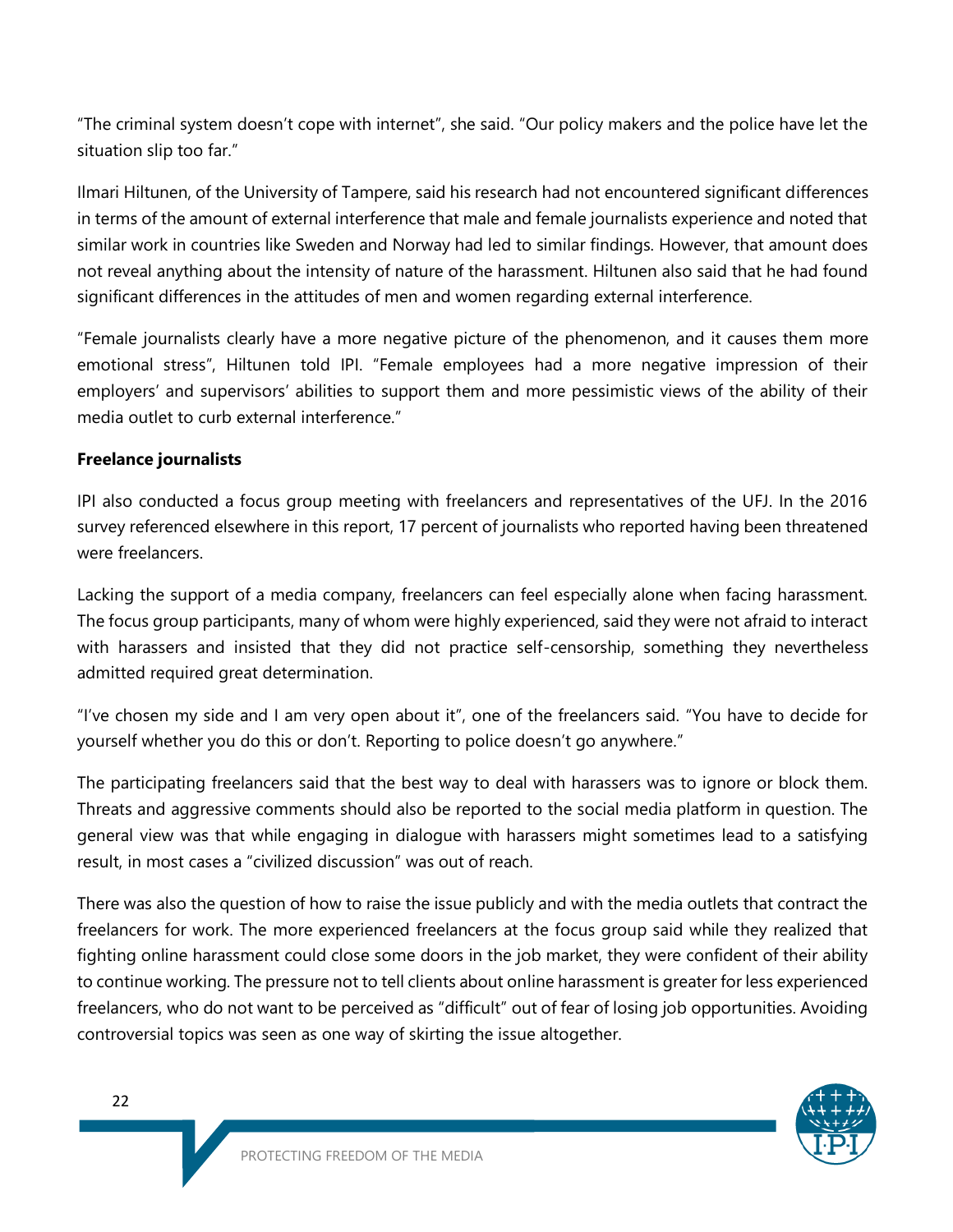The freelancers also emphasized the importance of joining forces with colleagues, be they freelancers or staff journalists. "We have colleagues; we're not alone", as one of them put it.

Analysing its own response to the issue, the UFJ concluded that it should hold more informal peer support events for freelancers and other harassed journalists. It also acknowledged the need to direct freelancers to relevant professional support as needed and better communicate the needs of freelancers to media houses, which should also offer support.

### Analysis of practices adopted by newsrooms and journalists

This section highlights measures and protocols that were already implemented at the Finnish newsrooms IPI visited.

#### **Registration and moderation**

The strength of comment authentication varied among newsrooms. Some require a name and contact details, which can be fabricated. Some require a Facebook account to register, which excludes non-Facebook users from discussion, but increases the likelihood that users will comment under their own names. In general, strong authentication measures were seen as a good way of preventing at least some of the harassment. The regional newspaper Turun Sanomat currently does not require any form of registration for commenting on its website but plans to change that, Sari Sarelius, the newspaper's head of web editorial told IPI.

"I want a registration system, because it can prevent at least a bit of the worst comments", Sarelius said. "But it is still in process since the change requires a lot of work."

Sarelius and many other newsroom moderators commented that, in contrast to newspapers' own websites, moderating Facebook – where much of reader discussion now occurs – is difficult and laborious: it is essentially manual work and there are no preventive algorithms for blocking abusive language. Also, comments on Facebook are published immediately, whereas on website comment sections comments can be hidden until a moderator approves them.

Smaller newsrooms such as Turkulainen lack a moderation team and the task instead falls to everyone. The paper's editor-in-chief takes care of the moderation on weekends. Obtaining registration systems and some form of algorithm-based pre-moderation system could ease the burden of small newsrooms, which, however, usually lack the necessary financial resources.

Helsingin Sanomat (HS) has outsourced its moderation to Stockholm. The newspapers' s archive chief, Jarkko Rahkonen, told IPI that outsourcing has somewhat decreased the quality of moderation but has lowered costs significantly. HS has also tried different ways of curating comments. Today, readers have the

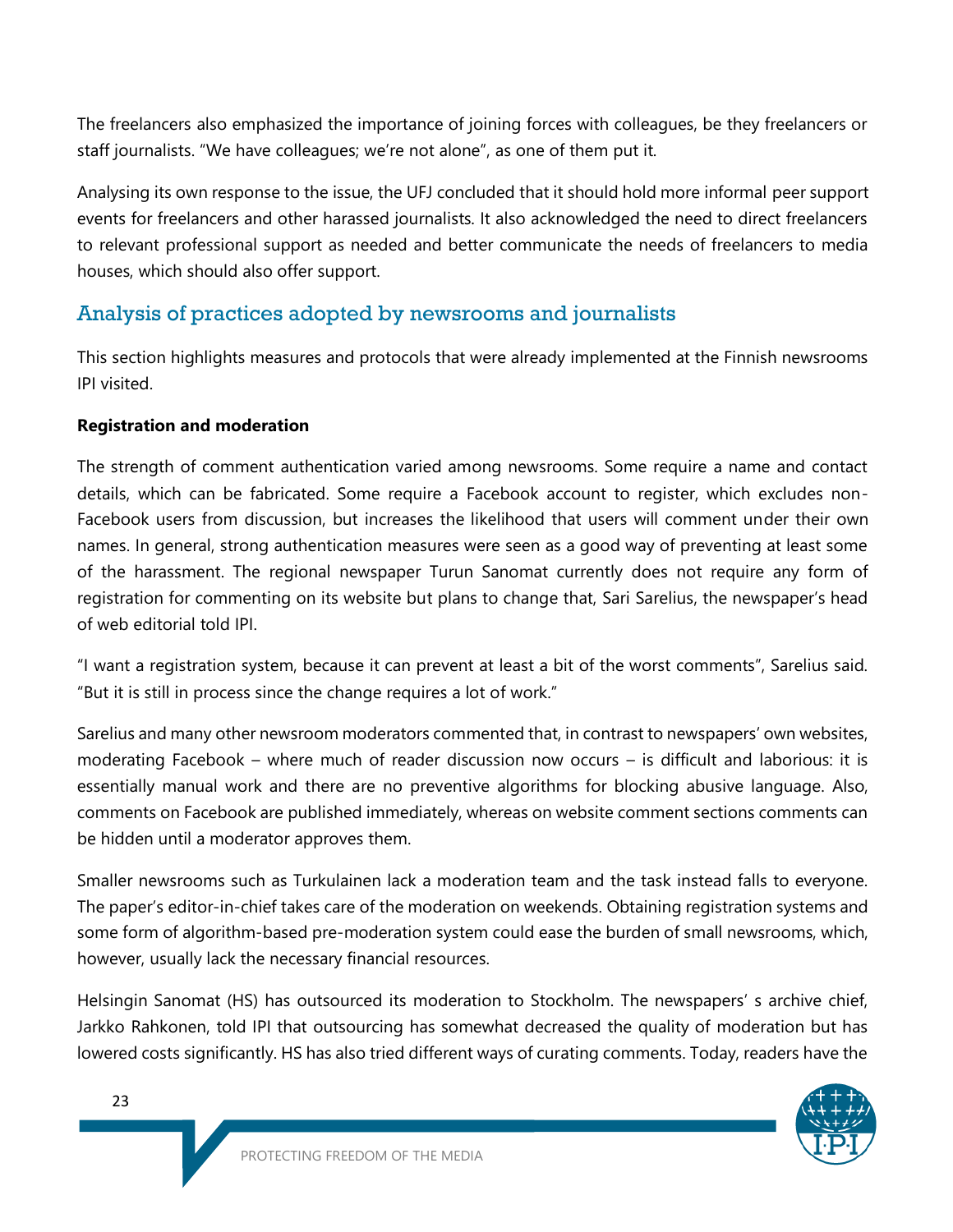possibility to "endorse" comments they think have been "well argued". The paper is currently looking for new ways to enhance its comment section, for example, by building it into a more "tree-like" shape so that discussions paths would be easier to follow.

Together with the Finnish fund Sitra, HS has facilitated initiatives on its website to test where "productive dialogue" online is possible. Focusing on topics such as "special education" or "immigrant integration", these chats aim to find solutions instead of negative arguing. The chat is open for a certain amount of time, guided by rules for a productive dialogue and by moderators who steer the discussion when it appears to be heading out of bounds.

One of the biggest issues moderators face is evaluating whether a comment is offensive or note. Moderators said they would sometimes spend hours contemplating if a comment should be removed or not, since they do not want to unnecessarily restrict freedom of expression. Moreover, sometimes blocking comments on the website can just lead to a flood of unpleasant messages on another platform.

"We pride ourselves on freedom of speech, but the line (separating it from hate speech) is blurred", Leo Lemmetty, the web moderator of the online news site and blog platform Uusi Suomi, told IPI. "We don't want to restrict discussion too much, because we believe that open discussion could diminish harassment."

The meetings with Finnish moderators confirmed previous findings that moderators, too, can grow tired of the hateful comments and messages with which they are confronted on a daily basis. For this reason, psychosocial support should be extended to journalists as well as moderators.

#### **Community management**

Most Finnish newsrooms do not have community management. One exception is the public broadcaster Yle. Last year, Yle appointed social media journalist Sami Koivisto as head of audience dialogue to manage and create a new kind of online discussion culture. Koivisto explained to IPI that Yle now has staff specialized in online communication and who engage in dialogue with the audience on social media channels. This approach, he said, was developed as a response to online hate that began several years ago. Talking with the audience about the issue that drive online anger and about the ways in which journalism functions has led to a healthier environment for discussion, Koivisto suggested.

"We have gained a lot of information about our audience through dialogue", he told IPI. "We understand our audience better and we know what they think about journalism – listening to the audience is very important. We also tell them how we do journalism so there is less misunderstanding of how journalism works."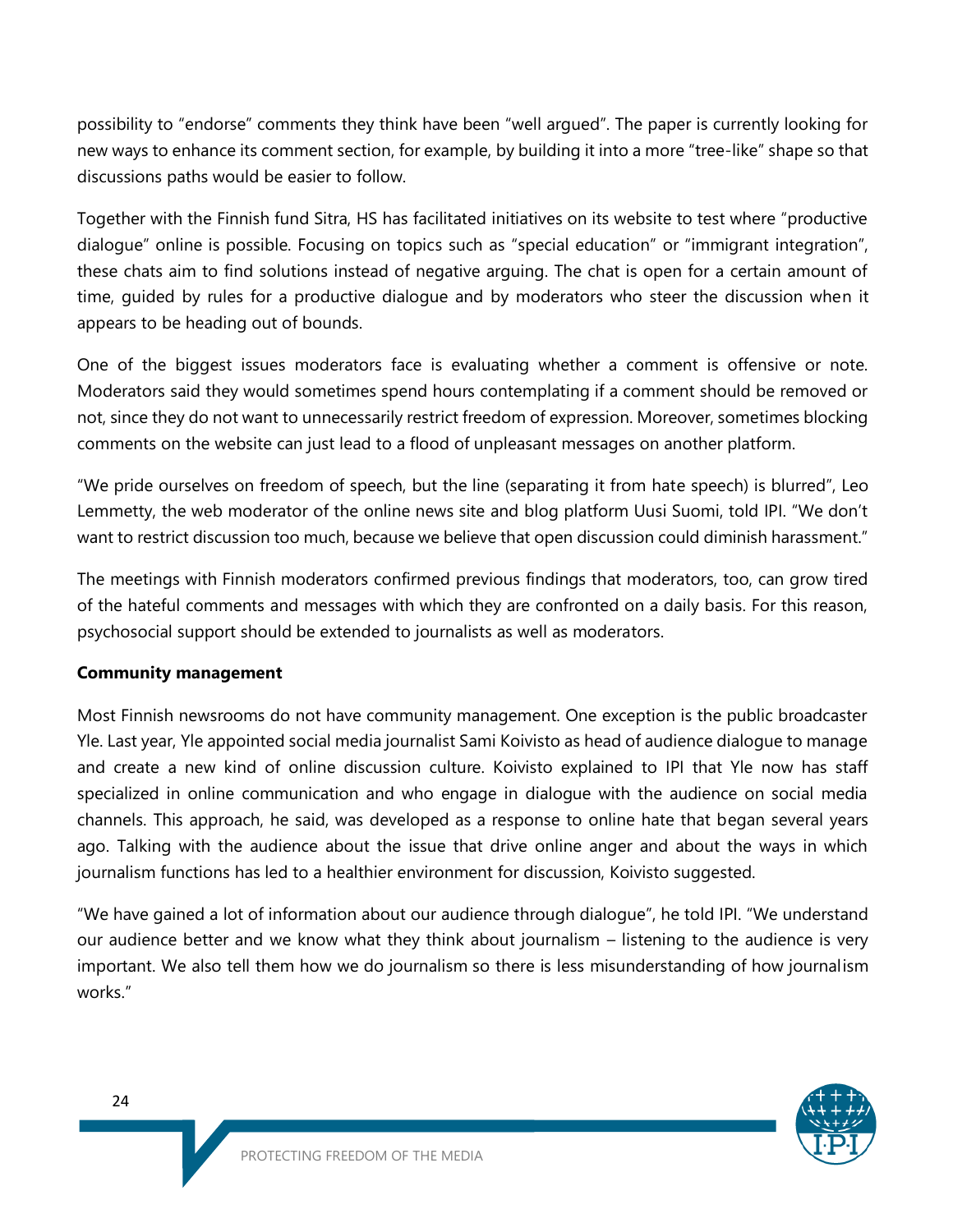#### **Support measures**

The most common and effective form of psychosocial support highlighted in IPI's meetings with Finnish journalists was talking to colleagues and receiving peer support.

When it comes to public support for journalists who are the targets of harassment, some journalists said that a public statement from their media company would be helpful, while others said it would only make the harassment worse. If editors or publishers do decide to show public support, they should do so in a way that does not cause more harm.

"Talking about harassment publicly might make it a bigger topic, and put the journalist more in focus", one journalist said.

Still, all journalists interviewed agreed that employers should strongly communicate that they stand firmly by the journalist, whether in public or private.

"As long as my colleagues respect my work, I am fine", another journalist told IPI.

Following several online attacks on Turun Sanomat journalists, the newspaper has taken concrete measures to ensure the safety of its journalists, including providing security cameras to the home of a journalist who faced death threats and threats to burn down her home.

Turun Sanomat Managing Editor Veijo Hyvönen told IPI that the paper's first reaction after another of its reporters was targeted in a vicious and organized online hate campaign last year was to temporarily close the chat and comments section of its website. Security measures for the journalist and for the newsroom were tightened after a taxi driver implied he had "unfinished business" with the journalist. The harassment continued on the streets and in other public places and eventually the journalist moved away from Turku, although Turun Sanomat ensured that she could continue working for the paper's parent company. Turun Sanomat has since collected together guidelines for journalists to be prepared for online hate.

In terms of legal support, most of the newsrooms either had either their own legal department or insurance to cover legal assistance. The Union of Journalists in Finland assists freelancers with legal issues, as well as other journalists.

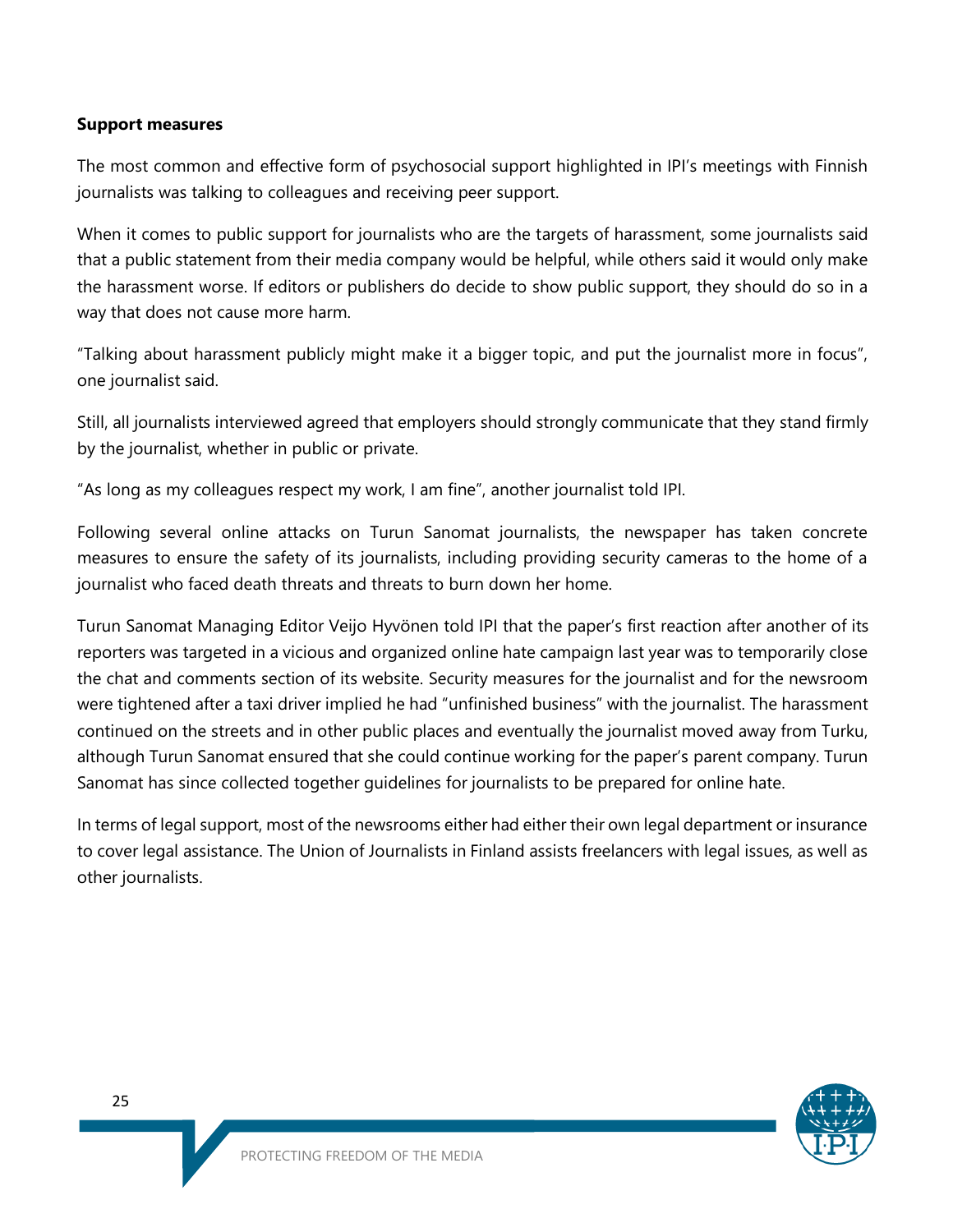# 2.2. Germany

Data on Germany was collected during a three-day visit to the country by IPI representatives. During the visit as well as in follow-up phone calls, IPI conducted interviews with news editors, social media editors and/or heads of audience at the German public broadcasters ARD and ZDF; Deutsche Welle; the German news agency DPA and Spiegel Online. Interviews were also held with the German Press Council (Presserat) and the freelance network Hostwriter.

## Analysis of the context

The issue of online attacks against journalists in Germany revolves around two different yet connected aspects: on one hand, individual journalists occasionally become direct targets of online attacks, insults and even threats against them and their families (i.e., online attacks on journalists in the strict sense); on the other hand, as user conversations on news media websites and social media platforms in reaction to news coverage become an increasingly important aspect of journalism itself, the ability of news organizations to offer a space for a constructive exchange of ideas is challenged by the widespread presence of insult, aggressive messages and hateful speech.

While the dissemination of hateful messages online and online attacks against journalists represent two separate phenomena and may need different remedies, numerous points of contact can be identified. Indeed, researchers increasingly see online hate speech, attacks against journalists and disinformation as different elements of the same effort, which aims at disrupting the free marketplace of ideas that is the foundation of democracy, while creating social division and polarization. Numerous commonalities can be identified between the two, underscoring their common origin:

- News organizations and journalists who spoke to IPI agreed that both attacks on journalists and hateful messages that more generally aim at creating divisions and disruption online conversations are mostly in reaction to coverage of certain specific topics. These topics include refugees and migrants, far-right political movements, Ukraine, Israel, and, occasionally, sporting events.
- Typically, journalists who are singled out and targeted in direct, personal attacks or even threats – are either women or those perceived on the basis of their names or physical appearance as having a migrant background or as belonging to a minority group. Consequently, journalists who operate in front of a camera and are therefore more easily identifiable on the basis of gender or ethnicity are more common targets of individualized attacks, insults and threats. In the case of women, such attacks will often use a sexualized language.

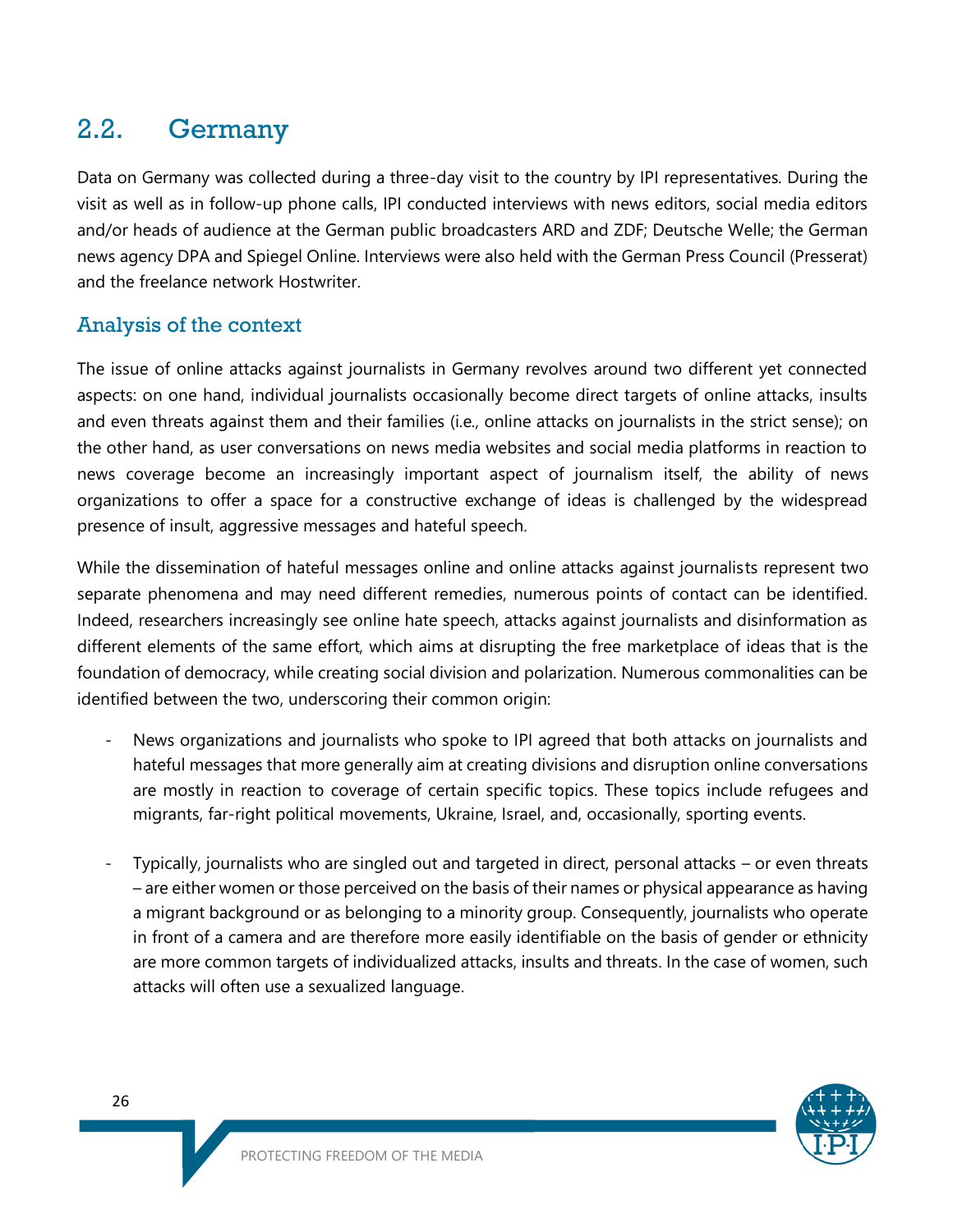- Analyses of waves of aggressive posts in reaction to the publication of news on certain topics show that some posts are generated and disseminated by individuals while others are generated by automated bots.
- The users or accounts disseminating hateful and/or racist speech that creates division and disrupts online conversations are frequently the same that directly attack journalists either on the basis of their coverage or their personal identity.
- Attacks are disseminated both in the online discussion forums of news organizations as well as on social media platforms. In Germany, the most common platform for such attacks is Facebook, followed by Twitter and YouTube.
- As a large majority of the hateful speech online in Germany is addressed toward socially disadvantaged groups or individuals, journalists who cover issues related to those groups or individuals in either a positive or neutral tone become themselves targets of concentrated waves of online vitriol.

### Analysis of the problem

Although German news organizations take online threats against their journalists seriously and take steps to address physical safety in extreme cases, there is a perception that Germany-based online attacks will not lead to violent physical attacks. (In some cases, German news organizations that also deploy journalists to dangerous locations abroad have employed different protocols to address online threats, taking into consideration the increased likelihood that online attacks turn into physical ones.) This is particularly concerning for female journalists operating in from of the camera, whose faces are more easily recognizable to their audiences.

Still, even in contexts where journalists have no major reason to fear for their physical safety, being targeted by huge and recurring waves of online harassment can have other consequences: On one hand, the harassment creates intense psychological pressure on the targeted journalists; on the other, harassment in the form of public smear campaigns greatly challenges the credibility of journalists in front of their audiences, compromising their professional position.

The coverage of the recent influx of migrants and refugees into Germany, in particular as part of the political debate related to the so-called "refugee crisis", has attracted the largest part of online vitriol in the country. The German news agency DPA, for example, described to IPI a "shitstorm" targeting its news editor, Froben Homburger, following his statement against the use of the terms "asylum critic" and "asylum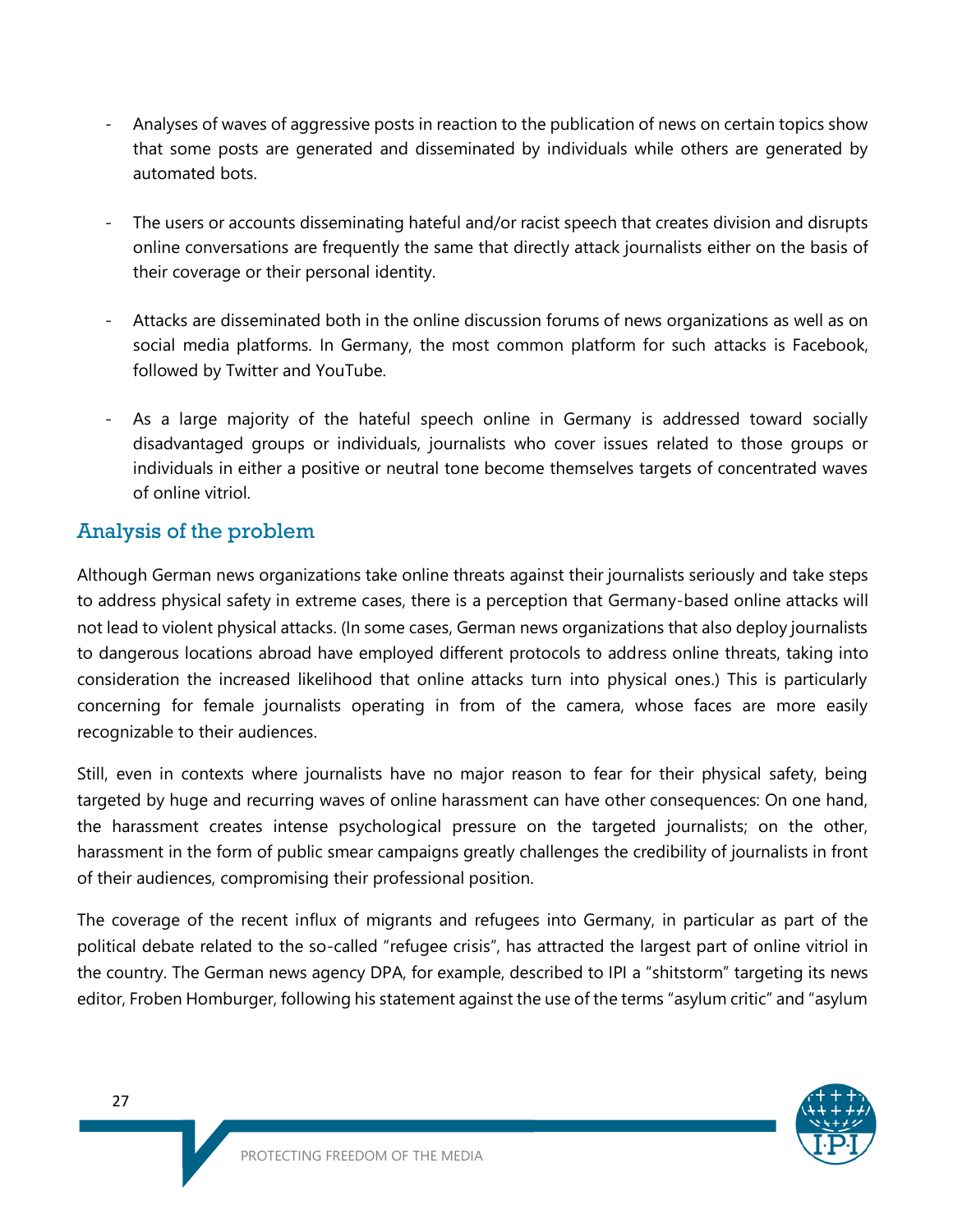opponent<sup>"3</sup> to define "those who participate in protests and attacks against refugees". Homburger said that the terms trivialized certain actions and called for news coverage to better define "the motives and attitudes" of those who oppose refugees.

The wave of hate that followed included both general attacks on DPA and personal, targeted criticism of Homburger. However, the aggressive campaign was clearly directed at the content of DPA's and Homburger's statements. This, together with his deep journalistic experience, made it easier for Homburger to actively engage in the debate on social media around this topic and personally respond to the attacks.

Doing so is not always easy for journalists, however, in particular when online attacks and "shitstorms" not only target journalistic content, but also the journalists themselves. This is often the case for women and journalists with a migrant background or who are members of a minority group. The journalist network Neue Deutsche Medienmacher (roughly: "New German Media Creators"), a group of journalists and media experts with different cultural and linguistic backgrounds, has analysed how online attacks against journalists turn into hate speech. According to the group, "Particularly affected are journalists with a migration background. In their cases, online hatred focuses less on the content of their work than on their origin or skin colour."<sup>4</sup>

These forms of attacks are very difficult to counter as rational arguments against racist and discriminatory statements are not effective and efforts to create a constructive conversation in response to these attacks tend to be counterproductive. At the same time, these types of attacks tend to affect journalists much more deeply and have serious consequences on their ability to continue covering certain topics.

In the words of Dunja Hayali, an award-winning journalist with Germany's ZDF public broadcaster who became a primary target of online vitriol following her coverage of the refugee crisis and far-right political movements:

"I always look for the dialogue, I am interested in different opinions, different arguments, also as a form of personal reflection. But what is happening now is even hard to describe: threats, insults, offences, rape threats. Nobody is listening to anybody else, words get twisted, taken out of context. And if one's opinion isn't validated by the other, then you are an idiot, a bitch, a liar or under the thumb of someone else... And the problem is that this hate now is spilling onto the streets: Journalists are being attacked: Recently,

[content/uploads/2018/03/20180321\\_no\\_hate\\_speech\\_flyer\\_rz-1.pdf,](https://www.neuemedienmacher.de/wp-content/uploads/2018/03/20180321_no_hate_speech_flyer_rz-1.pdf) last accessed June 1, 2019.



 $\overline{\phantom{0}}$ 

<sup>3</sup> [\(https://twitter.com/fhomburger/status/626323492510769152\)](https://twitter.com/fhomburger/status/626323492510769152)

<sup>4</sup> "Wetterfest für den Shitstorm", [https://www.neuemedienmacher.de/wp-](https://www.neuemedienmacher.de/wp-content/uploads/2018/03/20180321_no_hate_speech_flyer_rz-1.pdf)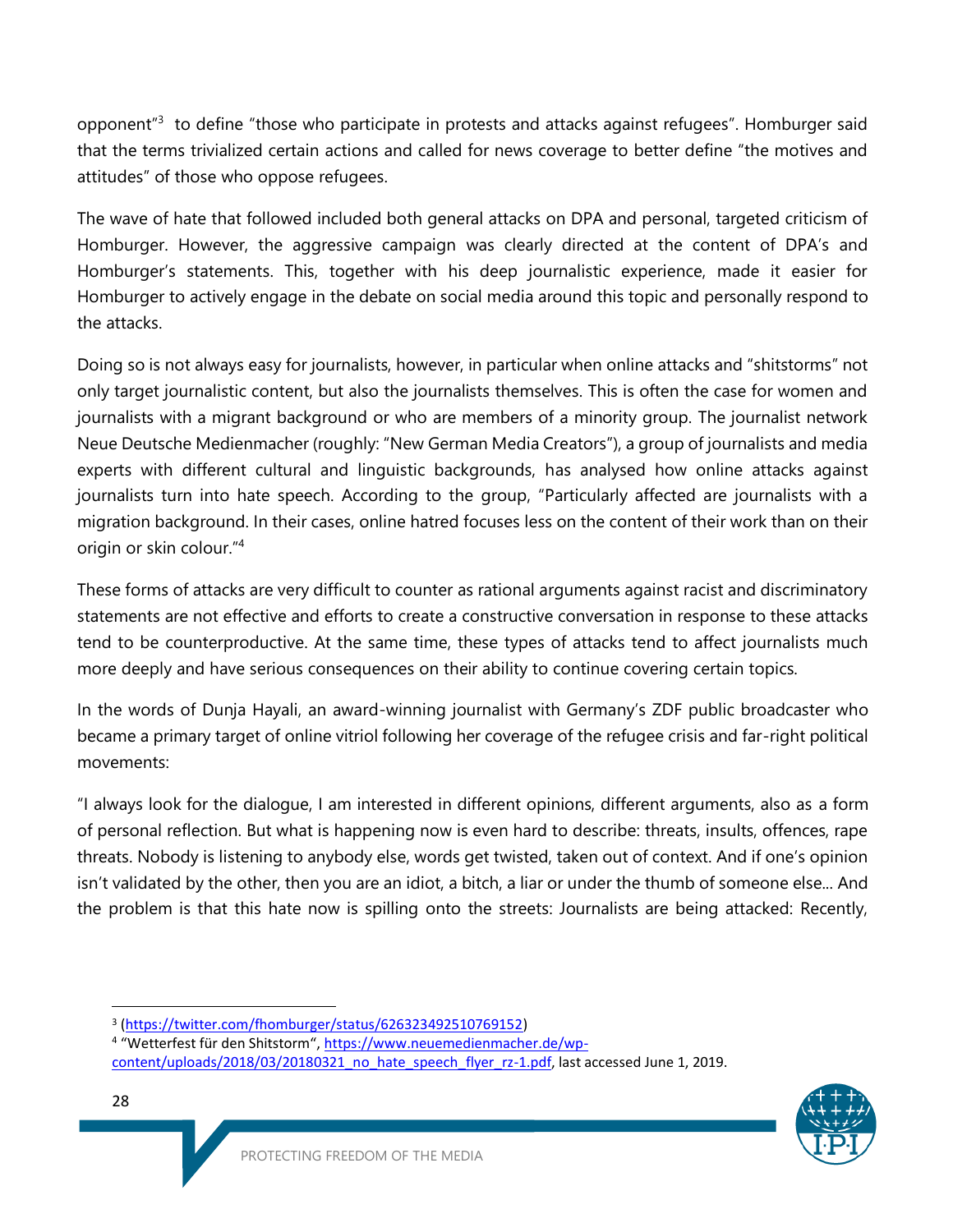somebody approached me as I was shopping and shouted in my face "Du Lügenpresse, du Lügenfresse" ("You lying journalist, you lying mouth"). This is not fun! $5$ 

She added: "When looking for solutions, addressing compromises, in the type of coverage we give to refugees, please do argue with us, discuss with us, point to our mistakes. We are journalists not superior beings. We do make mistakes, but this does not mean that we are liars."

### Analysis of the consequences

#### **Female journalists**

Interviewees say it is clear that female journalists receive proportionally more attacks than their male colleagues in Germany, in line with the global trend in this area.

As in other countries studied by IPI, sexist, even misogynist attacks against female journalists in Germany are not only aimed at silencing journalists and challenging their credibility among their audiences, but also at creating division and conflict in society and polarising audiences, which ultimately have a highly disrupting effect on the peaceful exchange of ideas and opinions, which lies at the basis of any democratic system. Taking advantage of a certain level of latent sexism existing in society, messages of hate against female journalists, which often include sexual references, tend to spread more widely then other types of content on social media.

The frequent and serious attacks targeting Dunja Hayali are well known within the journalistic community in Germany, and many admire her ability to stand up to her aggressors. However, she has often admitted to being fearful<sup>6</sup>. In at least two cases, however, German courts have found individuals quilty of disseminating attacks against Hayali online to pay fines<sup>7</sup>.

Community managers in Germany told IPI that they are aware that women are particularly subject to online attacks, especially so when they operate in front of a camera. After Deutsche Welle began a programme of disseminating short videos on social media, the female journalists on camera became targets of severe attacks, both those based in Germany and, to a greater extent, those reporting from abroad.

<sup>6</sup> "Dunja Hayali spricht über die Auswirkungen von rechter Hetze auf sie." WELT, November 18, 2018. <https://www.welt.de/vermischtes/article184092854/Dunja-Hayali-spricht-ueber-die-Auswirkungen-von-rechter-Hetze.html> <sup>7</sup> "Rentner wegen Beleidigung von Dunja Hayali verurteilt." SPIEGEL Online, April 20, 2017. [http://www.spiegel.de/kultur/gesellschaft/dunja-hayali-rentner-wegen-hetze-auf-facebook-gegen-moderatorin-verurteilt-a-](http://www.spiegel.de/kultur/gesellschaft/dunja-hayali-rentner-wegen-hetze-auf-facebook-gegen-moderatorin-verurteilt-a-1144091.html)

[<sup>1144091.</sup>html](http://www.spiegel.de/kultur/gesellschaft/dunja-hayali-rentner-wegen-hetze-auf-facebook-gegen-moderatorin-verurteilt-a-1144091.html)



 $\overline{a}$ 

<sup>5</sup> "Wenn Sie sich rassistisch äußern, dann sind Sie verdammt noch mal in Rassist." Süddeutsche Zeitung, February 7, 2016. [https://www.sueddeutsche.de/medien/goldene-kamera-dankesrede-von-dunja-hayali-wenn-sie-sich](https://www.sueddeutsche.de/medien/goldene-kamera-dankesrede-von-dunja-hayali-wenn-sie-sich-rassistisch-aeussern-dann-sind-sie-verdammt-noch-mal-ein-rassist-1.2852676)[rassistisch-aeussern-dann-sind-sie-verdammt-noch-mal-ein-rassist-1.2852676](https://www.sueddeutsche.de/medien/goldene-kamera-dankesrede-von-dunja-hayali-wenn-sie-sich-rassistisch-aeussern-dann-sind-sie-verdammt-noch-mal-ein-rassist-1.2852676)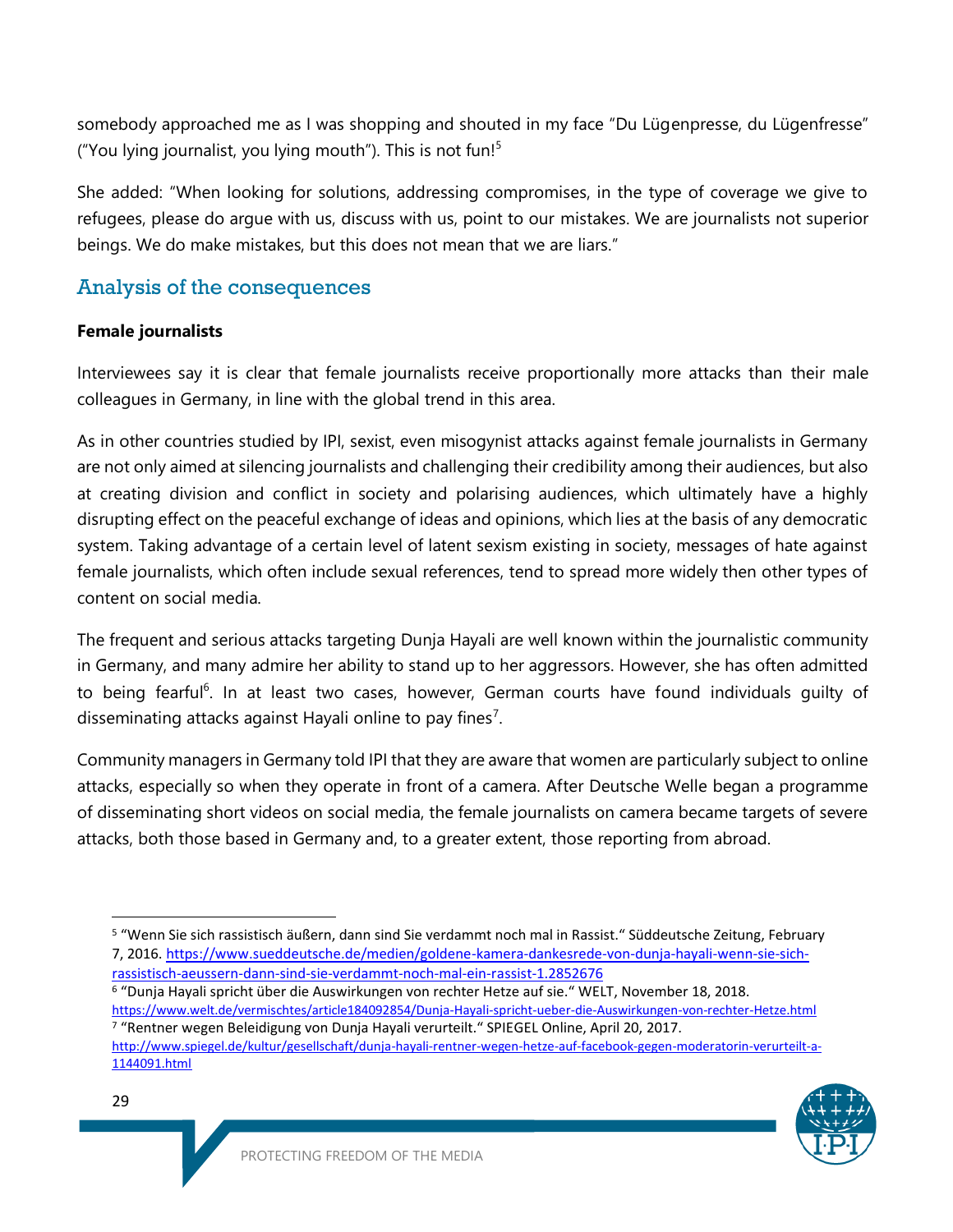When asked about remedies to address abusive messages against women journalists specifically, managers and journalists in Germany agree that generating awareness about this phenomenon within the newsroom is the most important factor. Community and social media managers say that, as is the case for stories on sensitive topics, there is a need to monitor comments more closely when the journalist covering a particular story is a woman.

Our research found that women who work for larger news organizations, where structures to address online vitriol are in place, will be given the choice to address potential attacks against them directly or leave that to a colleague or a community manager.

However, many female journalists do not operate within structured systems. Freelancers or those who work in small newsrooms are left alone to deal with the hate and abuse. In these cases, journalists say, networks of support, including colleagues and friends, have proven vital. The network Neue Deutsch Medienmacher, whose members are particularly prone to attacks and often operate as freelancers, has created a helpdesk to advise journalists on preventive and protective measures.

## Analysis of practices adopted by newsrooms and journalists

#### **Legal remedies**

Media managers in Germany have stressed the importance of differentiating clearly between attacks that require a legal intervention and those for which legal remedies do not exist or would not be effective. In general, there seems to be consensus about the fact that existing legal remedies provided under German law are sufficient to address threats and the most serious attacks targeting journalists, and legal teams working with large news media also regularly file such cases with the judicial authorities.

Rulings by courts in Germany against perpetrators of online attacks and insults against journalist Dunja Hayali are often brought as example of successful judicial prosecution despite concerns about the application of criminal sanctions in defamation cases. While the prosecutions of Hayali's aggressors have received a lot of media attention, many other cases exist in which German courts were able to identify and prosecute the perpetrators of online attacks against journalists.

German news organizations said it was important to report serious threats to the police. They indicated that, in many cases, starting a lawsuit against an online aggressor, or even just threatening to sue, served as a strong deterrent for further attacks.

"Whenever we can, we will definitely bring the perpetrators of attacks to court", a ZDF representative told IPI. "Threatening to sue is also useful in preventing attacks."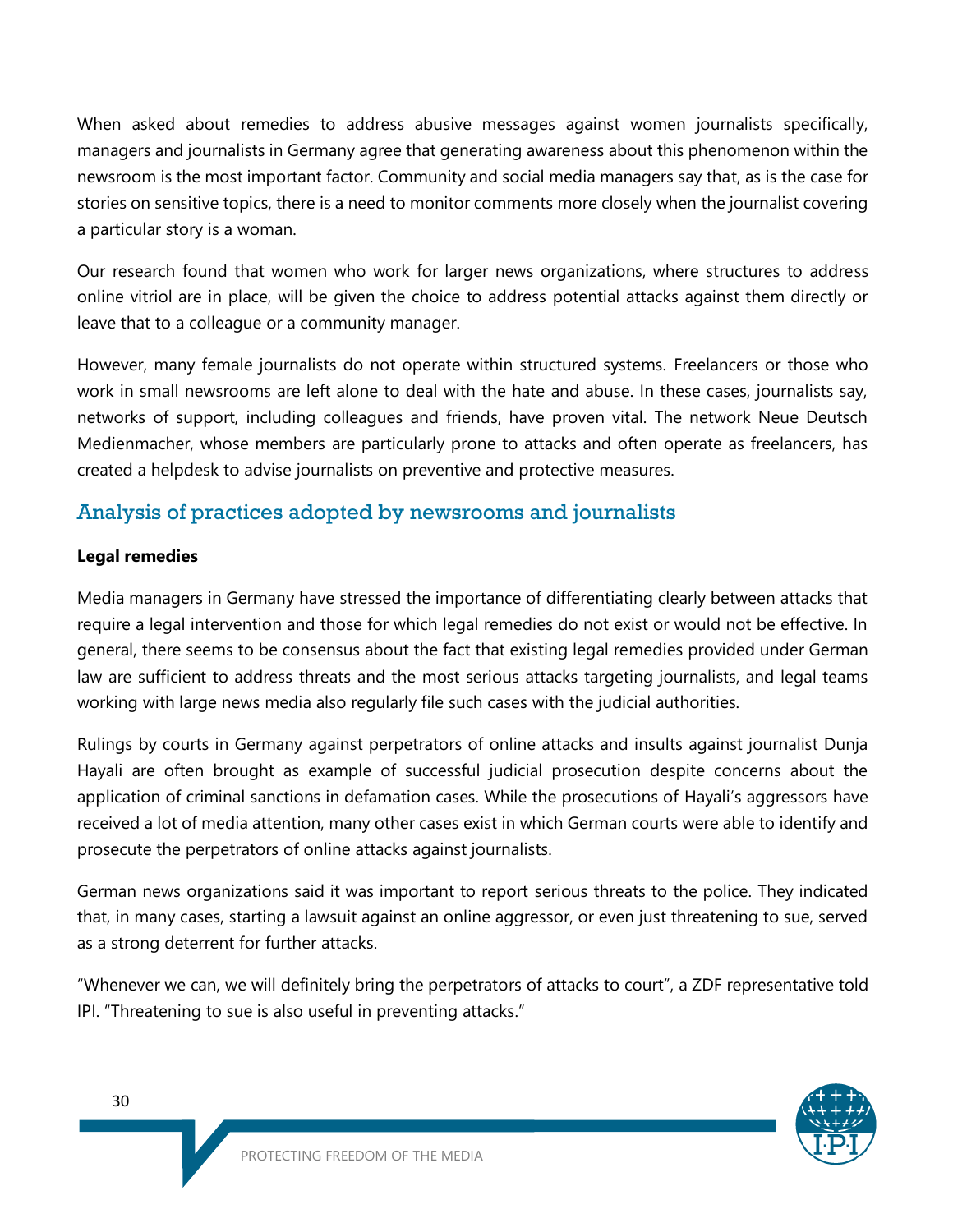Still, the financial burden of navigating the justice system means that doing so is mostly confined to large news organizations that have access to legal course.

In order to further strengthen judicial remedies in this area and the expertise of prosecutors and judges, in February 2018 the Landesmedienanstalt Nordrhein-Westfalen (the regional media regulatory authority of the state of North Rhine-Westphalia) launched an initiative aimed at offering legal support to news organizations and journalists in bringing cases of online aggression to court<sup>8</sup>. Under the slogan "Prosecute instead of delete", the initiative seeks to promote prosecution of online hate postings with the goal of preempting further similar cases.

However, only a very small percentage of the attacks targeting journalists every day can be prosecuted under German law. In many cases, the language used is aggressive, insulting, offensive and/or discriminatory but does not amount to a criminal act and legal remedies are not available. In such cases, seeking redress through a civil court may be a more effective strategy.

For this reason, newsrooms, news managers and journalists across Germany have developed alternative strategies to address this hatred, shield journalists from it and its effects, and, ideally, ensure that users' conversations taking place on web and social media platforms are relevant, constructive and interesting, therefore contributing to journalistic processes.

#### **Removal of posts, blocking users**

Whether on the news platforms themselves or on social media, the general approach by newsrooms in Germany is to remove only those posts that are unequivocally harmful and that do not contribute to an exchange of ideas. The same is true when it comes to blocking users, which is done only in very extreme cases, e.g., in the case of a direct threat. This approach is based, on one hand, on German newsrooms' need and desire to respect the free expression of ideas as a general principle for which they stand; and, on the other, on the desire expressed by online editors and community managers in Germany that conversations taking place on their platforms reflect, to the extent possible, the world outside and the broad variety of opinions held by users. Newsrooms feel that it is vital for users to feel that their ideas are reflected in these conversations and that the discussions that ensue are in many cases the best tool to prevent attacks from escalating. Many community managers in Germany told IPI that a constant dialogue and confrontation with users, even those who use aggressive language, is important in the long term to create a constructive exchange of ideas. Similarly, many said that blocking users is generally not useful as

<sup>&</sup>lt;sup>8</sup> "Kölner Stadt-Anzeiger beteiligt sich an "Verfolgen statt nur Löschen"". Kölner Stadt-Anzeiger. January 20, 2019. <https://www.ksta.de/kultur/hass-im-netz--koelner-stadt-anzeiger--beteiligt-sich-an--verfolgen-statt-nur-loeschen--31883524>



l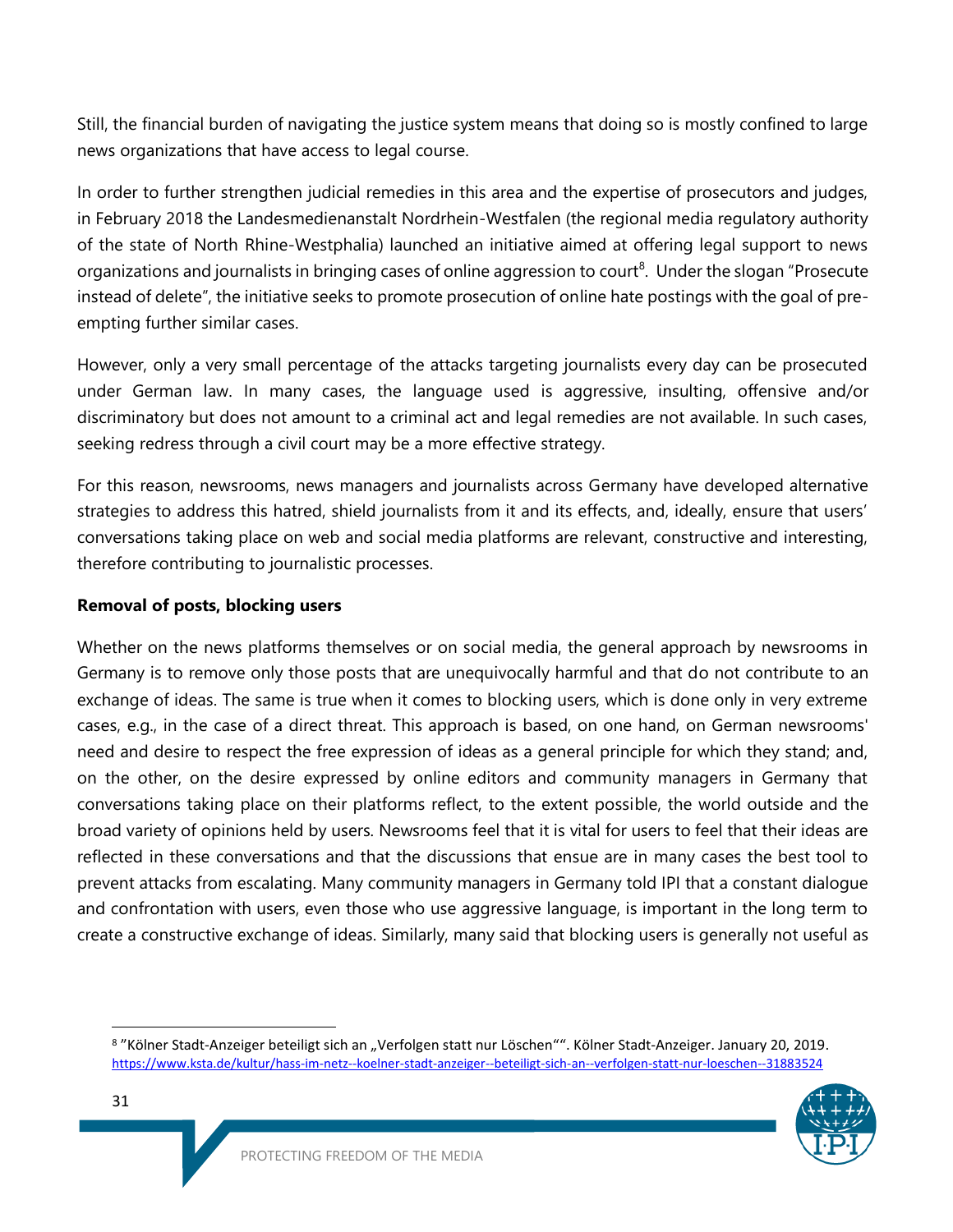many accounts disseminating aggressive content are either bots or operate by a person who manages a large number of accounts. When one account is blocked, the next will be created.

At the same time, comments by the community of online users represent an important soundboard for journalists and news organizations. Opinions emerging from online discussions, even if shocking and disturbing, need to be taken into consideration. There are nevertheless limits to what can be said, provided in most cases by internal guidelines set by the news organization, which are often also available to users and which take into consideration both the relevant laws and ethical standards.

These guidelines frequently foresee that posts attacking journalists are only removed – in the case of social media platforms, to the extent this is technically possible – in extreme cases, i.e., when the posts amount to threats, doxing, the dissemination of private information or illegal hate speech or when the level or intensity of the attack is judged to cause harm to the journalist. While any action is generally discussed with the journalist(s) affected by the attack, the general approach of German newsrooms remains that of giving space to both criticism of news coverage and of the news organization and its journalists, even if such criticism is expressed in non-constructive and even disturbing ways.

At the same time, news organizations operating online will do everything possible, on one hand, to prevent attacks against journalists or ensure they do not take the form of vicious personal attacks; on the other hand, to provide legal, psychological and other forms of support to their journalists and so limit the negative consequences of such aggression on the individuals.

The ability of news organizations to address these issues timely and effectively depends mostly on the resources that they can and are willing to dedicate to the moderation of online discussions. News organizations tend to agree that, in addition to a speedy removal of posts that are in breach of community guidelines, active participation in the conversations by journalists and other moderators is vital to prevent and counter violent attacks against journalists from being published and to encourage constructive criticism instead.

#### **Software vs. human intervention**

Community editorial guidelines – which in some cases take the form of a set of written guidelines circulated in the newsroom and made available to users, in other cases as a set of principles regularly discussed and re-assessed among members of the newsroom – serve as a starting point in determining which posts need to be removed or made less visible, to the extent possible, and which ones require a different type of intervention.

Depending on a newsroom's size, the number of posts it receives on its various platforms, and the availability of resources, managers adopt different tools to ensure that posts breaching community

32

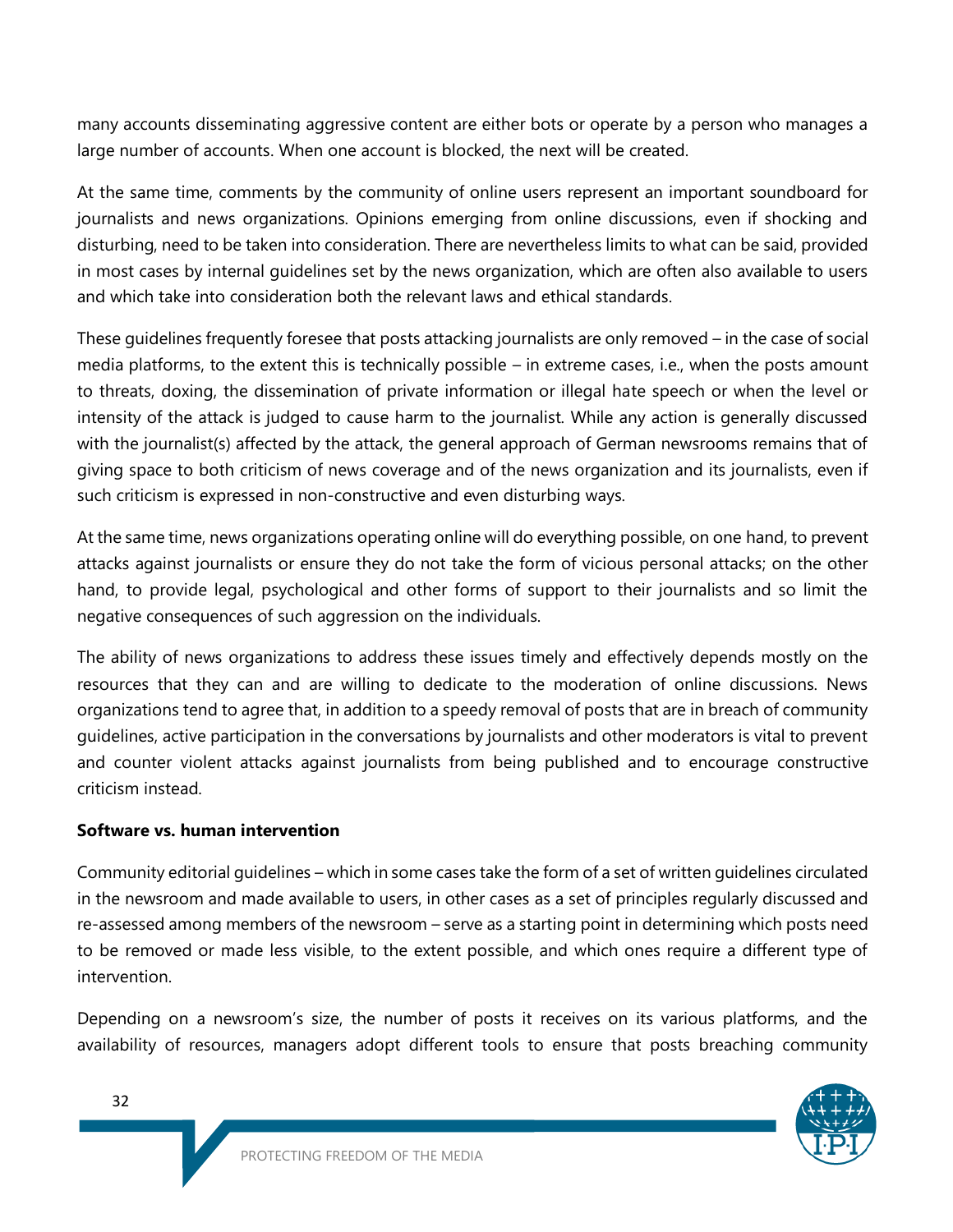guidelines are removed as fast as possible. The use of software, including artificial intelligence-based programmes, to block or highlight problematic posts is still very limited in Germany, even as many community managers believe that any future solution will have to be based on the use of software rather than being left exclusively to human resources. One of the largest German online news media outlets, Spiegel Online, has noted very positive results through the implementation of software and AI programmes, although it acknowledges that they are still at an early age and more needs to be done to develop effective software in this area. Spiegel Online uses software to highlight potentially problematic posts, which are later analysed by experts to assess whether they breach community guidelines and to recommend the steps to be taken.

Whether or not software is used in any part of the process of highlighting and removing problematic posts, community and newsroom managers in Germany tend to agree that existing software programmes are not sufficient to address the problem entirely and that human intervention for now remains indispensable. Looking ahead, as the number of user posts keeps increasing, community managers tend to agree that AI programmes able to learn and identify ever more precisely problematic posts on the basis of a number of elements, including language analyses and user behaviour, will be the solution to limiting the dissemination of problematic posts, including in particular those directly attacking journalists.

#### **Relationship with social media platforms**

While removing posts from a news organization's own platforms (web-based fora or social-media pages they can directly edit) is easy, removing posts from platforms that news organizations do not control directly, such as Twitter or Facebook, is more complex, as it requires the intervention of third parties that own such accounts or platforms. Here, news organizations depend on social media company's willingness to remove problematic comments and their timeliness in doing so.

The experience of German news organizations and journalists in requesting social media platforms to remove content differs. The majority of editors and managers interviewed by IPI said that the channels provided by social media platforms to request removal only very seldomly reached the desired results. In most cases, content is either removed with great delay or not at all. Journalists and newsroom managers are often left with the impression that social media platforms do not consider their requests and that the latter are processed by computer systems that send back automated messages. A Twitter spokesperson told IPI that such messages may appear automated because they are written in a standardized language but are in fact being managed by experts who follow a certain procedure to assess the request.

Some journalists and managers at large digital newsrooms in Germany told IPI that their requests for removal of problematic content are taken into consideration only thanks to the personal relationships they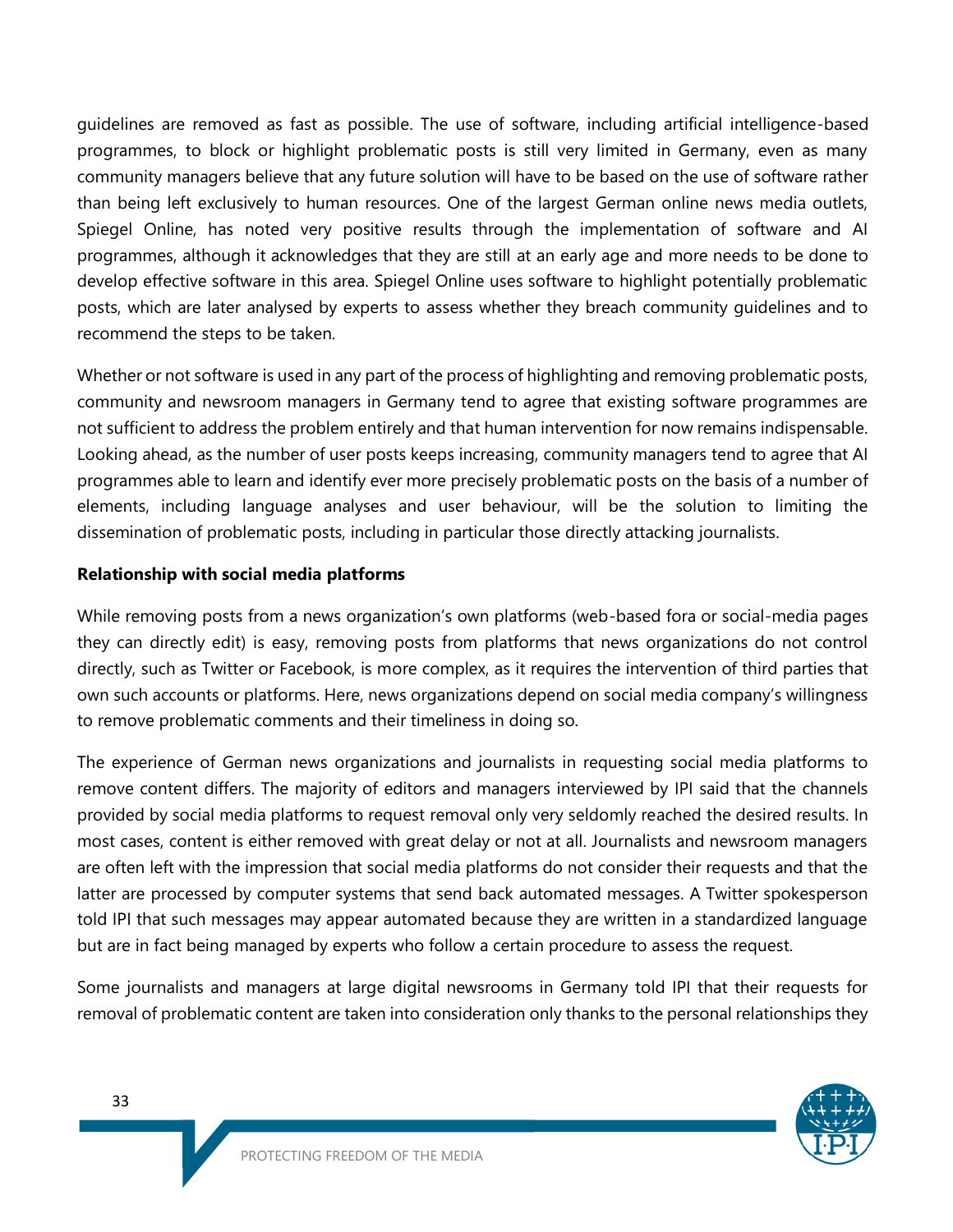have been able to develop with representatives of social media platforms, wo in some cases are not even based in Germany.

IPI raised these concerns directly with Twitter in December 2018. The platform agreed that the situation described was not fully satisfactory and said it was working to improve its ability to meet the needs of journalists and news organizations and looks forward to working with the news community toward that goal.

News managers and journalists appreciate the fact that monitoring and assessing the large numbers of posts that appear on social media platforms is complex and resource intensive for all parties involved, particularly in light of the need to ensure such platforms remain available for a free exchange of ideas and opinions. Nevertheless, the general feeling in German newsrooms is that the current system is not working. There is a concrete fear that the abuse of both social media and news organization's own platforms to disseminate hateful messages against journalists and others may soon overshadow the benefit offered by the availability of spaces where opinions can be freely exchanged.

Today in Germany, in a context where journalists feel they can operate safely and free of repercussions, developing a strong community of users who can actively contribute to journalistic processes by serving as a soundboard is considered a vital goal for most online newsrooms, in spite of the associated problems. News organizations believe that investing resources required to shield journalists from attacks, while still leaving space for criticism of their work, and to develop healthy conversation with the community of users, is not only necessary but also worth the investment.

#### **Moderation and participation in online discussions**

"We want to invest in dialogue", Spiegel Online, Germany's second-largest online news organization, which receives an average of over 100,000 comments on Facebook every week, told IPI. As with many other German online media, Spiegel Online has dedicated a growing amount of time and resources to creating a constructive dialogue with its community of users.

Comment moderation, whether on news organizations' websites or on social media, is perceived as the core element in limiting abusive comments. Most newsroom managers who spoke with IPI agreed that this task cannot be effectively outsourced. Online newsrooms report positive results following the direct participation in and moderation of online forums by journalists and community managers. The visible participation of newsroom representatives serves as a deterrent to those who intend to post abusive messages. At the same time, community managers and moderators can encourage the community of users to jointly react to those who do post aggressive comments against journalists, eventually limiting the effects of aggressive posts by generating overwhelming support for the journalists by the community.

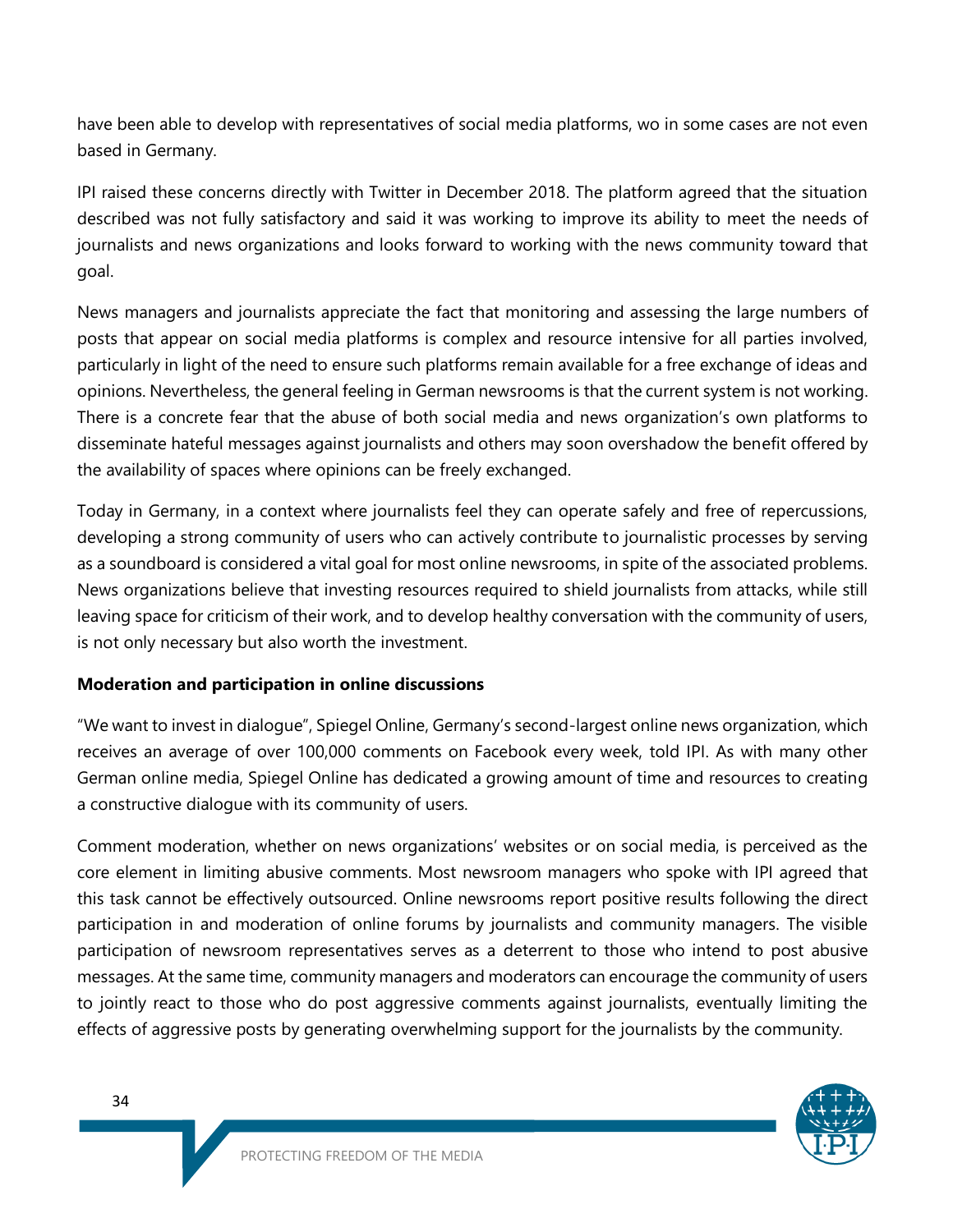While resources do not allow for a constant presence and moderation of all ongoing discussions, some newsrooms have adopted the policy of asking their journalists and moderators to be present and engage in the discussion for at least a period of time after an article's publication. This policy is seen as particularly important for articles related to topics that are known for generating waves of online vitriol.

Deutsche Welle told IPI that its German-language service has one community manager exclusively dedicated to moderating each platform on which DW is present and that its English-language service even has community managers active around the clock.

Representatives of DPA told IPI that the news agency engages in discussions with users whenever:

- The posts received include concrete questions related to the organization's work;
- The posts received include requests for correction, or otherwise claim that the information disseminated was incorrect; or
- The posts include legitimate criticism of the news coverage.

Specific software and tools offered by social media platforms, for example in the case of Facebook, are also useful in bringing to the attention of editors and managers discussions in which users are particularly active and may require closer monitoring and potentially intervention. While most discussions tend to take place around recently posted content posted, sometimes discussions on old content are restarted. Software and tools are particularly useful in bringing these phenomena, which are more difficult to anticipate, to the attention of managers.

Software is also used to temporarily block discussions about particularly sensitive topics at times when monitoring is not feasible, for example during the night.

#### **Support for journalists**

Regardless of whether or not they have developed a written set of community guidelines, German news organizations agree on the importance of regularly discussing the issue of online harassment within the newsroom and reassessing internal policies related to online attacks. This internal exchange of ideas and information takes three forms:

• Regular workshops (quarterly or semi-annual) with experts with the purpose of ensuring that all members of the newsroom are aware of and familiar with cybersecurity tools necessary for protecting their devices, identities and information. These workshops also represent an opportunity to re-assess existing policies and guidelines, share information about new topics attracting online attacks and determine the need for further expertise.

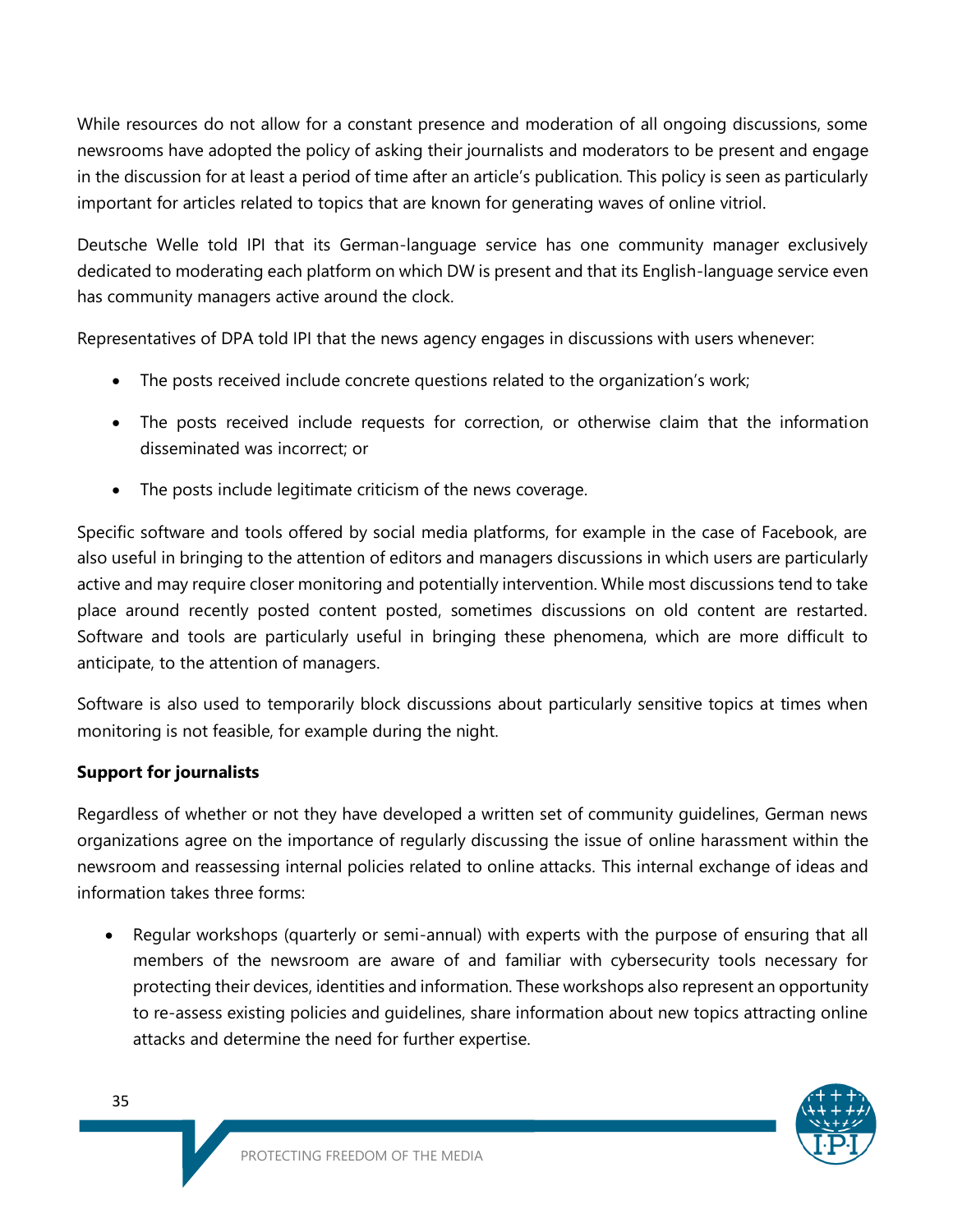- More frequent newsroom meetings (weekly or monthly) to discuss emerging problems, specific attacks affecting members of the newsroom, the editorial approach toward the coverage of certain issues that attract online attacks, and emerging trends from the user community.
- Emergency meetings in situations of crisis to define remedies to a wave of attacks against a journalist.

News organizations with a strong online presence also invest in preventive measures, with a focus on workshops teaching journalists not only how to protect their devices (cybersecurity) but also how to deal with disturbing content reaching them through digital means.

Legal and psychological support is available to journalists experiencing trauma, including in relation to online harassment. Large news organizations tend to be able to offer much more resources in this area. Journalists, moderators and community managers are made aware that users' posts may contain disturbing content that can affect their psychological well-being. They are encouraged to take regular breaks, in particular whenever confronted with shocking and disturbing content.

"Sometimes, even just going out for a walk, or having a coffee with a colleague can be very helpful, and journalists and moderators are encouraged to remain aware of this", a ZDF representative told IPI.

In only a few cases have journalists been encouraged to take an extended period of leave as a consequence of online attacks. In the majority of cases, German journalists feel that such attacks are disturbing and have the potential to induce self-censorship, but that thanks to the newsroom structures they are a part of in some cases to the positive input they receive from users, they have the strength to cope with them.

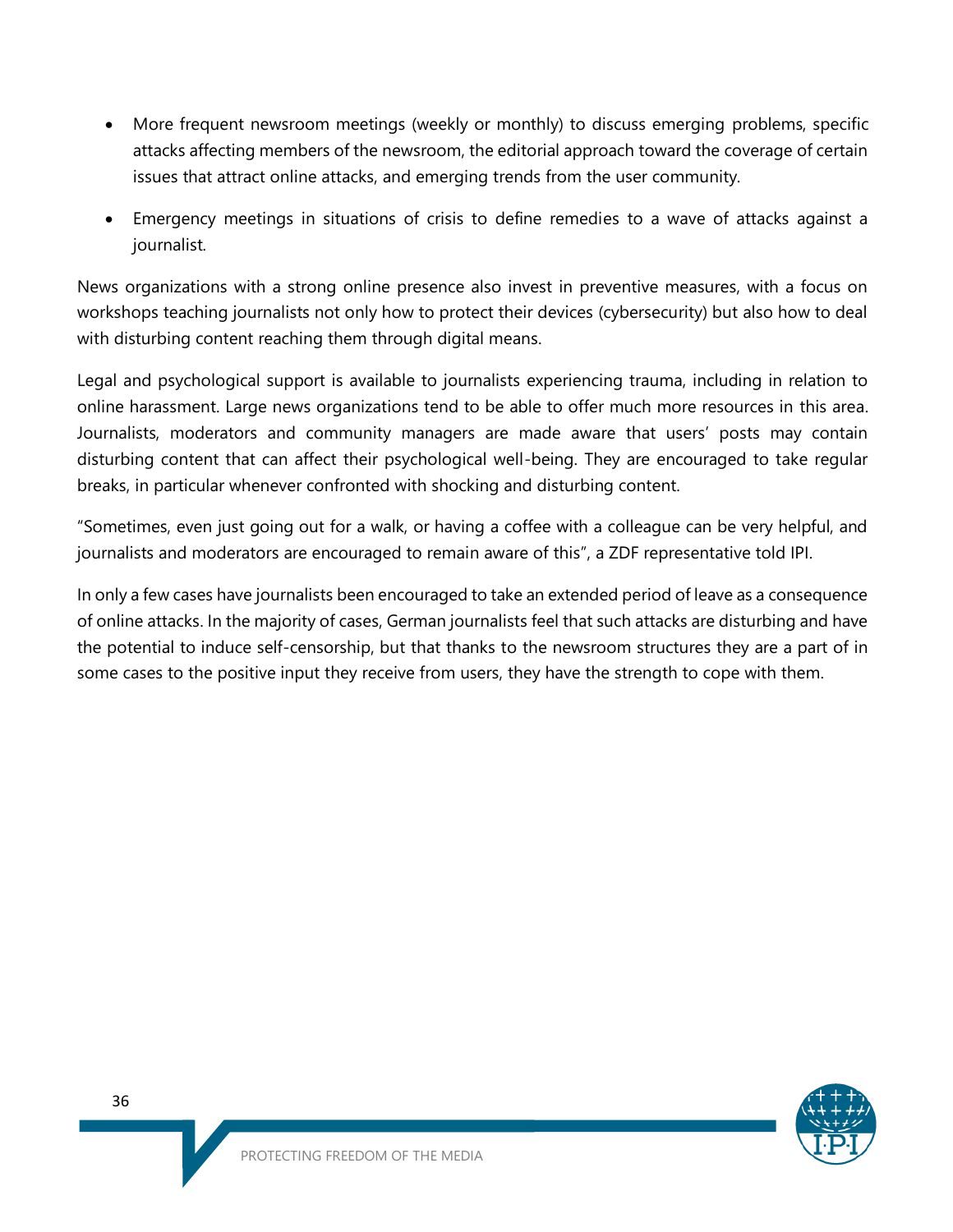# 2.3. Poland

Over the course of five days in June 2018, IPI representatives met with editors-in-chief, managing editors, web and social media editors, and staff and freelance journalists to better understand online harassment and how it is dealt with in Poland. IPI visited the newsrooms of the largest national daily newspaper Gazeta Wyborcza; weekly news magazines Polityka and Do Rzeczy; investigative journalism and fact-checking platform OKO.press; and smaller publications Krytyka Polityczna and Res Publica. In addition, IPI organized two focus groups: one for female journalists and one for freelancers with a representative of the Journalists' Association (Towarzystwo Dziennikarskie).

Meetings concentrated on different types of mechanisms for dealing with online harassment, including prevention, community management, social media management, psychosocial support and legal measures. However, the discussions also offered an opportunity to learn more about the general phenomenon of online harassment and its manifestation in the Polish media landscape.

### Analysis of the context

In Poland's polarized political landscape, journalists are frequent targets of online attacks. Harassment, towards journalists and ordinary users, has become such a part of Poland's Internet landscape that a new word has entered the Polish language: "hejt" (pronounced "hate").

These online attacks reflect the deep divisions within Polish society. The country has split between supporters and opponents of the socially conservative Law and Justice (PiS in Polish) government, in power since November 2015. This rift extends to much of the media. There are no neutral issues in today's Poland, several journalists interviewed by IPI in Warsaw quipped, referring to the acute polarization of Polish society and the media.

## Analysis of the problem

Nevertheless, there are several issues that stand out, fuelling harassment of journalists who write about them by people on the other side of the political divide.

The first issue is domestic politics. Journalists who criticize the government are attacked by its supporters, who attempt to delegitimize them and thereby undermine their work. This includes slamming them as "leftists", a derogatory term to Polish conservatives, or "supporters of the losers", referring to the centreright Civic Platform party, which lost the 2015 elections after eight years in government. Critics of the government are often accused of being supported or funded from abroad, notably Hungarian-American philanthropist George Soros, a kind of bogeyman for the Polish (and Hungarian) right. For example, in January 2018, conservative weekly Gazeta Polska published an article entitled "Ślepnące oko utrzymanków

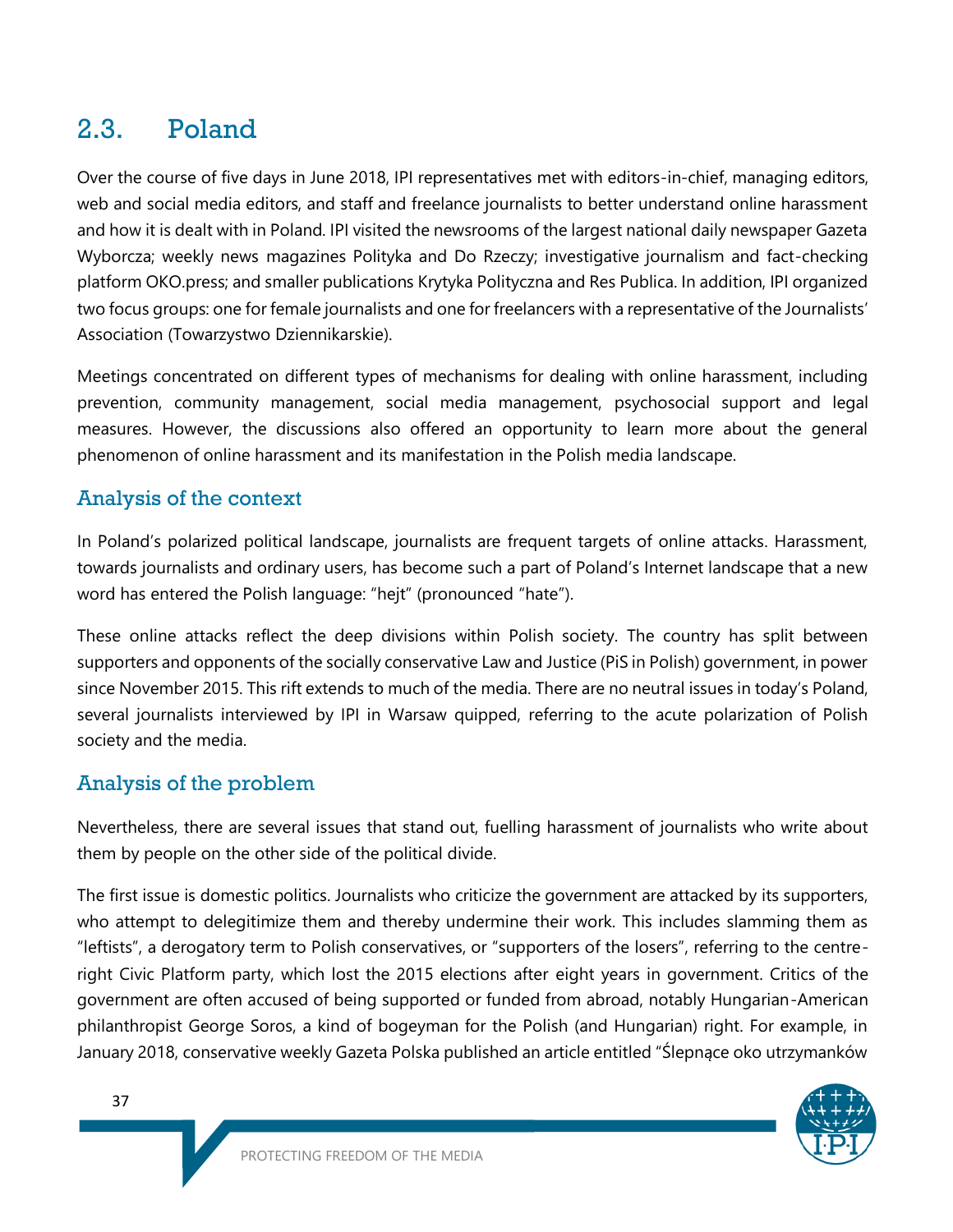Sorosa. Portal OKO.press bez wsparcia z zagranicy", which translates roughly as "The fading eye of Soros's kept people. Portal OKO.press without support from abroad". There, it goaded over the independent factchecking and investigative journalism website's call to readers for financial support and allegedly small number of readers. By presenting OKO.press as a failure, Gazeta Polska sought to undermine its credibility as an independent portal that is keeping the government in check.

These types of attacks are felt most acutely at Gazeta Wyborcza, which has positioned itself as the leading critic of the PiS government. The newspaper faces an "ocean of hate", its deputy editor-in-chief Jarosław Kurski told IPI. Other journalists at the daily spoke of being attacked by supporters of the government online. Gazeta Wyborcza's status as enemy number one is so strong that supporters of the government present any form of association with it as a liability. As a result, OKO.press, which was initially co-funded by Gazeta Wyborcza's publisher, Agora, gets called "the child of Gazeta Wyborcza", as a further way to discredit it.

As a result, journalists at media organizations critical of the government find themselves placed on the defensive.

"We are constantly being put in interrogation mode", Wojciech Przybylski, chairman of Res Publica Nowa, which publishes the Res Publica periodical, said, referring to slurs the publication receives online.

In interviews with IPI, no journalists admitted to self-censorship, but some said they had considered staying away from certain topics. Journalists who write about refugees have experienced some of the most virulent attacks. The Polish government's refusal to take in refugees from the Middle East as part of the EU's relocation scheme, presenting them as a security threat, has triggered a broader wave of anti-immigrant, and specifically anti-Muslim, discourse in the right-wing media and on social media. The reaction in Polish society has been so strong that journalists at liberal publications say that even regular readers who generally share their worldview have reacted negatively to their articles about refugees.

Journalists have also been attacked about how they write about the Polish-Jewish past, a subject that made headlines in January 2018, when PiS passed a law making blaming the "Polish state or nation" for the crimes of the Third Reich punishable with up to three years in prison (in June, after considerable criticism by Israel and the United States, the provision was dropped). Journalists who question Poland's role during the Second World War have been attacked on social media, often with anti-Semitic overtones, even when the author is not Jewish. Writing about the Polish-Jewish past, having a "Jewish-sounding name", or even one's appearance can all trigger anti-Semitic insults on social media, one journalist who regularly receives them told IPI. The recent wave of attacks comes on top of longer-term anti-Semitic smears against Gazeta Wyborcza and its editor-in-chief, Adam Michnik, a communist-era opposition figure with Jewish roots.

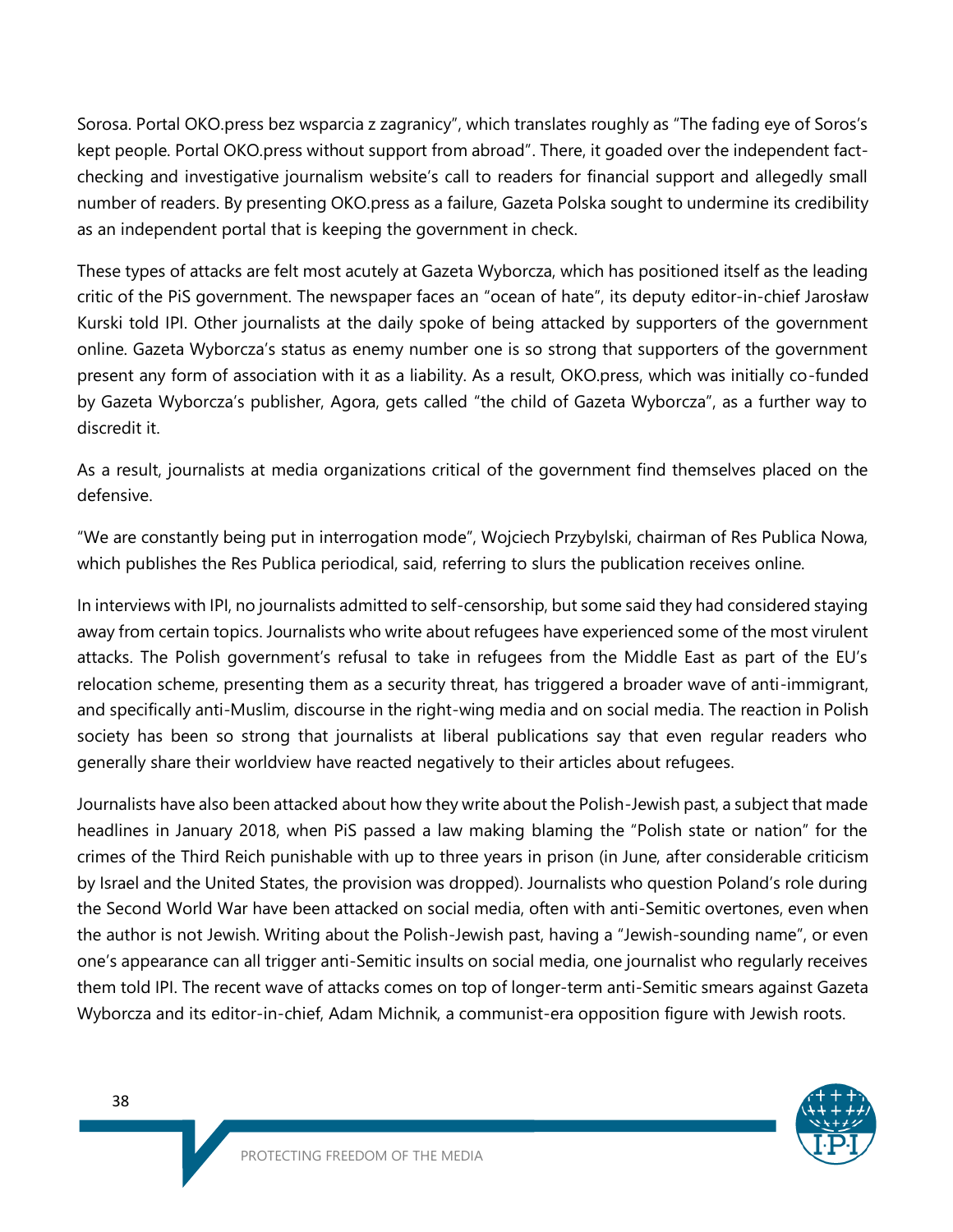Finally, journalists – usually women – are attacked for writing about gender-related issues, such as access to abortion. Since PiS came to power, conservative groups backed by the Catholic church have sought to tighten Poland's restrictions on abortion, which are already among the strictest in Europe. Journalists who criticized the proposed ban found themselves inundated with insults and threats.

With regards to the response of law enforcement authorities, journalists suggested a need for improvement. Finally, journalists suggested a need for improvement in authorities' response to the issue. One male journalist we spoke to said he contacted the police after receiving death threats (for writing in favour of Poland taking in refugees). However, he said the police told him he would have to hand over his computer to help with the investigation, which he didn't want to do. He implied that the police weren't very helpful, almost as if to discourage him from filing a formal report.

### Analysis of the consequences

#### **Female journalists**

IPI's conversations with female journalists in Warsaw, both during the dedicated focus group and individually, show the pervasiveness of online attacks against female journalists.

Many female journalists said they face condescending comments online daily. This includes being addressed by their first name, or a diminutive of it (usually reserved for small children or close family situations), rather than by the polite "Pani" (Ms.) used between strangers in Poland. Female journalists also reported receiving comments about their appearance, both positive and negative, in online comments or on social media.

One journalist described the experience of stalker-like behaviour by a reader, whom she calls her "psychofan". The reader would comment online underneath all her articles, many of which were about the refugee situation in Europe, with insults about her name, which he assumed to be Ukrainian (she is Polish). "He told me to go home to Ukraine, rather than write about refugees", she told IPI. "His comments made sense, which suggests that he was not a bot."

Another journalist, who took part in IPI's focus group with female journalists, is regularly attacked online for her (wrongly) assumed Jewish background. This includes comments like "You will die in Auschwitz" or "You will leave Poland through the chimney [in Auschwitz]". She has also received insults or threats relating to Israel's actions towards Palestinians. "I experience anti-Semitism every day, even though I am not Jewish," she said.

Multiple female journalists reported receiving threats online. The journalist who writes about refugees received comments stating that she "wants Muslims to come and rape her". Another female journalist said

39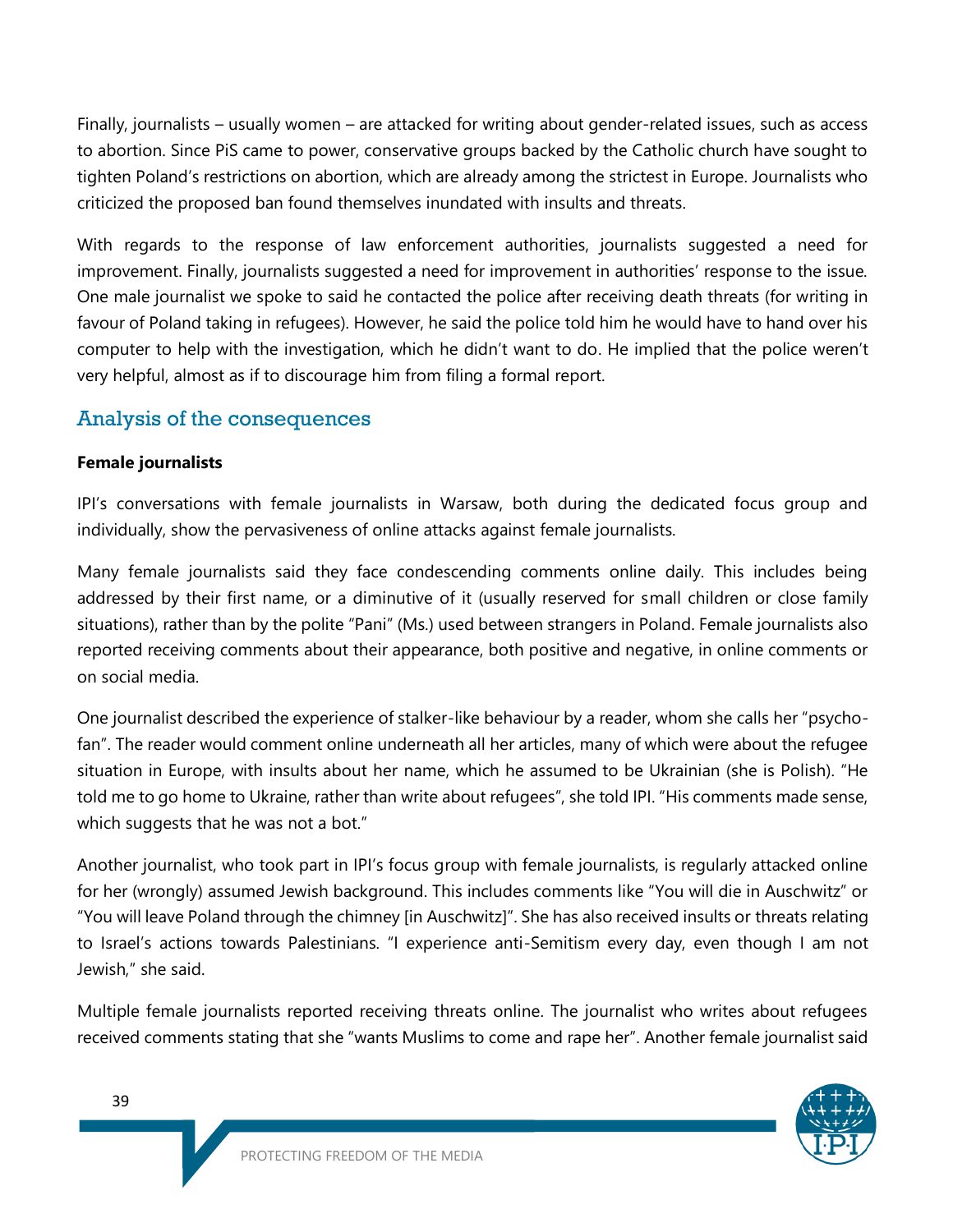that she had experienced doxing, as part of a broader online attack against her by conservative circles. One day, she received a message telling her to "say hello to your sister; I hope she is in good health", which used her sister's real name.

Female journalists described the impact of online harassment on their work and broader lives.

"It was a feeling of being punched in the stomach", said one, who was attacked on Twitter by a prominent right-wing journalist, which prompted a volley of attacks by his supporters.

#### **Freelance journalists**

IPI also conducted a focus group meeting with freelancers and a representative of the Journalists' Association (Towarzystwo Dziennikarskie).

Lacking the support of a media company, freelancers can feel especially alone when facing harassment. The group that IPI spoke to in Warsaw placed online harassment in the context of the broader challenges faced by journalists in Poland, especially freelancers, who lack a regular salary and institutional support. Jacek Rakowiecki, who was representing the Journalists' Association, framed this as the dual problems of "pauperization" and "lack of solidarity" among journalists in Poland. These aggravate, rather than eclipse, the problem of online harassment, he said.

In addition to the main issues outlined above, individual freelance journalists reported being targeted for their coverage of more specific issues. One, who specialises in Russia, says she was called a Russian spy online for writing a book review that was not deemed not anti-Russian enough.

"I experienced ugly name-calling by friends and people I respect intellectually. In a way, that is more hurtful than being harassed by bots," she told IPI at the focus group. "It becomes a minefield of what you do or don't want to say."

Another freelance journalist, who covers a range of cultural and environmental issues, said that she was harassed after writing about hunters. Unpleasant posts appeared under her article. She also stumbled upon an article about her on a hunting website. This might make her think twice before reporting about hunting again for fear of being recognized and placing herself in danger, she said.

"Hate speech, with Poland's political divisions projected onto it, has become part of Polish public culture", Rakowiecki said. This may have a chilling effect on freelancers, who might fear that they won't get another commission if they speak up about their experiences of online harassment, he warned.

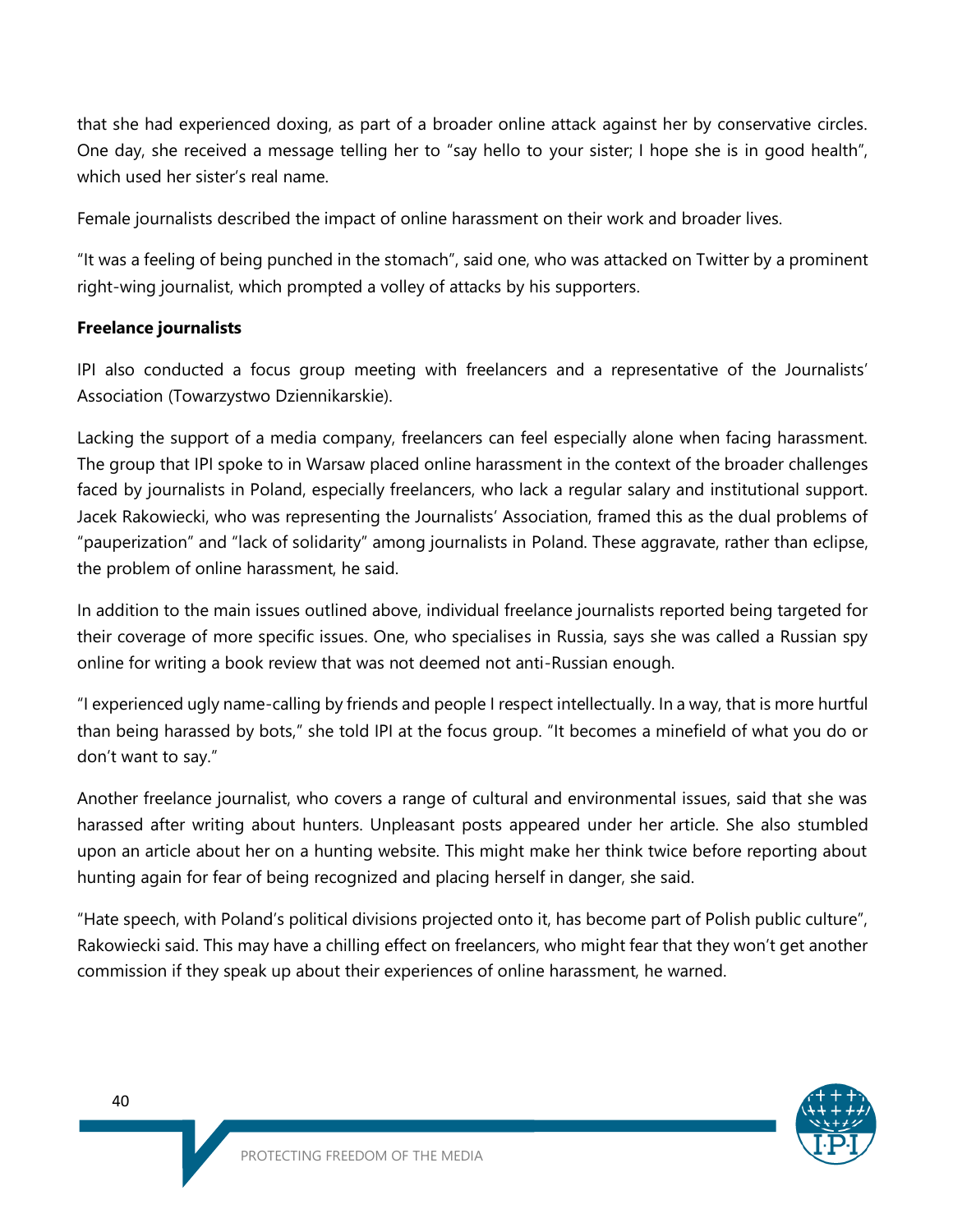# Analysis of practices adopted by newsrooms and journalists

#### **Individual coping strategies**

Journalists who have experienced online harassment have developed individual coping strategies. Most concurred that one should not engage with online abusers, as that can encourage them. As one journalist put it: "There is no point in feeding the troll." Basic responses include blocking or muting the abusers. As one journalist highlighted, the advantage of muting is that the attacker does not notice, preventing a backlash among like-minded users. Journalists also said that they report abusive comments or accounts on Twitter and Facebook.

One journalist said that she likes to involve her Twitter followers, asking them to report users who attack her. For this, she uses the hashtag #sprzątamytwitter – literally: we are cleaning up Twitter. Her followers respond actively, with some tweeting back "I helped you". This approach has the advantage of strengthening the supportive online community around her, she said.

Many journalists said that they resort to "naming and shaming" their abusers on social media. On Twitter, this involves retweeting insulting tweets with a comment, for their followers to see. In some cases, the journalist found an online abuser's employer listed on their Facebook profile and sent the employer an email describing the employee's inappropriate behaviour. After that, the harassment stopped, accompanied by a sheepish apology from the attacker.

Journalists who had experienced concerted attacks admitted to keeping a lower profile online. Some said that they had taken time off social media, both to escape harassment and as a general break. Other strategies include turning off notifications on Twitter.

"You tell yourself that it doesn't matter, but then you get a stream of messages. So I chose, for now, to build these walls", one female journalist who was attacked in a particularly concerted way said. She added that she deliberately made herself less accessible as a journalist by making it difficult to contact her online.

Another journalist recited a mantra that she repeats to herself when she receives an insulting or threatening tweet: "That was Twitter. Now this is the real world; I am safe, I am at home. That was only Twitter." She tries to reframe critical or abusive comments online as a sign that she is doing her job well, in the context of the political conflict in Poland.

"Every time I get these comments, I know that I am doing something right  $-$  and must continue writing", she told IPI.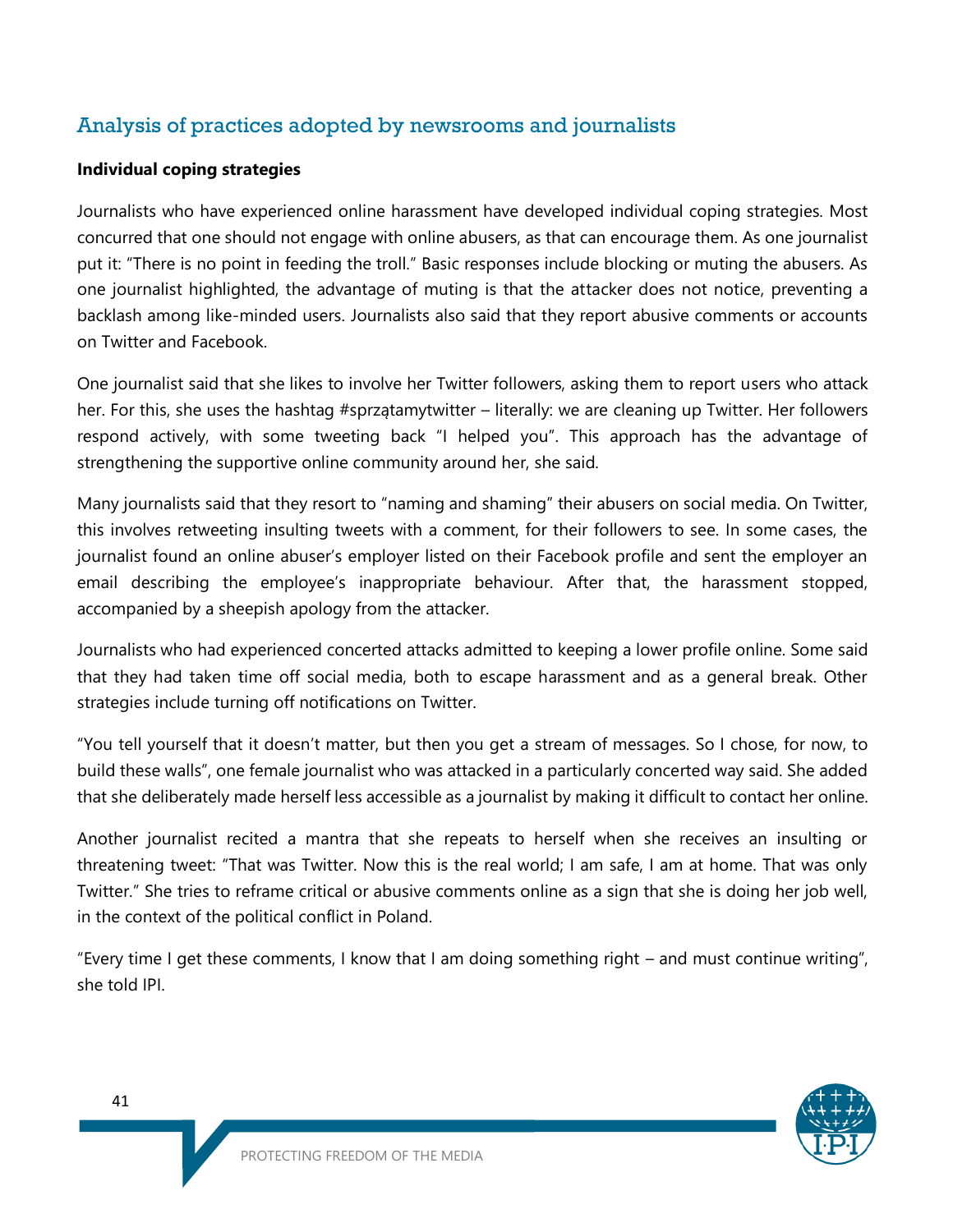Others try to respond to online attacks with humour. "Usually we just turn this into jokes. At least they [our critics] remember that we exist", quipped the editor-in-chief of a small news organization. One of the publication's journalists uses the hateful comments he receives as the basis for his columns.

#### **Registration and community management**

Newsrooms have struggled to moderate online discussions on their websites or on social media effectively. Many cited understaffing, in the context of media organizations' broader financial troubles and pressure to keep up with the news.

Social media editors whom IPI spoke to said that they are already overworked and unable to constantly moderating comments online. Some felt that their job is taking a toll on them.

"Working in social media, you become desensitized", one social media editor told IPI. "You can emerge with a very dark view of the world." Nevertheless, she felt unable to take longer breaks from social media, citing lack of staff who could replace her.

Online editors tended to differ in their approach to comments on the media organization's website and on external platforms such as Twitter or Facebook. Forced to prioritize, many said that they rarely moderate discussions on Twitter or Facebook, instead focusing on their own websites. Indeed, some social media editors suggested that deleting comments on Facebook might be counterproductive, triggering a backlash among other Internet users.

Unable to moderate the comments under all articles, some newsrooms have experimented with making it more difficult for readers to comment. For example, Krytyka Polityczna switched from open comments on its website to a Facebook plugin that forces readers to log in to comment. This has resulted in fewer, but higher quality, comments and a better discussion, Agnieszka Wiśniewska, editor-in-chief at Krytyka Polityczna, said.

Gazeta Wyborcza has gone further. Since August 2017, it has limited comments to paying subscribers. Before then, users only had to register or log in via Facebook to comment. With the newspaper struggling to cope with hateful online comments, the change was an attempt to "clean up this mess", Mateusz Szaniewski, the newspaper's social media editor, told IPI. After the change, the number of comments dropped from an average of around 100,000 a month to 55,000. Since then, it has stabilized at around 70,000. The drop was not as bad as expected.

"We thought the change would kill the comment section, but it didn't", Szaniewski said. The rules for commenting remain unchanged; subscribers who comment still need to be polite.

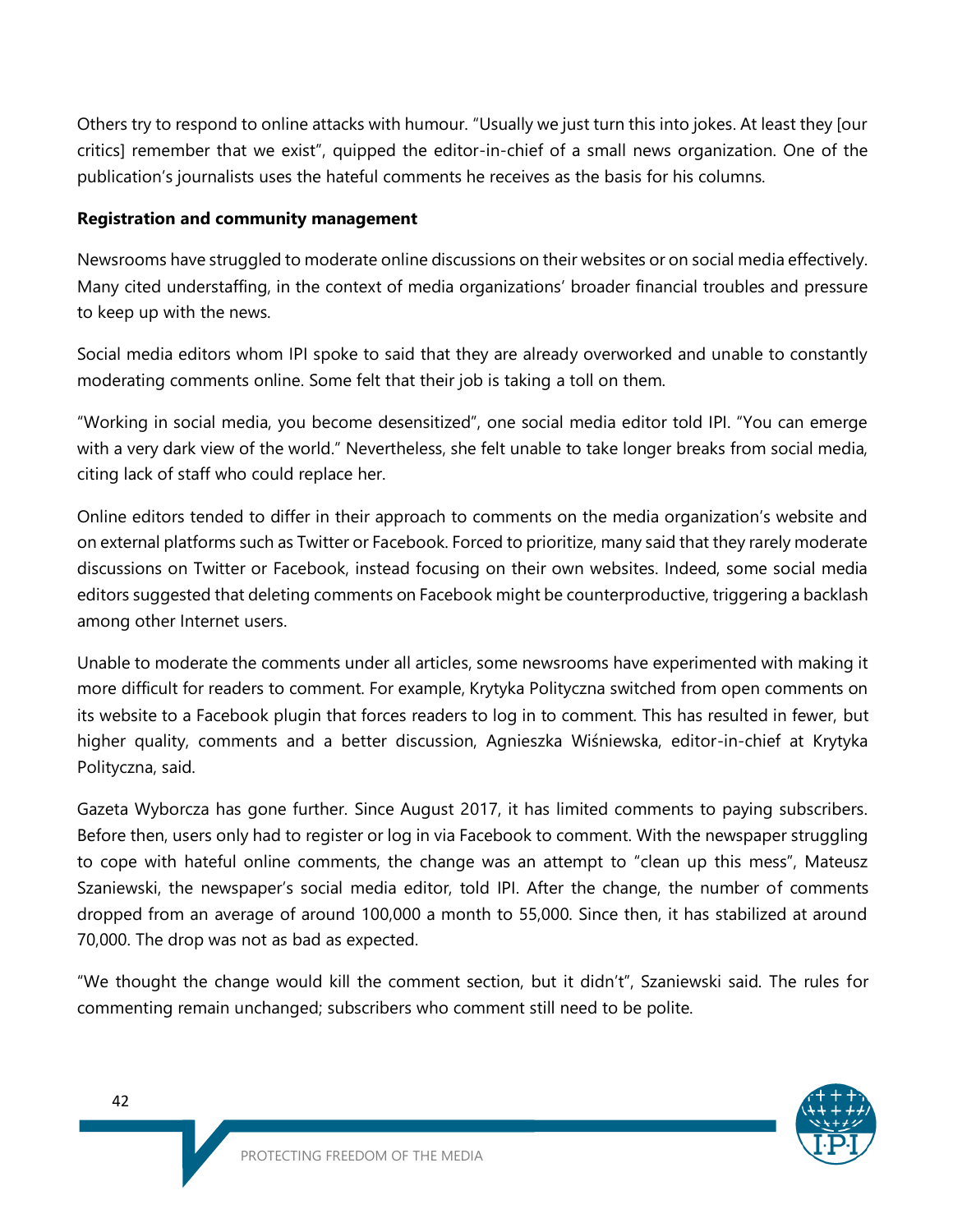On rare occasions, Gazeta Wyborcza takes further measures to limit potentially hateful comments. In September 2015, at the peak of the migration crisis in Europe and just weeks before the Polish parliamentary elections, the newspaper decided to close comments under articles on refugees. "It wasn't a discussion, it was a sea of hate that we couldn't control", Szaniewski said. Occasionally, the paper closes the comments under articles about specific people, including obituaries.

#### **Support measures**

The most common and effective form of psychosocial support highlighted in IPI's meetings with Polish journalists was talking to colleagues and receiving peer support. The newsrooms visited by IPI displayed a lack of formalised psycho-social support for journalists who have experienced online harassment. While most of the newsrooms have access to lawyers, whether in-house (at large media organizations) or outside (at smaller ones), psycho-social support remains limited and informal. Journalists did not have ready access to a psychologist or other professional at work.

Without formal support mechanisms, journalists rely on informal support from their editors, other colleagues and families. Editors emphasized the importance of cultivating a sense of community at the newsroom, as a support network for journalists. This sense of community was especially strong at small newsrooms, such as OKO.press and Krytyka Polityczna, where the journalists form close groups, strengthened through socializing outside the office.

Agnieszka Wiśniewska, editor-in-chief of Krytyka Polityczna, said that she is in contact with regular freelance contributors and seeks to strengthen informal bonds with them using an email thread, where they can share contacts or other information. More opportunities to meet in person as a group would be idea, she added.

Nevertheless, some journalists highlighted the limits of this kind of informal support. One journalist who was attacked on Twitter said that, while her colleagues tried to be sympathetic, they were ill-equipped to offer her the psycho-social support that she needed. "They simply told me to 'ignore him'", she said.

Journalists also feel that a broader professional solidarity between journalists across the political spectrum is missing. "If a journalist is slandered in the public media, everyone is targeted; one day you, another day me", one journalist at a major newspaper said.

Finally, journalists also highlighted the importance of building a community of readers through engaging with constructive comments in the online comments or on social media. Many described instances of readers coming to their defence when they were attacked online. These loyal followers can also be relied on to foster a healthy online discussion about articles, drowning out the trolls, they added.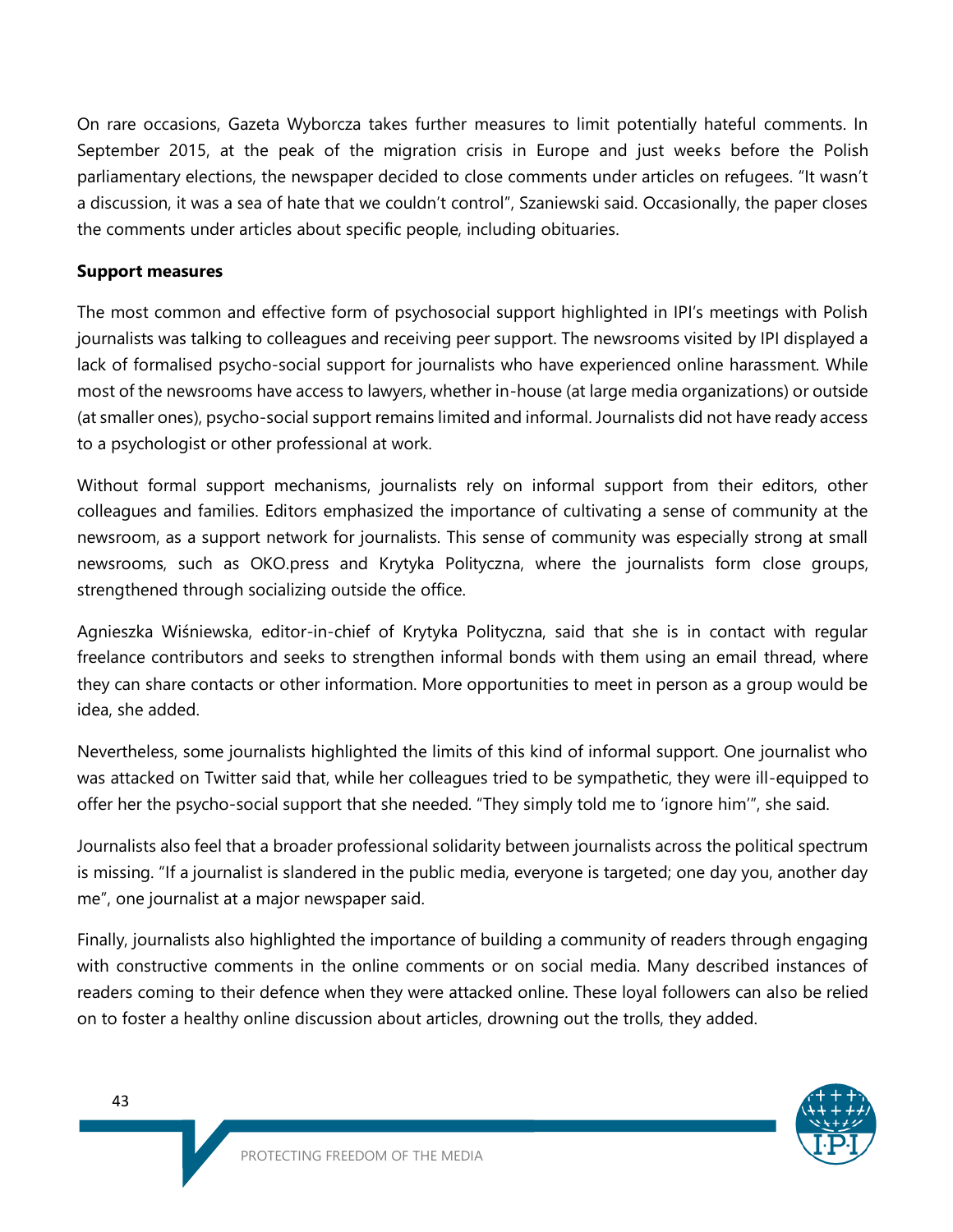# 2.4. Spain

In April 2018, IPI, together with the Platform for the Defence of Free Expression (PDLI), met in Madrid and Barcelona with representatives of various media, journalists and press unions to conduct a survey of the scope of the phenomenon known as online harassment and of the impact it has on both staff and freelance journalists.

IPI chose Spain for the pilot study because the independence debate in Catalonia, the proliferation of cases of political corruption in the last decade and the renewed impetus of the struggle for gender equality have shaped a new social reality that reflects many of the issues in other countries.

## Analysis of the context

This last decade has been one of the most convulsive periods experienced in Spain, both at the political and at the social level, since democracy was established. Broadly speaking, the deep economic crisis that hit the middle and lower classes especially hard and the constant trickle of political corruption stories eroded the confidence of Spanish society in its institutions. The discontent of a large part of the population gave rise, on the one hand, to the social protests of the 11M, which led to new political formations and, on the other, to the strengthening of social movements that had been around for years, such as the independence process in Catalonia.

### Analysis of the problem

The restructuring of the political space throughout this period has generated tensions that have also been reflected on social media. In a polarized context, in which if "you're not with me you're against me", journalists have become the subject of avalanches of intimidating messages on Facebook, Twitter or in the comments section of websites. The patterns of these messages and comments sometimes seem to suggest coordinated action.

"Sometimes that is the impression you get", Pepa Bueno, the presenter of the radio programme Hoy por Hoy at Cadena SER, said of online attacks. "When you have finished a tough interview with a political leader who is in a special moment or where many contradictions emerge, and you bring up their contradictions, sometimes there is an impression that the answer (on social networks) is very coordinated and instantaneous and that, in addition, influencers of that party or from that politician's environment support these messages or validate the insults. It happened during the electoral campaign and it happened around October 1 (the 2017 referendum in Catalonia), when public opinion was more polarized than ever."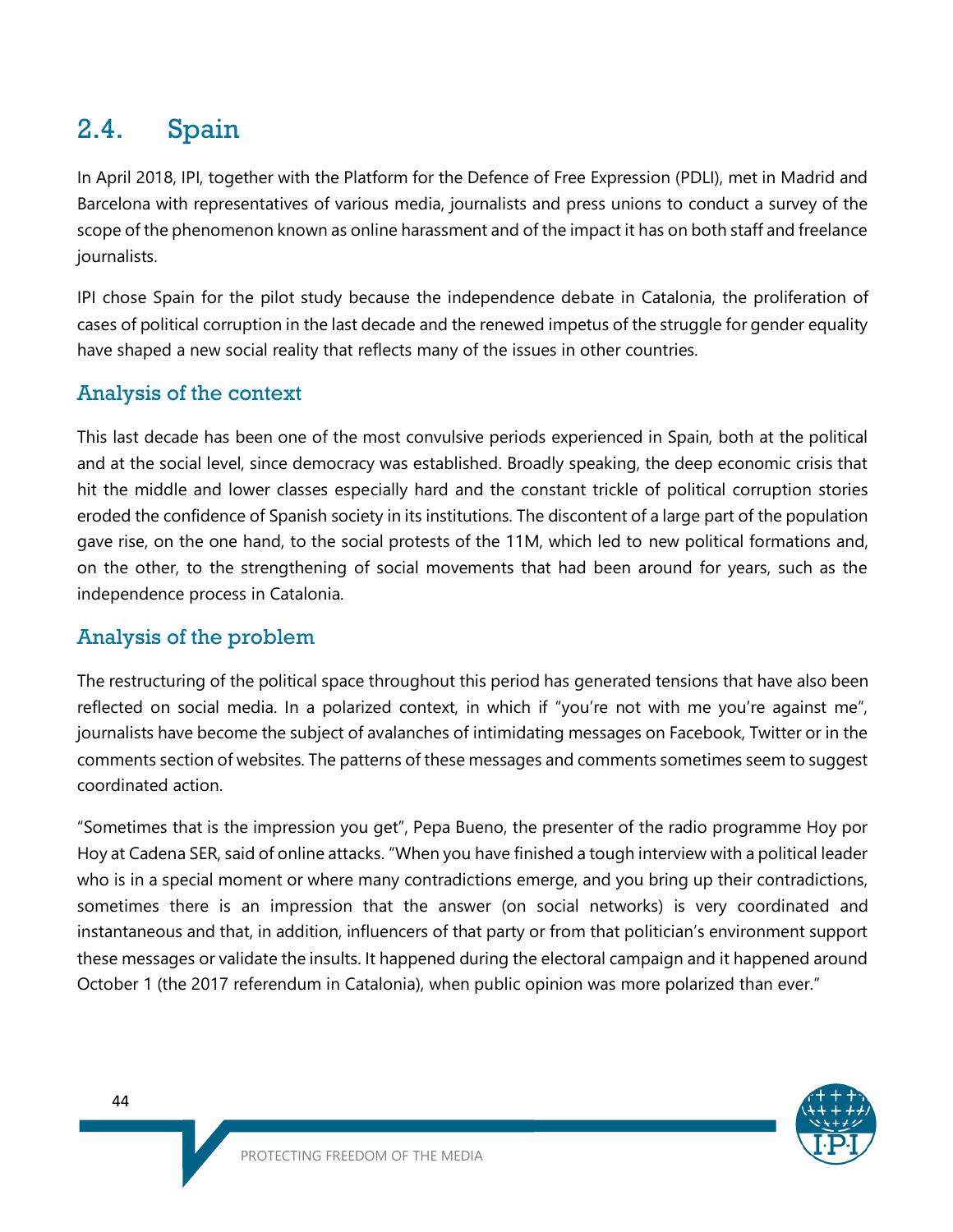Similarly, Mònica Terribas, one of the most influential journalists in Catalonia and the presenter of El Matí de Catalunya Radio on public radio in Catalonia, described how the constant self-interested or partisan interpretation of her words results in a feeling of psychological exhaustion.

"Since I started at Matí de Catalunya Radio five years ago, I have the feeling that all my words are decoded and translated by many people in many more ways than the meaning you want to give them", she said. "It is very tiring because it takes away spontaneity, it takes away freshness, it takes away the ability to share joy, especially when many people are facing very difficult times".

Moreover, in her case the threats crossed the border of the virtual world and resulted in physical attacks against the building in which she worked and in demonstrations organized by far-right groups demanding her resignation.

"I don't care that a more or less right-wing extremist group comes to throw stones at the windows of the radio station", Terribas said. "What worries me is that the police have not identified them even though there are pictures, or that the public prosecutor for hate crimes has not opened an ex officio investigation despite taking up other, less serious cases."

This loss of confidence in the authorities is a key concern for Ana Pastor, host of the news programme El Objetivo on the broadcaster La Sexta.

"I believe that networks sometimes are a bubble, sometimes a place for self-glorification and sometimes a place where crimes are committed but are not prosecuted in the same way", Pastor said.

In this context of polarization, Pastor argued that we must distinguish between threats from anonymous individuals and messages that come from political leaders in powerful positions. "For example, when I worked for the Spanish public broadcaster, a senior politician openly said on social media that I should be fired. And well, what a surprise, I was let go. When you are in a powerful position and you exercise your power like that, this is clearly an attack on freedom of expression, and we have witnessed this in this country on many occasions".

"The goal of these campaigns is to make journalists think twice before asking a question or publishing information", David Alandete, former deputy director of El País said. "Thanks to campaigns on Twitter by groups such as Wikileaks, the Russian media, certain political parties or the independence movement in Catalonia, we are seeing a worrying trend of self-censorship, with people starting to think twice before reporting anything. This is really worrying".

"There are no good or bad journalists", Terribas said. "There are just journalists who are right in the middle of events, be it in Catalonia or Madrid. We have been talking about this (the independence movement in Catalonia) for many years. This conflict began in 2003 with the adoption of the new statute (of Catalonia).



45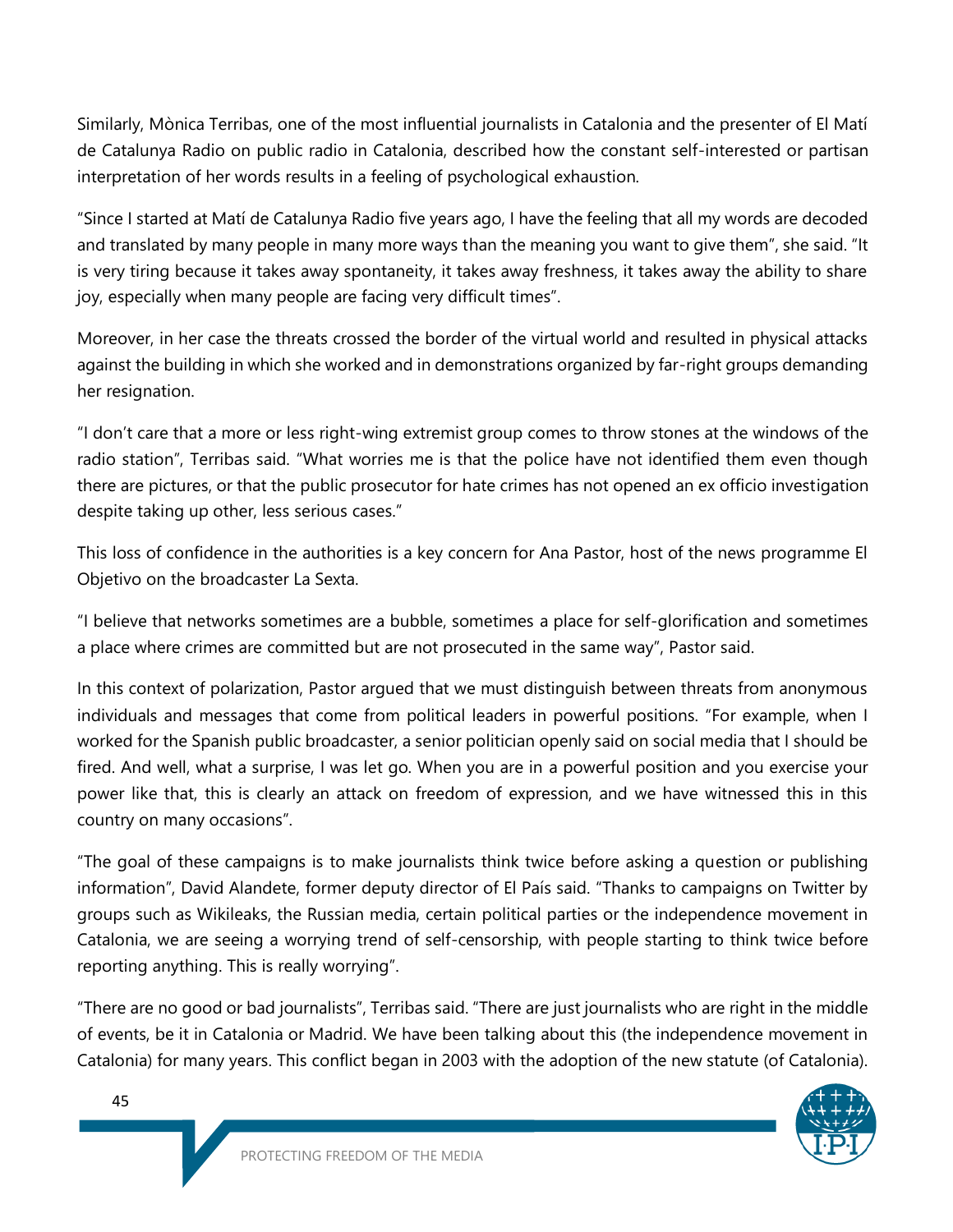Today, it is 2018, so we have spent 15 long years dealing with this conflict. Everyone simply does their work from their perspective, with their knowledge and in good faith."

### Analysis of the consequences

Virginia Pérez Alonso, co-director of the newspaper Público and president of the PDLI, cast the consequences of online harassment against female journalists in terms of information diversity: "We are in a society in which female voices are less heard than male voices because men are predominant in the structures of power, structures that women find hard to join and to be heard by. If at that point women refrain from making certain comments or publishing information, we are depriving citizens of access to other voices."

#### **Work-related impact**

The media that participated in this study do not usually question the work of journalists who are subject to indiscriminate attacks on social media, and are accustomed to making available the necessary legal or psychological services. However, one of the most common effects of online harassment is, in extreme cases, diminishing the confidence of the affected journalists.

"Journalists fear we will be 'punished' by our employer when there is an avalanche of bad criticism because in many cases what they (the harassers) ask for is our dismissal", Maldonado explained. The El Español journalist expressed aloud a fear that was shared by most of the interviewees, and especially by freelance journalists, even though it is not supported by the facts. Most of the media, including El Español, have stood by their journalists in the face of waves of insults and external threats.

Maldonado's statement exemplifies, on the one hand, the emotional impact of these types of attacks on journalists – and especially women journalists because of the virulence of the messages – and, on the other hand, the impact on their work, the fear that their reputation as journalists will be damaged, and with it their professional career.

As part of the mission that IPI and PDLI carried out, three focus groups were organized: two with freelance journalists (one in Madrid and another in Barcelona), and one focused on women journalists. These meetings were held according to Chatham House rules, according to which the contents of the meetings can be published but cannot be attributed. The idea is that protecting the identity of the participants favours dialogue.

"There is a fear that they will not assign me other tasks because in their opinion I could be a problematic, conflictive or radical person", one freelance journalist said. "And I do not consider myself that way, but it is the way others perceive you."

46

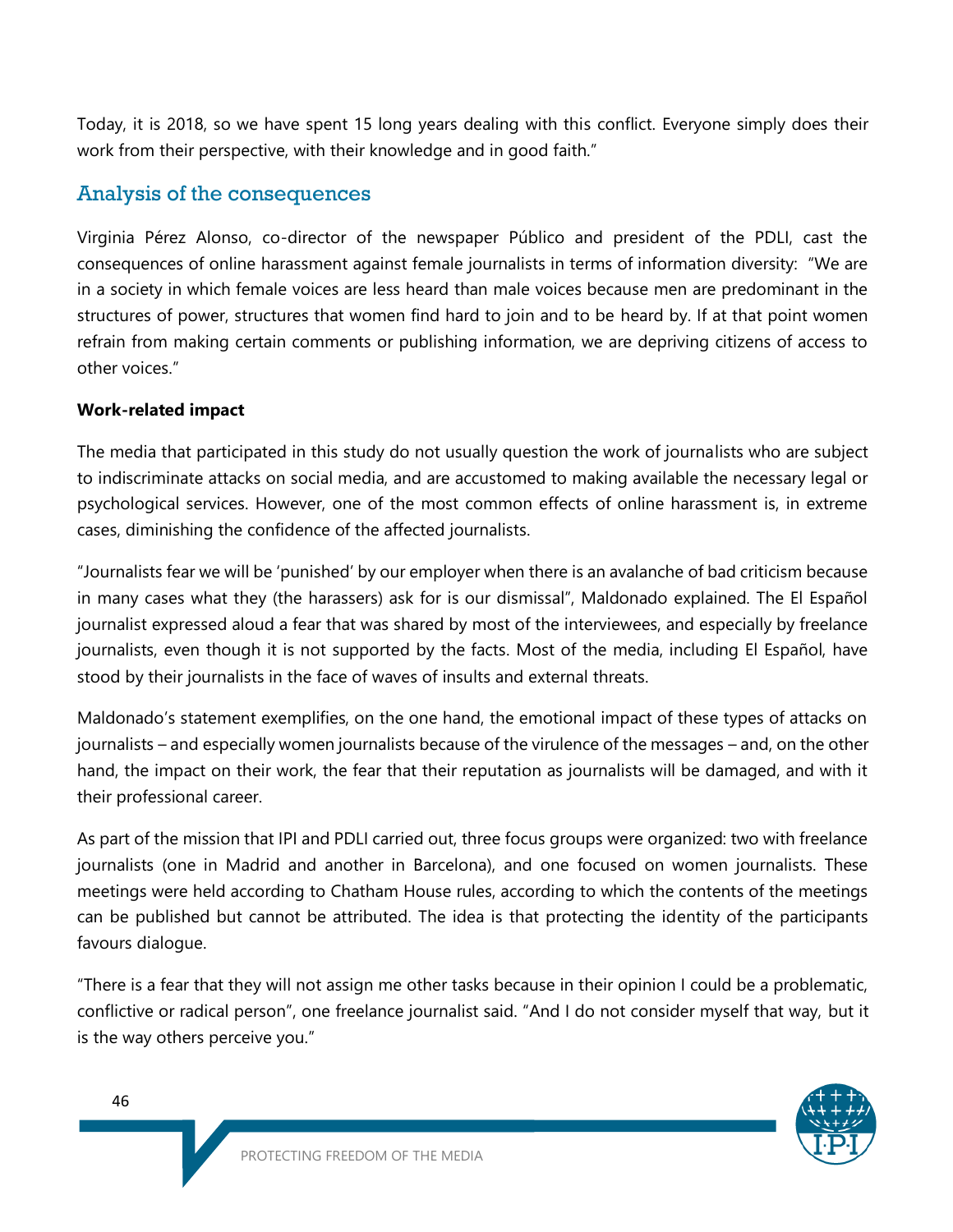Online harassment is especially damaging to freelance journalists because social media are a tool intimately linked to their professional success. "Freelance journalists cannot live without the networks", another journalist said. "That's where the universities that later hire me for their summer courses, the publishers that order books, etc., see me."

Social media pages also often constitute a journalist's letter of presentation. One of the journalists pointed out that the image that media managers and editors have of them depends to a large extent on the image that others construct of them on social media.

"Online harassment is serious because you need to stand out on the Internet to get more work", another freelancer explained. 'When I suffered it, the Internet and social media were still the platforms on which I worked. I could not close my Twitter account because I lived from that."

"In this sense, online harassment creates poverty", another freelance journalist who has witnessed how the avalanche of attacks has been a determining factor in reducing the number of her collaborations said. "It is radical economic aggression since we are left out on the street, without a salary."

#### **Personal cost**

In the insults and threats that occur in the virtual world, unlike abuse in the real world, the person subjected to intimidation is dehumanized. As the object of aggression is a by-line, a face on television or a voice on the radio, it seems that there is no real person behind the personal account of a journalist. As Maldonado pointed out: "(The digital harassers) forget that we also wake up in the morning, that we have families, that things hurt us."

Therefore, a threat stays with the person, beyond the medium (online or offline) through which it has been issued. Pepa Bueno provided a detailed explanation of this phenomenon, comparing the emotional impact of these threat campaigns to the phases of a fight: "First you ignore; then you have a moment of strong indignation in which you are tempted to respond, or just to block the person; then, you learn to detect a threat that goes beyond words and bring it to the attention of the police; finally, you learn to distance yourself. You tell yourself that 'that' exists, and you learn to live with it."

Despite everything, Bueno argued that learning to distance oneself is not a simple process: "To seal ourselves off from this we need a muscle that we have not trained. There are days when you say, 'I will not look at the notifications'. If you have a difficult day, you do not feel like facing it."

The fact that harassment on social media is conceived by journalists as a further toll they must pay for practising their profession means that the process from the start of the harassment until the journalist is aware of the emotional fallout takes time. "It took me a lot to recognize myself as a victim and that the threats on social media have an effect on your physical life", Lara Siscar said.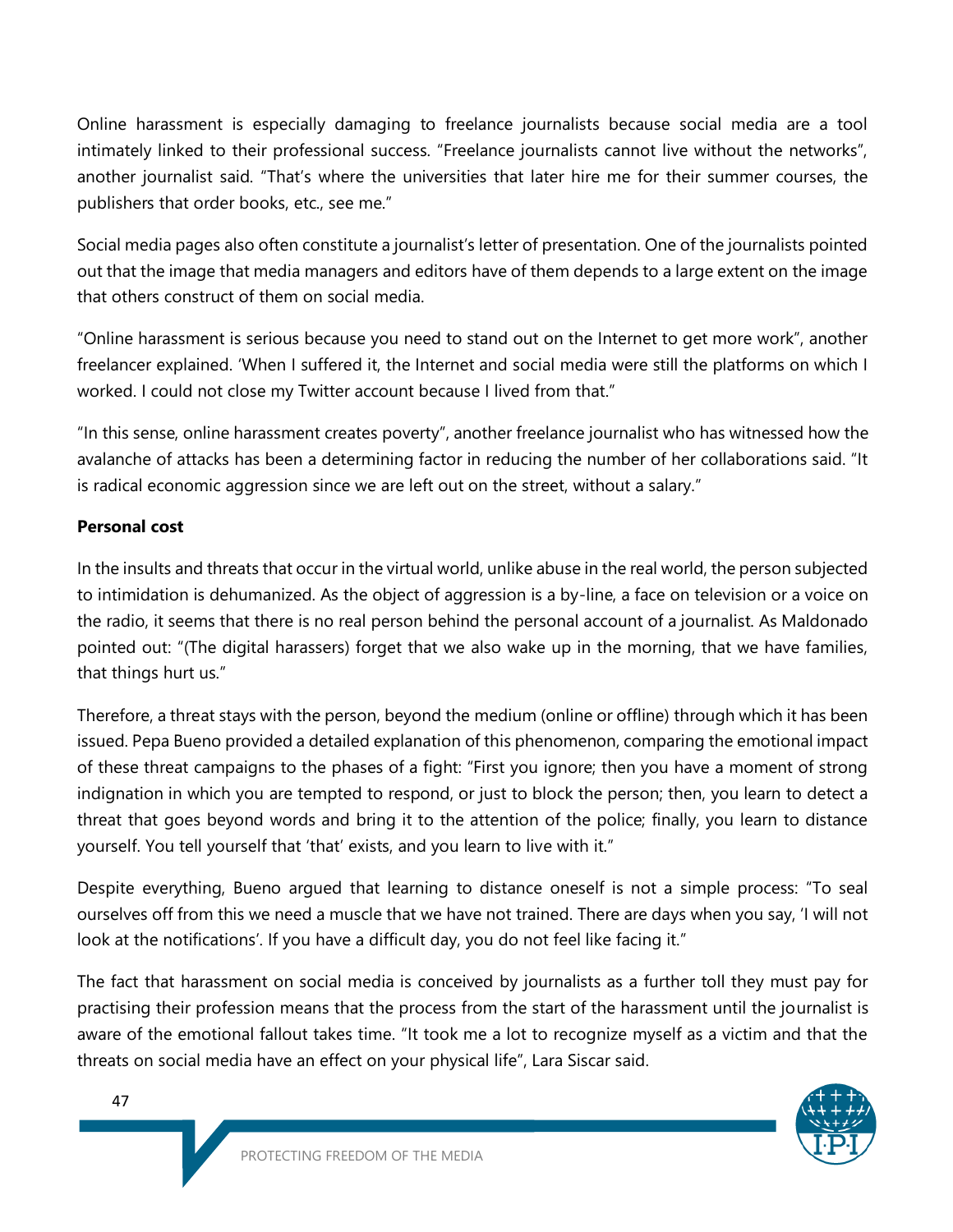Siscar suffered harassment on social media for more than two years before she dared to report her case to the police in 2015. The police arrested two harassers who had created over thirty profiles on different networks to threaten and intimidate her. In January of this year, Siscar reported a new case of online harassment. This time, a user had usurped her identity on Twitter.

In the same vein, another journalist said that "you end up thinking that my visibility was bad and that I was asking for it". In her case, the continued harassment led to her not even being able to turn on the computer to write. "They gave me anxiety attacks", she explained.

Given this psychological pressure, some of the journalists who took part in the focus groups said that they were often pushed to ponder each of the words they write or to limit their interactions on social media. In extreme cases, that pressure can lead to self-censorship.

"Yes, I think that self-censorship is the order of the day", one journalist said. "Even though I try to say what I want to say with the greatest possible elegance because you know that it is unbearable to spend three days reading insults."

# Analysis of the practices adopted by newsrooms and journalists

#### **Registration and community management**

The fact that a user cannot comment on the articles of online media without registering reduces the number of aggressive comments against journalists. During the registration process to allow users to comment, users usually have to provide information such as their first and last names, their ID, email, place of residence and age.

As explained by Izaskun Pérez, social media manager of the broadcaster Cadena SER: "Years ago users also had to choose a 'nickname', but we realized that, if people used a pseudonym instead of their first and last names, they were more likely to leave insulting comments against journalists. Obviously, we do not double-check the data they send us, but the need to register has significantly reduced the number of 'trolls' we have on our platforms."

ARA, a newspaper published in Catalonia, has had a similar experience. In its case, users must have a monthly subscription (after the first 30 days of free trial) to be able to comment on the articles. As it turned out, the subscribers started making more moderate comments since they introduced this system.

There are two main strategies for managing comments. On the one hand, media organizations can outsource this function to specialized companies. This is the case, among others, of PRISA Radio. According to Pérez, the company that manages the comments uses a double filter to approve and publish a comment: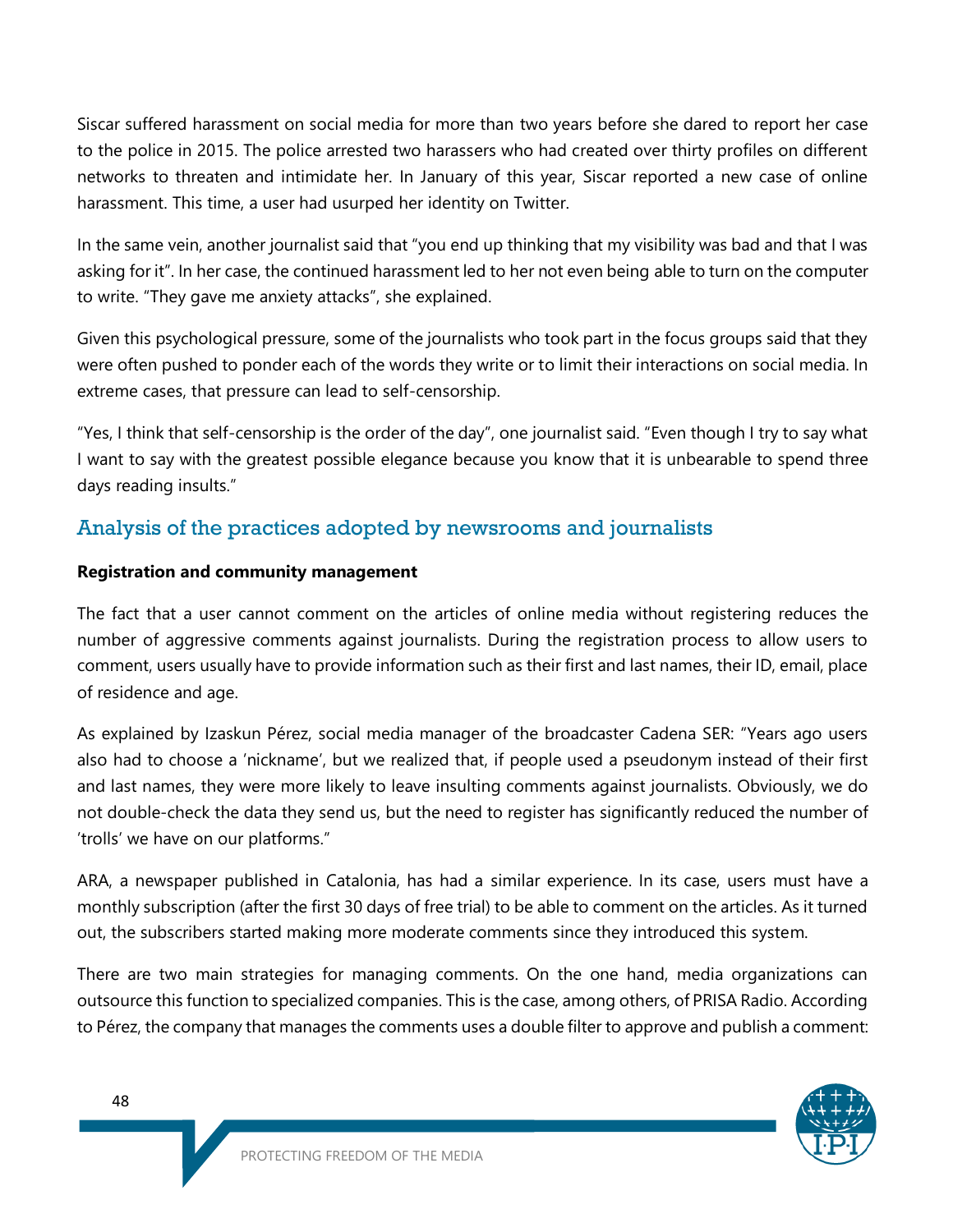The message first goes through automatic filtering before a manual decision is made about which comments to publish.

Automatic filtering is done by means of software that classifies comments into empty, spam and "white" comments (those that meet the terms of use of the forum). The programme also identifies comments with words related to current issues (names of politicians, campaigns, hashtags, etc.). The latter pass on to another phase where each comment is analysed manually before a decision on its publication is made.

There are two cases in which the company contacts the editing team of the website:

1. If there are comments containing harassment or threats

2. If there are questionable comments, i.e. comments that could be published but that require an editorial decision. In this case, those responsible for the web edition make the decision.

The company to which Cadena SER outsources the management of comments uses the "karma factor" within its automatic moderation system. This system rewards users who write constructive comments. When a user sends a new comment, the system analyses his or her history. If previous comments have been previously blocked because of insults, threats or similar, the filters are much stricter than for those users who have had good behaviour so far.

The second option is to centralize the management of the comments in the editorial office itself. This is the case with ARA. Although to speed up the process they first use software that scans each comment to detect keywords, whether insults or others, management is done manually to a large extent. I.e., even when the software has detected a keyword, the comment is supervised by a member of the ARA web team, and he or she decides whether to publish it or not. The newspaper usually approves 75 percent of the comments it receives, and the editorial office only receives the filtered messages.

El País also has a company with a large team that manages the comments. Beyond approving or rejecting the comments, the editors decide to close the comments for some articles so as not to encourage campaigns to intimidate and discredit their journalists. As noted by former deputy editor David Alandete, there are some articles, such as opinion pieces, which they automatically close to comments, "because we do not want to have on our website pieces that house attacks orchestrated against a member of El País".

As a result of efforts to block insults and threats in web forums, campaigns to harass and discredit journalists are frequently transferred to social media.

In these cases, El Español, which has a strong Facebook community, hides all insulting or violent comments, whether directed at journalists or other readers. According to Ana Delgado, the community manager, the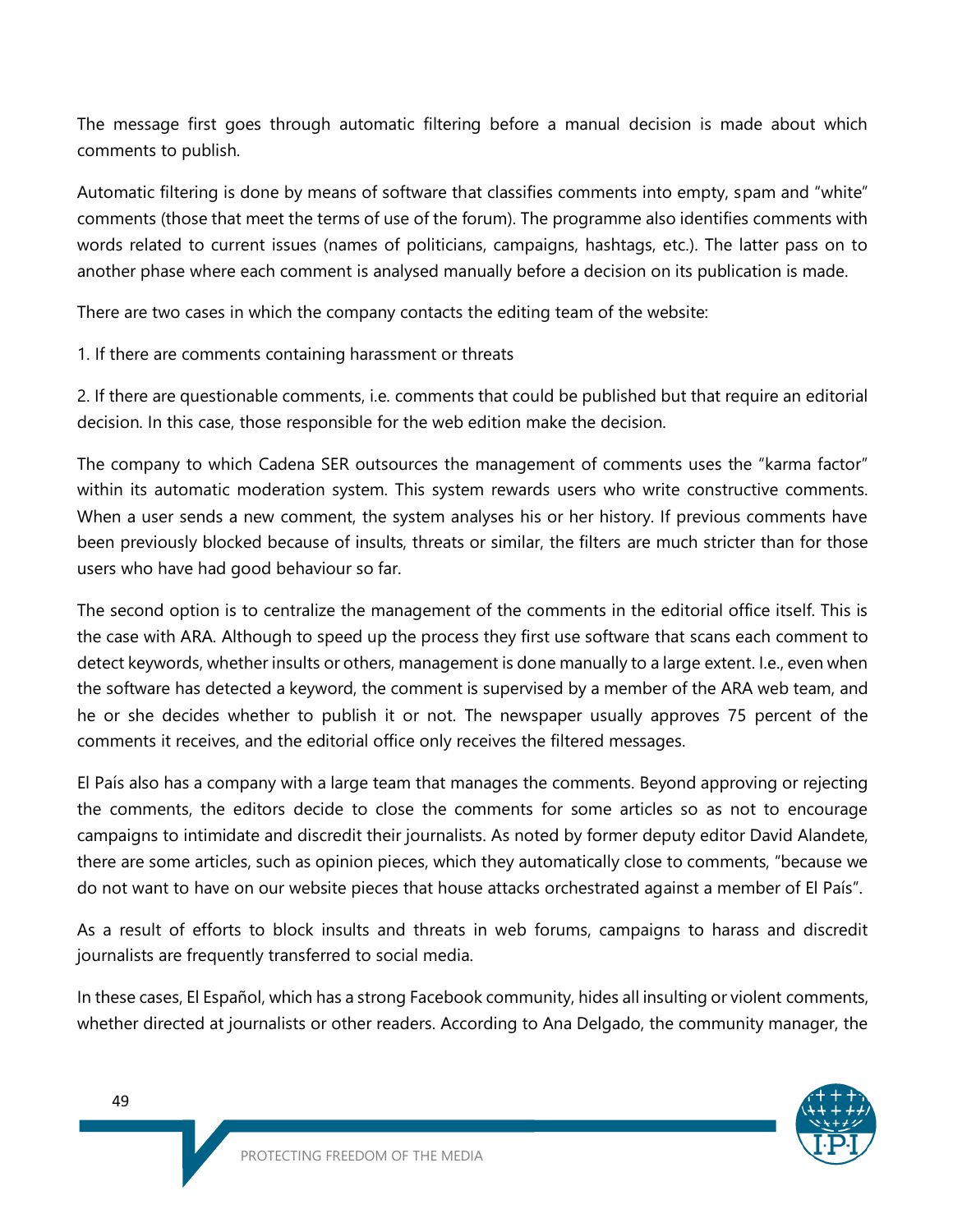news site adopted this measure because it wanted "to be a website that has a quality dialogue. We do not censor; any criticism is accepted as long as it is respectful."

Delgado also said that sometimes the users themselves corner and expel the haters: "We have a very loyal community that helps us keep the haters at bay. They argue against them (aggressors) themselves. We limit ourselves to supervising the conversation, and when there are insults, they are hidden".

However, Twitter is more complicated to manage, Delgado said. El Español has adopted the position of "not feeding the trolls or haters". "We do not interact with users (on Twitter)", Delgado explained. "The journalists themselves, if they want, can interact with them on their own personal accounts. We do not have a clear policy on personal accounts".

ARA follows a similar strategy. At first, they considered interacting with users on Twitter but dropped the idea. They only speak out against very aggressive campaigns and usually respond in a very neutral way.

#### **Support measures**

Colleagues are usually the first resource to which journalists turns in search of advice. Pepa Bueno told IPI: "Lately, we started to share strategies when we tell each other in the newsroom: What do you do? How do you react? How are you doing?"

In this regard, Lara Siscar has become a contact person among her fellow editors: "More and more colleagues come to me for advice because I am one of the pioneers in reporting this type of harassment."

While peer support is essential to minimize the emotional impact of these attacks, the unequivocal support of the news company for which they work is essential.

Media organizations such as the newspapers El País and La Vanguardia or Catalunya Ràdio have social media teams that provide initial support journalist so that he or she knows how to act when attacked. Sometimes, these teams even react to attacks on social media directly. The action protocols used by these three media organizations in case of harassment have several points in common:

1. The journalist should approach the social media team.

2. The social media team determines the seriousness of the case and in case of doubt seeks legal advice.

3. If the case is serious, social media platforms are asked to withdraw the comment through the protocols they have enabled for this.

4. The messages are then saved and the case is sent to legal counsel and human resources to begin the legal procedure to lodge a complaint.

50

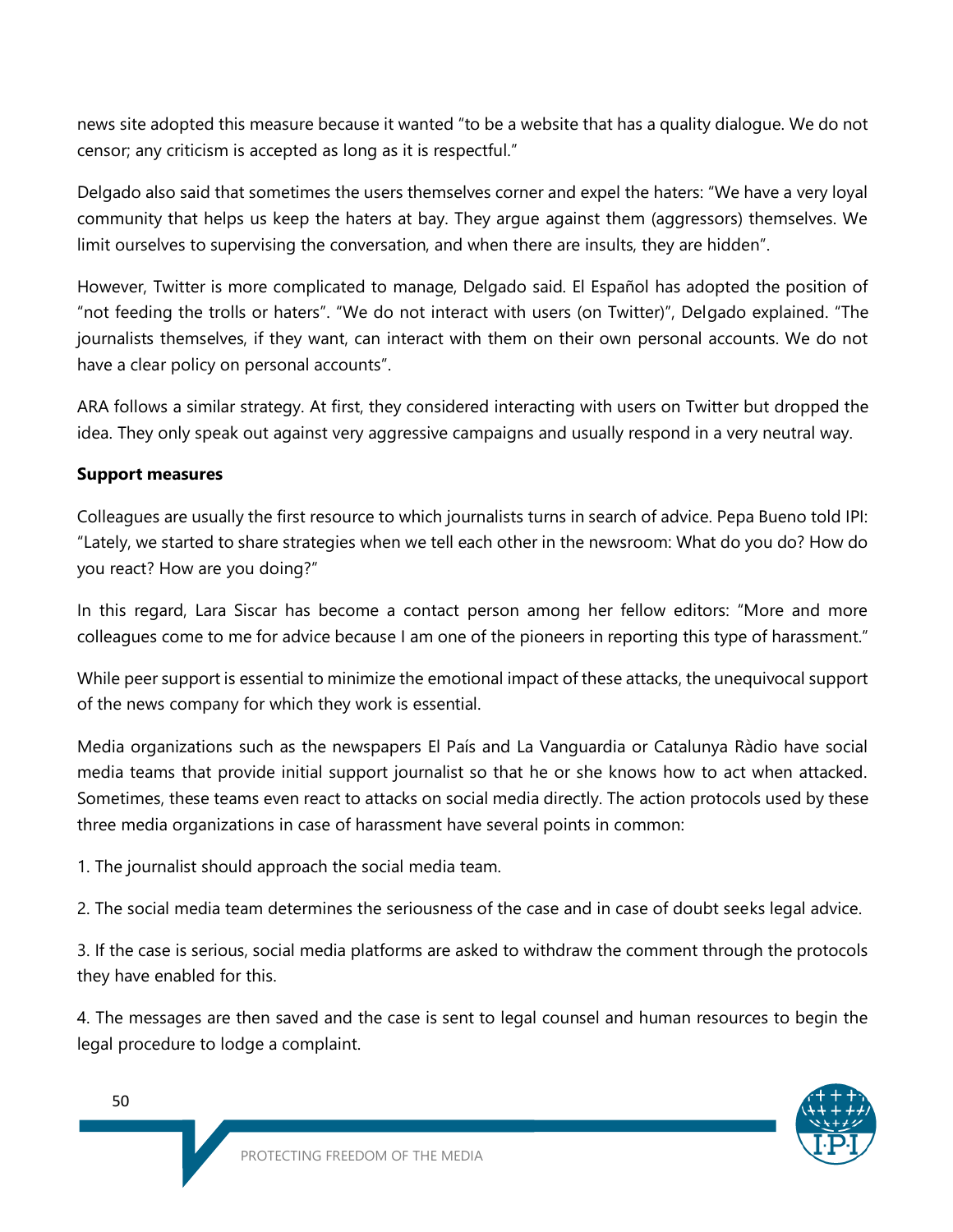At El País and La Vanguardia, these actions are coordinated with the newsroom council (the body representing the interests of journalists in front of the management), as well as with management.

In media organizations whose structure is smaller, reporting and action mechanisms are more informal. They often use WhatsApp or Slack groups to report cases of harassment and discuss how to react to them.

The prevention and analysis mechanisms for online attacks are important to reduce the emotional and professional impact on journalists. One of the measures that Público developed to find out if the digital harassment influences the journalists themselves was to send an anonymous questionnaire to members of the newsroom. In the questionnaire the journalists were asked the following points:

1. If they had been harassed online. If yes, what type of harassment they suffered;

2. If they felt supported by the company;

3. If they felt supported by their colleagues; and

4. If they reported the abuse, and what role they believed the media organization should play in these cases.

"We are still analysing these responses and are encouraging a conversation in our newsroom to ensure that all journalists, and especially women, feel that we support them", Co-Deputy Editor Virginia Pérez Alonso.

The training of journalists and other team members in these types of online attacks is essential. Catalunya Ràdio explained to IPI how it uses training courses in social media, although these are not so much focused on how to act in cases of threats, but on their personal management at a professional level.

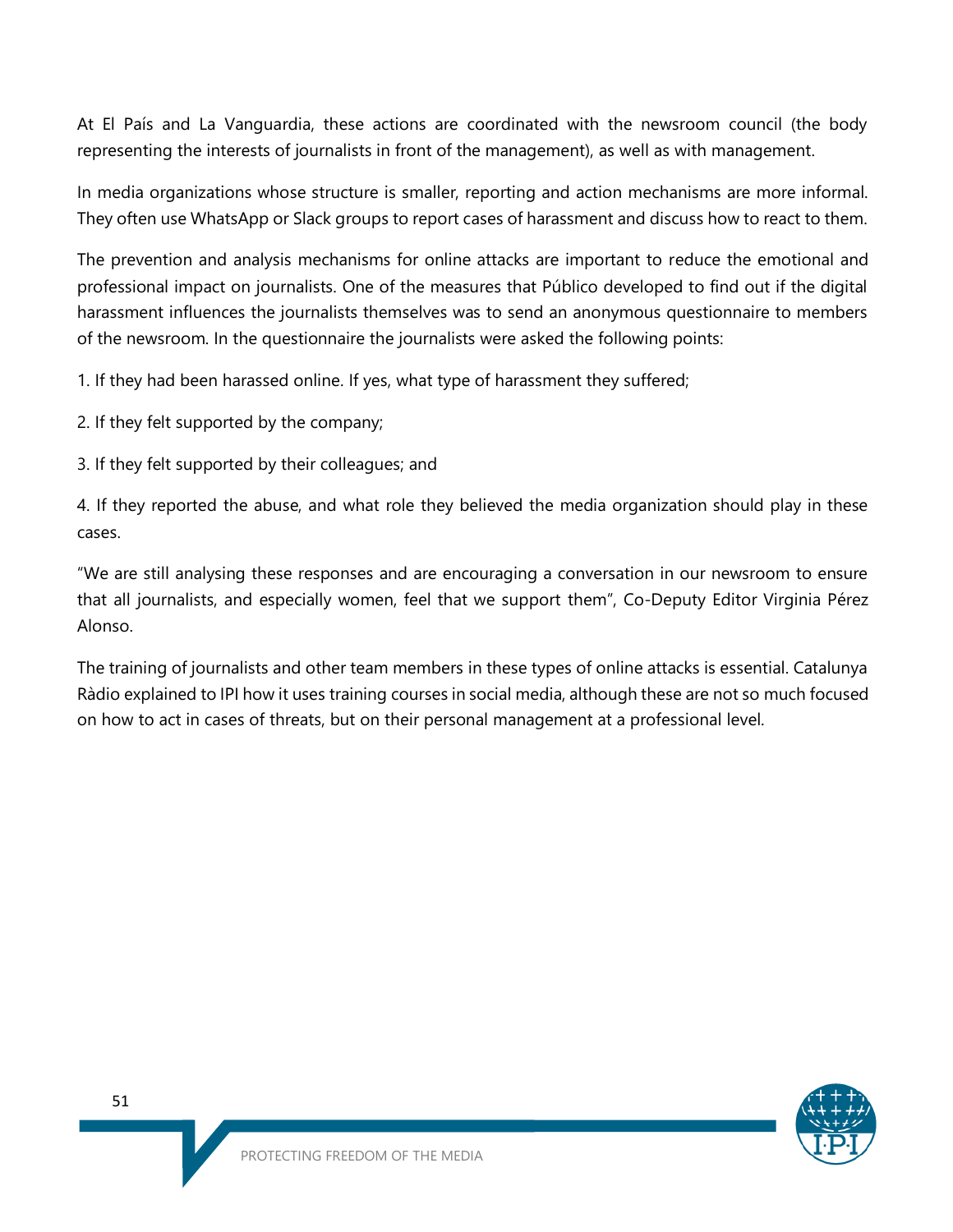# 2.5. United Kingdom

Over the course of five days in September 2018, the IPI delegation met with managing editors; online and social media editors; and heads of audience engagement and communities at a variety of media outlets, as well as with freelance journalists, to better online harassment and how it is dealt with in the UK. IPI visited the newsrooms of the British public broadcaster BBC, the news agency Reuters, national newspapers the Guardian, the Telegraph, the Times and the Daily Mirror, as well as Reach PLC, the publisher of numerous regional newspapers. In addition, IPI organized a focus group for freelance journalists and met with the National Union of Journalists (NUJ) and Becky Gardiner, a senior lecturer at Goldsmiths.

Meetings concentrated on diverse types of mechanisms for dealing with online harassment, including proactive and reactive measures taken by the newsrooms, community and social media management, and psychosocial and peer support.

The majority of the newsrooms that IPI visited in London had first-hand experience of online harassment against their journalists. The amount of online vitriol that UK journalists encounter on a regular basis has led many media organizations to draft recommendations and step-by-step guidelines for journalists and their managers. These guidelines aim at preventing online harassment and helping the journalists recover from it. They also advise on when to escalate potential threats to the safety of journalists to the point of involving top management and/or law enforcement.

### Analysis of the context

The majority of the newsrooms that IPI visited in London had first-hand experience of online harassment against their journalists. The amount of online vitriol that UK journalists encounter on a regular basis has led many media organizations to draft recommendations and step-by-step guidelines for journalists and their managers. These guidelines aim at preventing online harassment and helping the journalists recover from it. They also advise on when to escalate potential threats to the safety of journalists to the point of involving top management and/or law enforcement.

In general, online harassment campaigns against journalists in the UK are triggered by topics that have proven flammable across Europe, including immigration and right-wing political groups and actors. One particular topic that has prompted harassment of journalists is anything related to Brexit, the withdrawal of the UK from the European Union, which has divided the nation.

UK newsrooms say that journalists who make regular on-air appearances on television or radio as hosts or commentators as the most likely to receive harassment. Women journalists are particularly at risk, as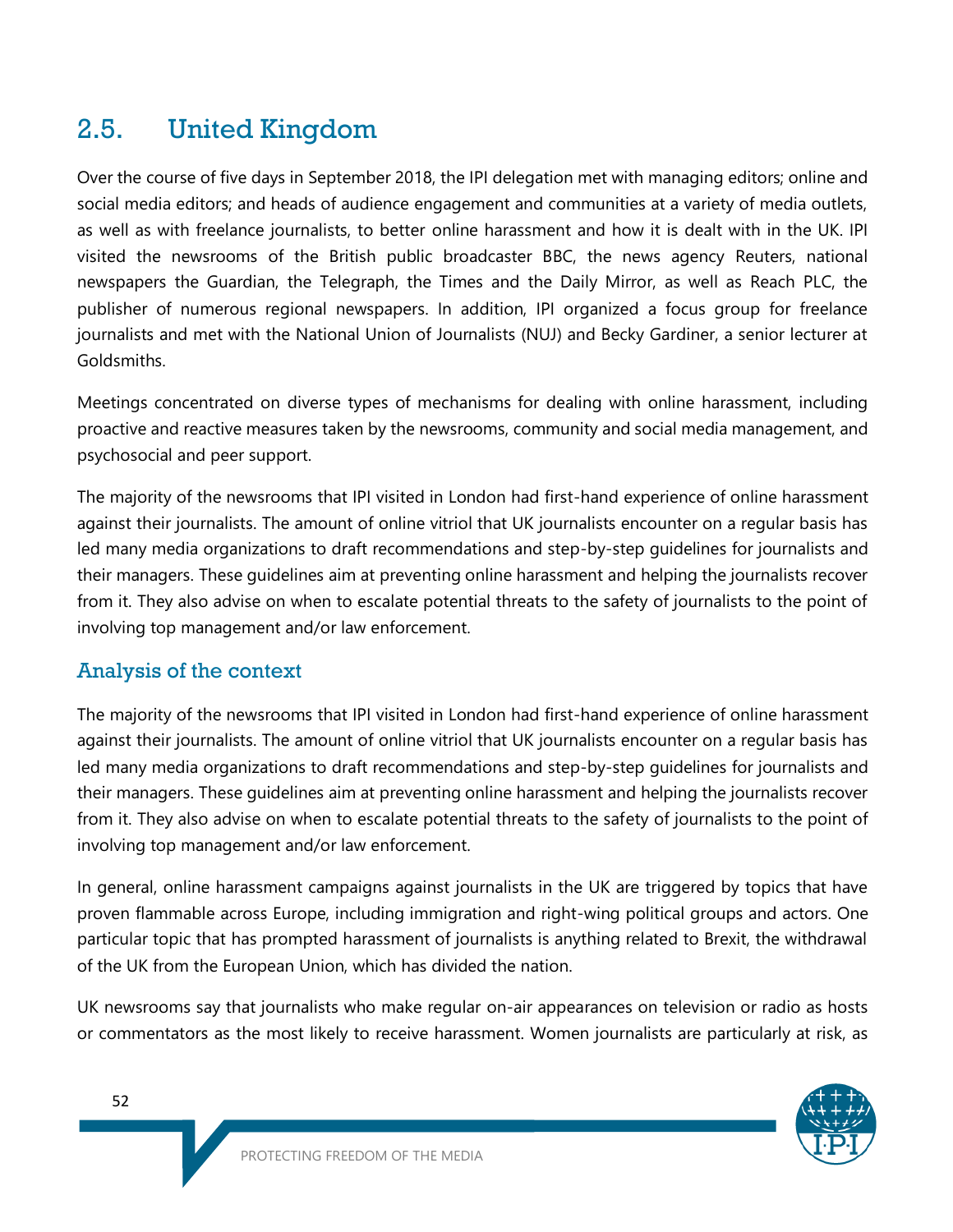are journalists belonging to minority groups. In most cases, abuse against journalists takes place through emails, phone calls or posts on social media or the comment sections on news websites.

Many of the newsrooms with which IPI spoke reported having had at least one situation that required involvement of law enforcement to ensure a journalist's physical safety. Editors said they felt the police still needed for resources for and knowledge of online harassment to be better able to assess threats reported by journalists.

Online harassment is seen as having an impact on journalists' psychological well-being and ability to work. "Often it becomes almost impossible for the journalists to do their stories because the noise of the abuse drowns out the opportunity to reach and engage a wider audience with their journalism", one social media editor said.

Editors said some journalists leave social media at least temporarily because of online harassment, sometimes on the suggestion of their managers. Online harassment is also said to make it harder to get journalist to engage in conversations with the audience on social media.

To a certain degree, online harassment also affects which stories journalists cover. Targeted journalists may be taken off a specific beat that has triggered harassment. Some editors said they debated whether it was better to share the burden of the effects of covering certain topics among several journalists or whether this practice served to increase the number of journalists affected by online harassment. However, none of the managers or journalists with whom IPI spoke said that online harassment caused a significant amount of self-censorship.

### Analysis of the problem and consequences

#### **Female journalists**

One of the most notorious harassment cases in the UK involved the BBC's first female political editor, Laura Kuenssberg. Kuenssberg was targeted with abusive messages online to the extent that the BBC employed a bodyguard for her during the UK's 2017 general election campaign. The general perception in the UK is that female journalists are subject to more online harassment than their male colleagues. Female journalists who make regular appearances as hosts or commentators in news or current affairs programmes on TV are at particular risk for harassment. Another group seen as facing online abuse is younger female journalists reporting and writing opinion pieces on issues related to gender and feminism.

This perception was backed by recent research conducted by Becky Gardiner, a senior lecturer at Goldsmiths, University of London, and a former comment editor at the Guardian. Gardiner analysed comments that moderators had blocked from the comment section of the Guardian's online version. These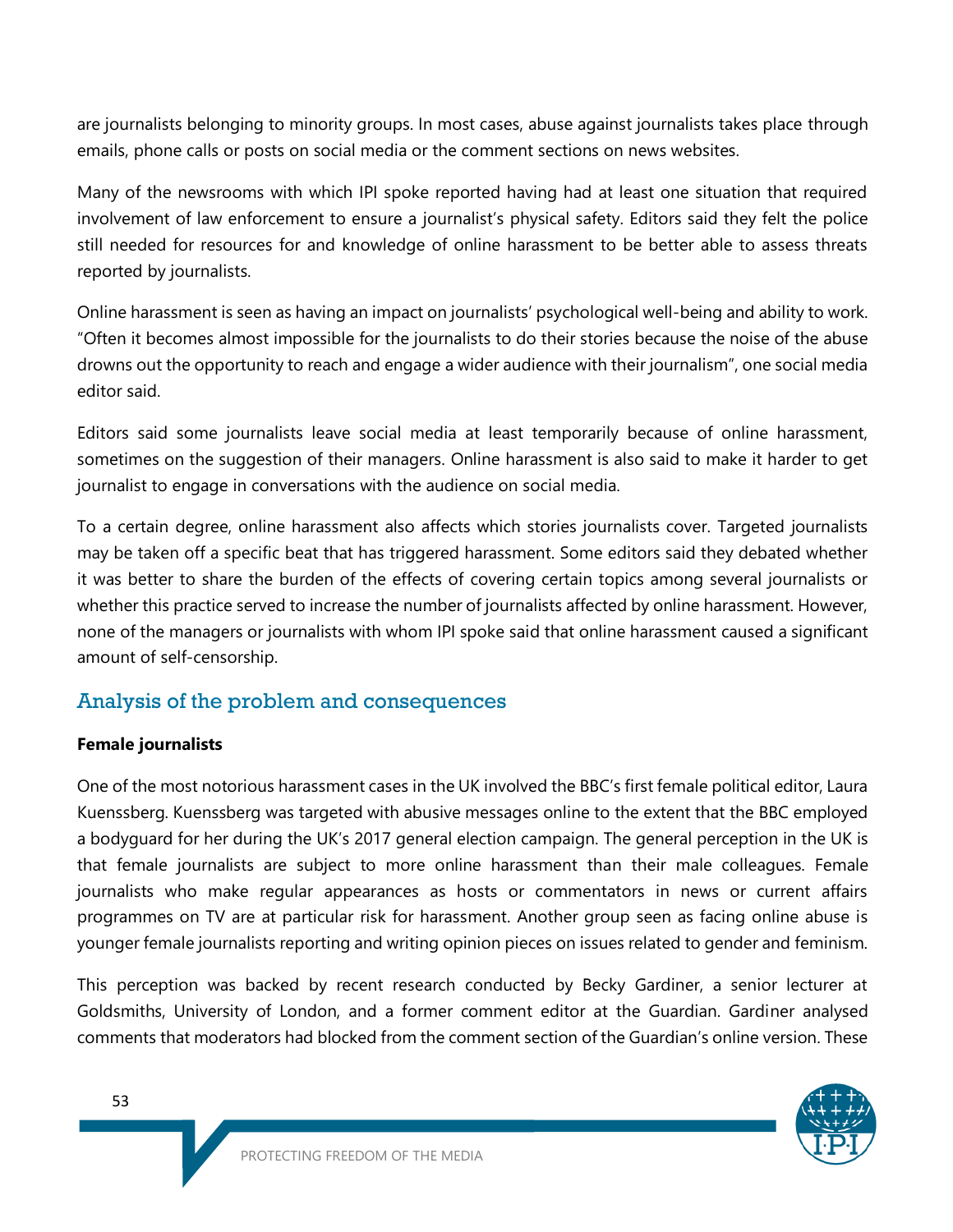comments were often abusive or dismissive. The study found that articles written by women attracted more blocked comments than those written by men.

This effect was seen regardless of the subject of the article, but the effect was heightened if the articles ran in sections of the site that tended to attract more male readers. Female journalists that IPI interviewed in the UK confirmed that they were more likely to receive dismissive or abusive comments if they wrote about subjects perceived by society to be more male-oriented, such as technology.

Online harassment can have an effect on which stories female journalists choose to cover. Some female journalists told IPI they had chosen not to report on certain topics, like the harassment of women, or had forwarded those stories to their male colleagues to avoid being harassed themselves.

"It ultimately puts me out of pocket because no one will know that it was me who gave him the story", one female journalist said. "But it is not worth the hassle to go on with the story."

Women journalists' networks are seen as important in coping with online harassment. At the time of IPI's visit, these networks were generally comprised of informal, closed groups on social media, for example. However, the National Union of Journalists (NUJ) noted that it was looking into establishing an official women journalists' network in the UK.

#### **Freelancers**

IPI conducted a focus group meeting with freelance journalists on its visit to London in September 2018. The freelancers participating in the focus group included one male and several female journalists who collaborated with a variety of media organizations from leading newspapers to niche magazines.

During the focus group, freelancers highlighted the lack of a formal support network or formal guidelines for responding to online harassment as a major hurdle.

"I feel so much more vulnerable than a staff writer, even though I don't write about certain hot topics", one freelancer said.

The freelancers said they often encounter online harassment on social media when sourcing stories or asking for interviews. One freelancer noted that if she were a staff member, she would be able to go the newsroom team and talk about such incidents. As a freelancer, she is left alone with these experiences, which she felt could increase the impact of harassment.

The UK newsrooms that IPI visited largely expressed a commitment to providing support to freelancers, with many stating that they did so already. The freelancers in the focus group, however, said they were largely unaware of such support. Most of them said they had not received advice on how to prevent or

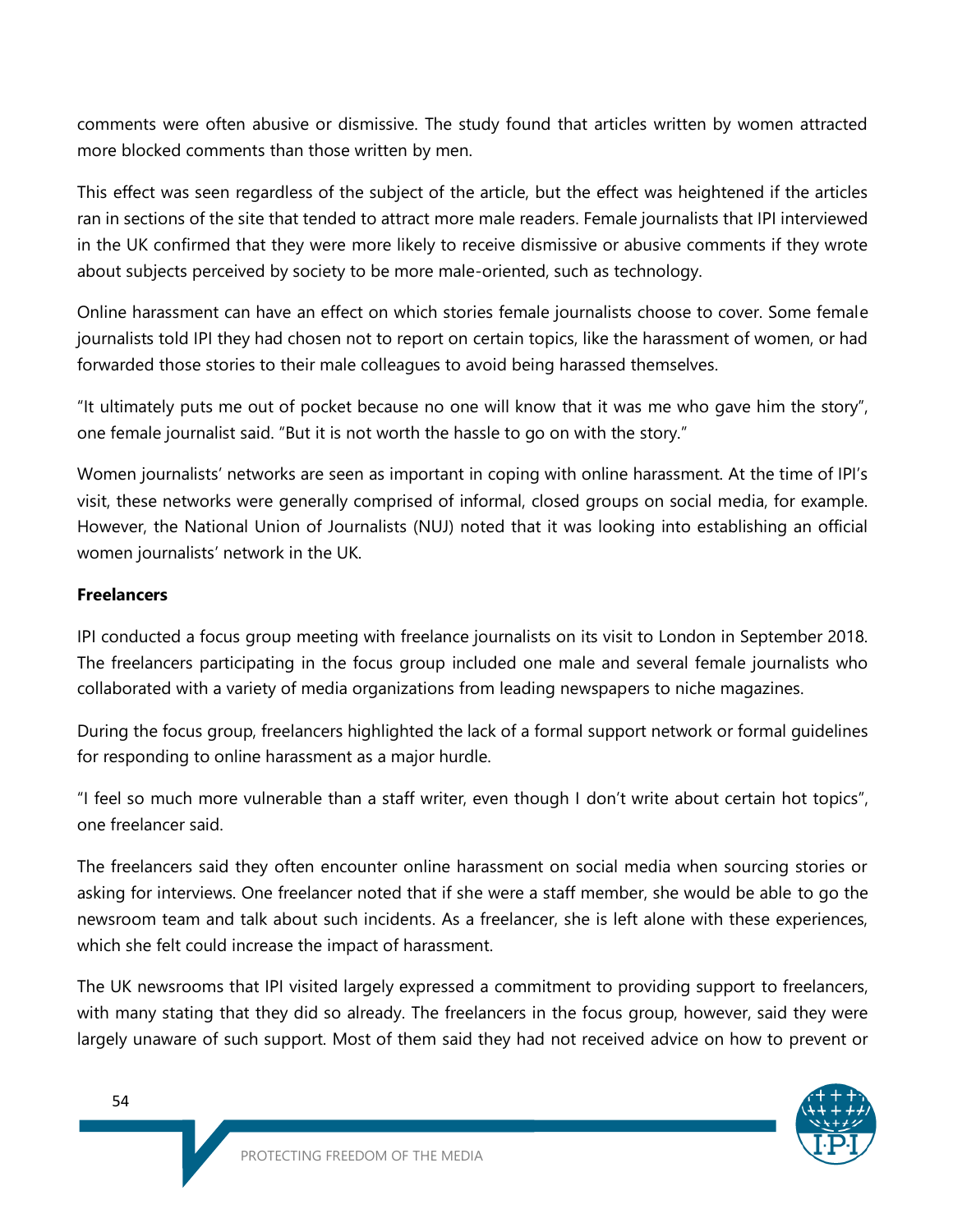report online harassment. One interviewee proposed that media organizations send their guidelines regarding online harassment along other documents whenever they collaborate with a new freelancer.

The freelancers also told IPI that they generally resort to peer support to protect themselves from online harassment. This support includes sharing knowledge of digital safety measures with one another, such as tips for protecting their email and social media accounts from hackers, and muting abusive users. To make this information easier to access, some freelancers suggested creating a consortium that would provide freelancer journalists and other journalists with a set of guidelines.

### Analysis of practices adopted by newsrooms and journalists

#### **Step-by-step guidelines**

Several UK newsrooms that IPI visited in London had introduced or were in the process of adopting recommendations for journalists and managers to follow when online harassment occurs. Most of these recommendations include both preventive and reactive measures. The guidelines, which were shared with IPI, aim to give newsrooms clear steps to follow as well as a clear chain of command when dealing with incidences of harassment.

The guidelines often start by identifying the diverse forms of threats and harassment and then provide recommendations for journalists and managers on when and how to escalate them. If a journalist receives an insulting message on social media, for example, he or she is advised to screenshot it, report it to the newsroom and to the social media platform, and mute or block the user. If the harassment involves severe safety threats, such as death threats, journalists are encouraged to report it immediately and together with their line manager contact office security and/or the police.

Most guidelines put an emphasis on reporting harassment to a colleague or manager within the news organization. Doing so not only is seen to help journalists share the burden, but it also allows newsrooms to document harassment. Journalists are usually encouraged to contact their line managers or social media leads within the newsroom. Some newsrooms have also put in place reporting tools, such as a special email address to report online harassment, through which help is available around the clock. Journalists are generally advised to save the abusive messages they may receive for reporting and possible evidentiary purposes.

One newsroom said it planned to adopt a database into which all harassment cases could be logged in detail. This newsroom saw such detailed and systematized reporting as a tool to keep track of cases, follow up on them with journalists and better understanding harassment patterns.

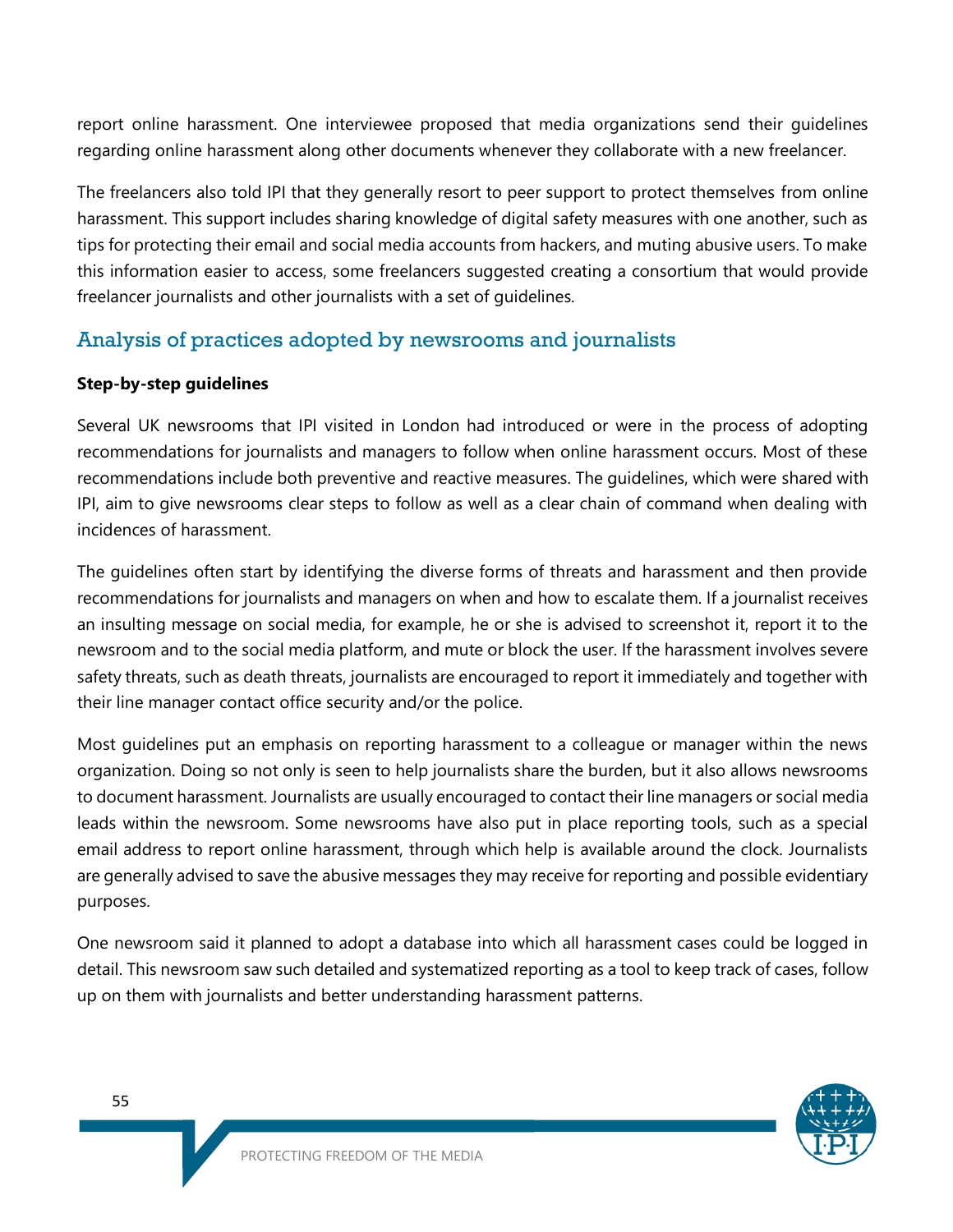Frequently, these recommendations advise journalists that certain types of online attacks, such as doxing, can be better avoided if journalists take preventive measures, which include securing social media and email accounts and updating privacy settings. Journalists are also advised to ensure that their home address or telephone number is not available anywhere they don't want it to be.

One preventive measure is simply having the guidelines ready so that the whole newsroom knows how to respond to online harassment and help colleagues who experience it. The guidelines are generally included in training for managers and new employees, but they are also found in a prominent place in the company's intranet, serving as a reminder for journalists that help is available.

Overall, UK newsrooms try to offer multiple channels to report harassment to ease discomfort around do so. Editors said that journalists in a competitive working environment may feel uncomfortable telling managers or colleagues about harassment and that in such situations more indirect or discreet reporting channels can be effective. Nevertheless, the editors with whom IPI spoke emphasized their commitment to improving newsroom culture so that journalists feel comfortable coming forward with their experience of harassment.

#### **Formal and informal peer support**

While several UK newsrooms have put in place formal training systems to offer peer support, journalists themselves have also come up with informal ways to share the burden of online attacks. All in all, the aim of peer support mechanisms is to make sure that no one is left to suffer online harassment in silence and that there are diverse points of access to help.

Some UK newsrooms that IPI visited have put in place voluntary trauma risk and mental health trainings for newsroom staff to better recognize and manage possible mental health problems. These peer support systems are based on the trauma risk management (TRIM) method originating from the UK military and on the Mental Health First Aid (MHFA) programme. TRIM aims to prevent post-traumatic stress disorder (PTSD), whereas MHFA is more focused on mental health problems in general. Both models train nonhealthcare staff to monitor and offer initial help for a person who has experienced a traumatic incident, such as online harassment.

TRIM is based on structured conversations where TRIM-trained newsroom staff members seek to assess whether the targeted journalist shows symptoms of PTSD. The assessment is done by asking journalists questions about changes in their eating, sleeping or alcohol consumption habits. The targeted journalists are then walked through ways to come to terms with the trauma and directed to health care if needed. TRIM consists of two discussion sessions: The first one should take place within 48 hours after the person experiences or reports the traumatic incident, with a follow-up one month later. If these discussions point

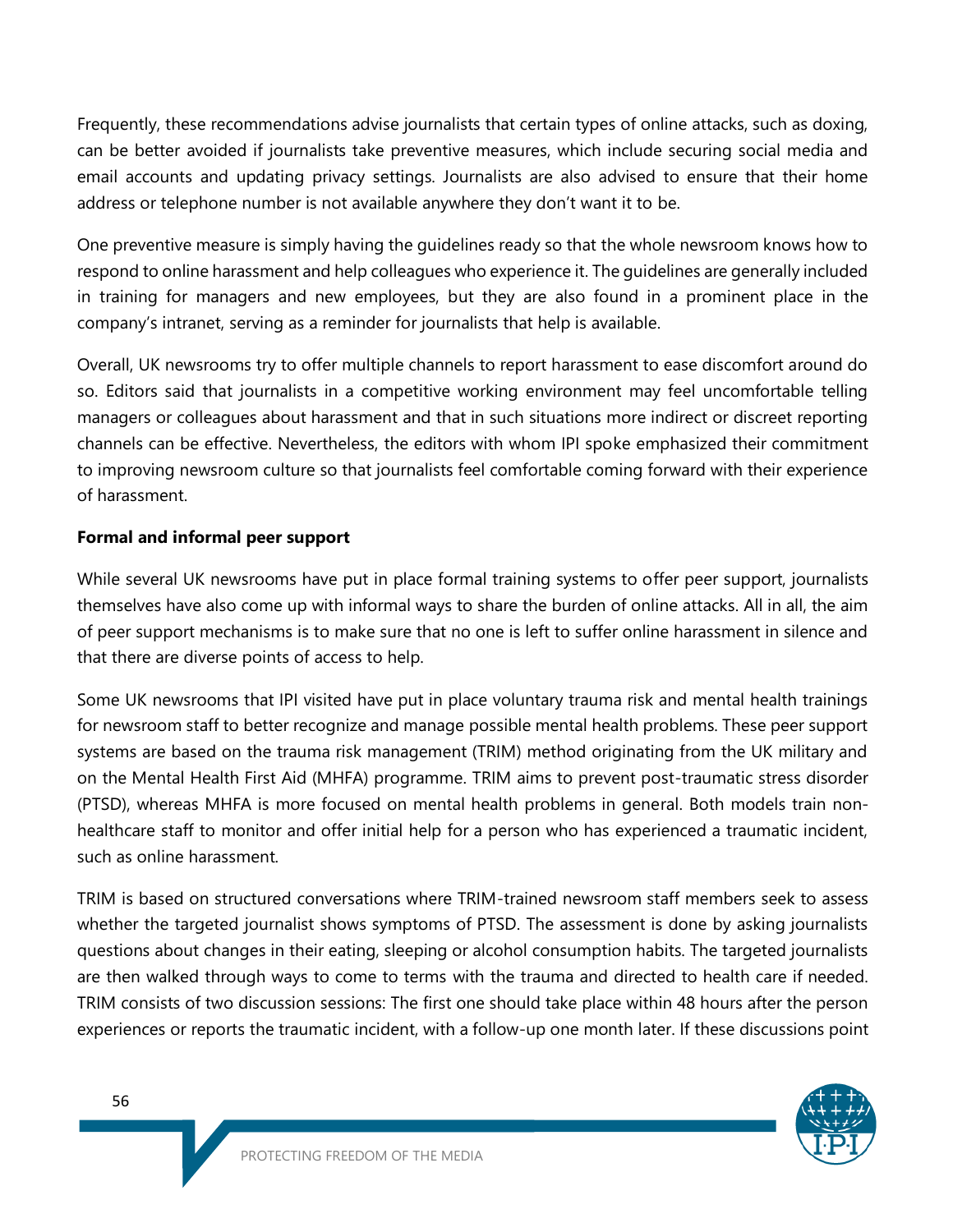to the development of PTSD symptoms, the person is encouraged and assisted to seek a professional assessment in order to access any specific treatment he or she requires.

The MHFA training provides newsroom staff members with the knowledge to recognize warning signs of mental health problems and with the skills to offer initial support to their colleagues affected by online abuse and threats until the person can be directed to appropriate professional help or until the crisis resolves.

These peer support systems normally allow affected journalists to contact any staff member they wish if they do not feel comfortable talking about certain issues with their line manager, for example. This measure has been taken to make it easier for journalists to seek support even if the abuse they experienced involves sensitivities.

In some newsrooms, digital and social media editors regularly meet with different news teams to have a "health check" on their work related to social media. These checks every two to three months give the teams a possibility to bring up issues that they face in their everyday work and are a way of communicating that there are support mechanisms in place whenever needed.

In terms of collegial support, the guidelines advise the managers to offer a targeted journalist the possibility to let one of his or her newsroom colleagues read the abusive messages and to monitor his or her email and social media accounts. This way, exposure to the attack can be minimized but someone can still alert the journalist in case of a serious threat to his or her safety.

Journalists have also found informal ways to support their colleagues affected by online harassment. Editors whom IPI interviewed said that many journalists spontaneously discuss online abuse with their colleagues who experienced it previously. These experts-by-experience can also be invited to talk about the issue with new employees or share their stories on the company's intranet.

Peer support and other support channels may be harder to access for journalists working remotely or for teams working in different locations. One way to tackle this issue is informal messaging groups in which journalists can talk about things they encounter in their everyday work and to share this burden in a humorous way. However, journalists said it was important to be able to mute these conversations on their free time.

#### **Social media**

Several newsrooms that IPI visited in the UK have issued social media guidelines that include recommended safety measures to prevent online harassment and blunt its impact.

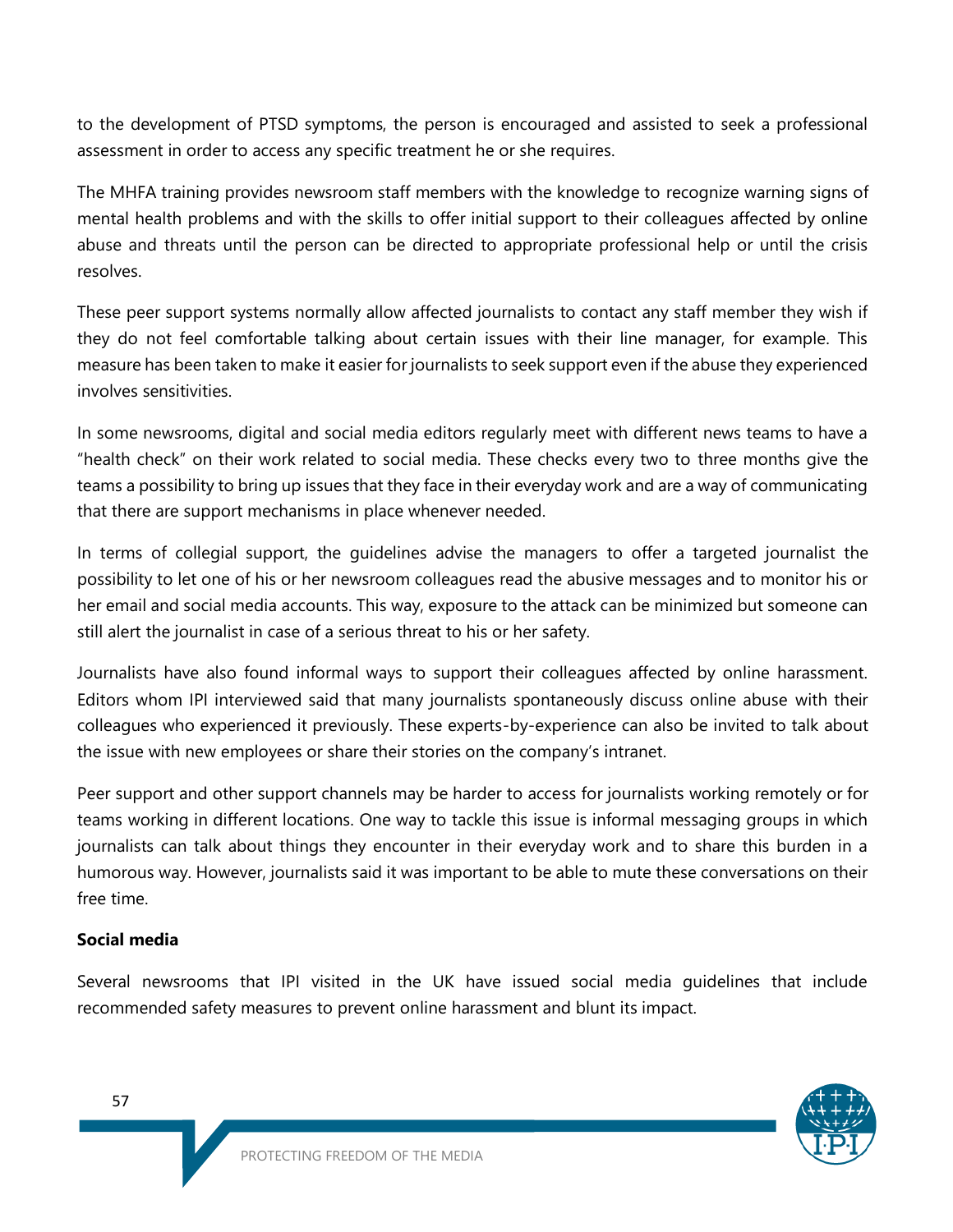These guidelines start with basic preventive measures when using these platforms. Journalists are advised to check their privacy settings, use two-factor authentication to avoid hacking and set their profile to private mode if needed.

Journalists who receive abusive messages or threats are told to screenshot them, report them to social media platforms and mute or block the user. Some newsrooms have also organized trainings on these measures. If journalists receive outright threats on social media, they are urged to report them to the news organization so that their managers can escalate the threats if needed. As a last resort, journalists may be suggested to come off social media, at least for a period of time, to allow the situation to cool off.

Often, guidelines also include tips for engaging with the audience on social media. Some journalists have tried to tackle online harassment by sharing abusive comments or engaging with the abusers, but most newsrooms advise journalists to avoid these measures for fear of attracting further harassment.

Some media organizations have explicitly advised their managers that audience engagement or social media activity should not be an obligation for journalists. Some newsrooms said they had advised managers to consult journalists before linking their social media accounts to a story. The perception is that online harassment may increase if the author's social media account is only a click away.

Most of the newsrooms IPI visited expressed an urgent need for more cooperation with social media platforms to better tackle harassment. Editors said they felt left alone in the face of online attacks. They expressed a desire for social media platforms to provide more direct assistance to newsrooms, such as an emergency hotline to contact, more help to monitor and shut down harassment campaigns, more possibilities to track their reports of abusive messages and the ability to turn off commenting on Facebook posts about inflammatory subjects. Some newsrooms have put in place social media teams who contact the social media platform in the case of severe online harassment campaigns.

#### **Comment sections**

The comment sections of online news sites are one of the arenas where journalists may become targets of abuse and vitriol. Though not all comment threads include outright insults or threats, comments undermining a journalist's professionalism are seen as equally disturbing in the long term. To tackle this issue, media organizations in the UK have adopted various measures to better manage and moderate the comments on their websites.

Most media organizations that IPI visited in the UK operate their comment sections on a post-moderation basis. The decision to post-moderate is partly informed by the legal situation in the UK and the liability of publishers for what is posted. Moderation is based on the media organization's community standards.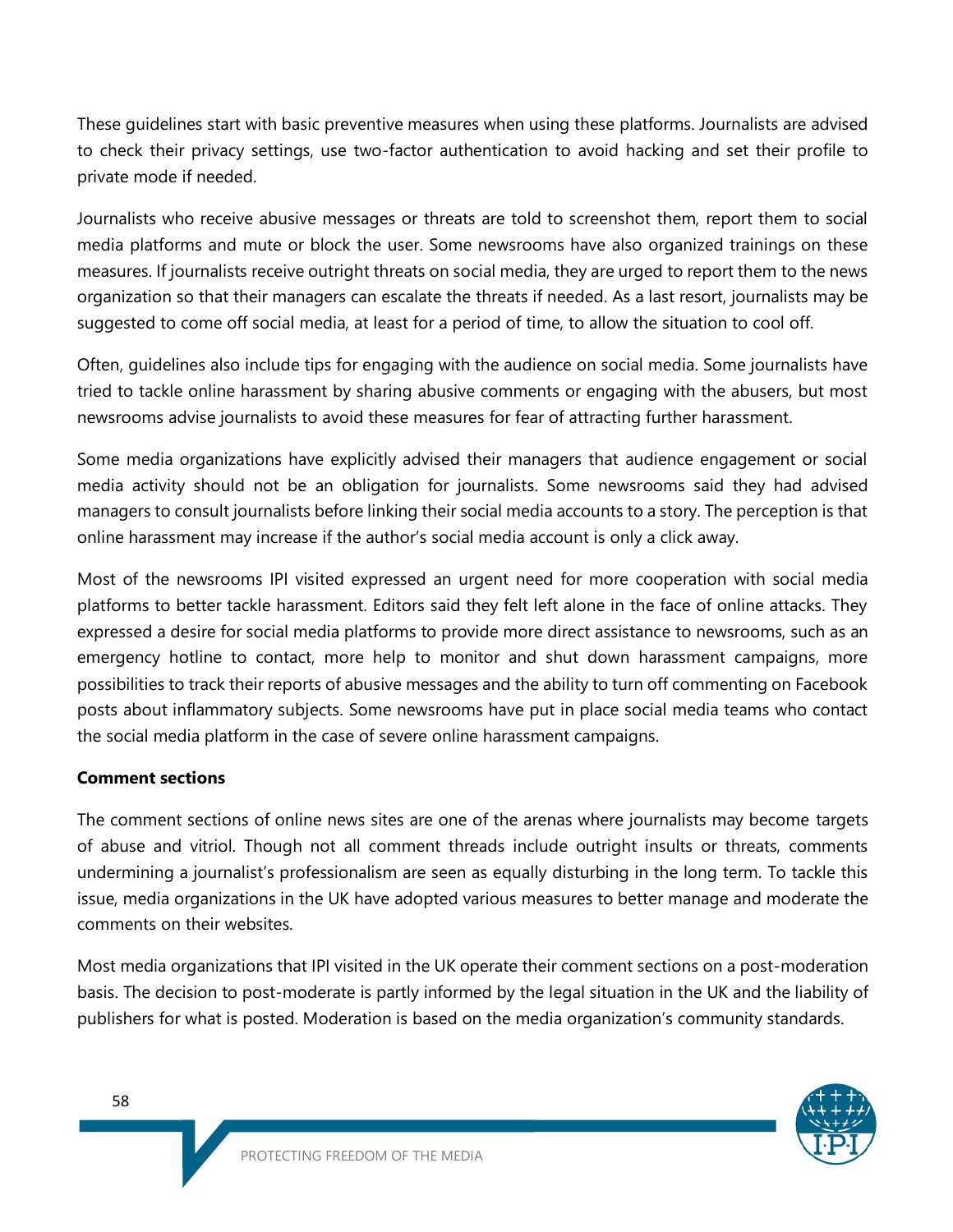Post moderation relies largely on commentators' vigilance. Some newsrooms also use artificial intelligence to block comments containing abusive language. Journalists and newsroom staff can also flag comments breaching community standards, such as comments threatening or insulting the writer of the story.

Stricter moderation measures, such as pre-moderation or closing the comment section for certain stories, is occasionally put in place if the writer of the article previously faced online harassment or if the subject of the story is identified as particularly incendiary (e.g., Brexit, terrorism, mental health). Commenting is usually completely turned off only in stories detailing ongoing court cases. Some newsrooms have, however, started to pick more carefully which stories are open for comments. The objective of this measure is to enhance meaningful conversations.

Moderation teams try to keep an eye on patterns so as to detect organized attacks on journalists. Messages threatening the safety of journalists are escalated within the media organization, but such outright threats are seldom issued in the comment sections.

Media organizations are able to ban commentators who severely violate their community standards, but this measure is taken only occasionally. Bans are issued only for a brief period of time, ranging from one to three months in most cases. Permanent bans are issued only in extreme cases. Newsrooms are also looking into measures with which they could prevent the same users from creating several accounts, e.g., by blocking their IP address. On some sites, users with a dubious comment history can be flagged so that their messages always pass through pre-moderation.

Some of the media organizations IPI interviewed have outsourced moderation, but others stressed the importance of having moderators and editorial staff work in the same location. Moderation teams often have plenty of silent knowledge that can be shared with journalists when planning which stories to open for commenting and how journalists can take part in the conversation.

In some cases, newsrooms actively work to improve the quality of the conversations on their site. Some media organizations encourage their journalists to engage in conversations with their readers in the comment section and have provided journalists guidelines for doing so. A journalist's presence below the line is perceived as a factor that improves the quality of the conversations and helps to take heat off the debate, though some journalists are reluctant to partake in this exercise.

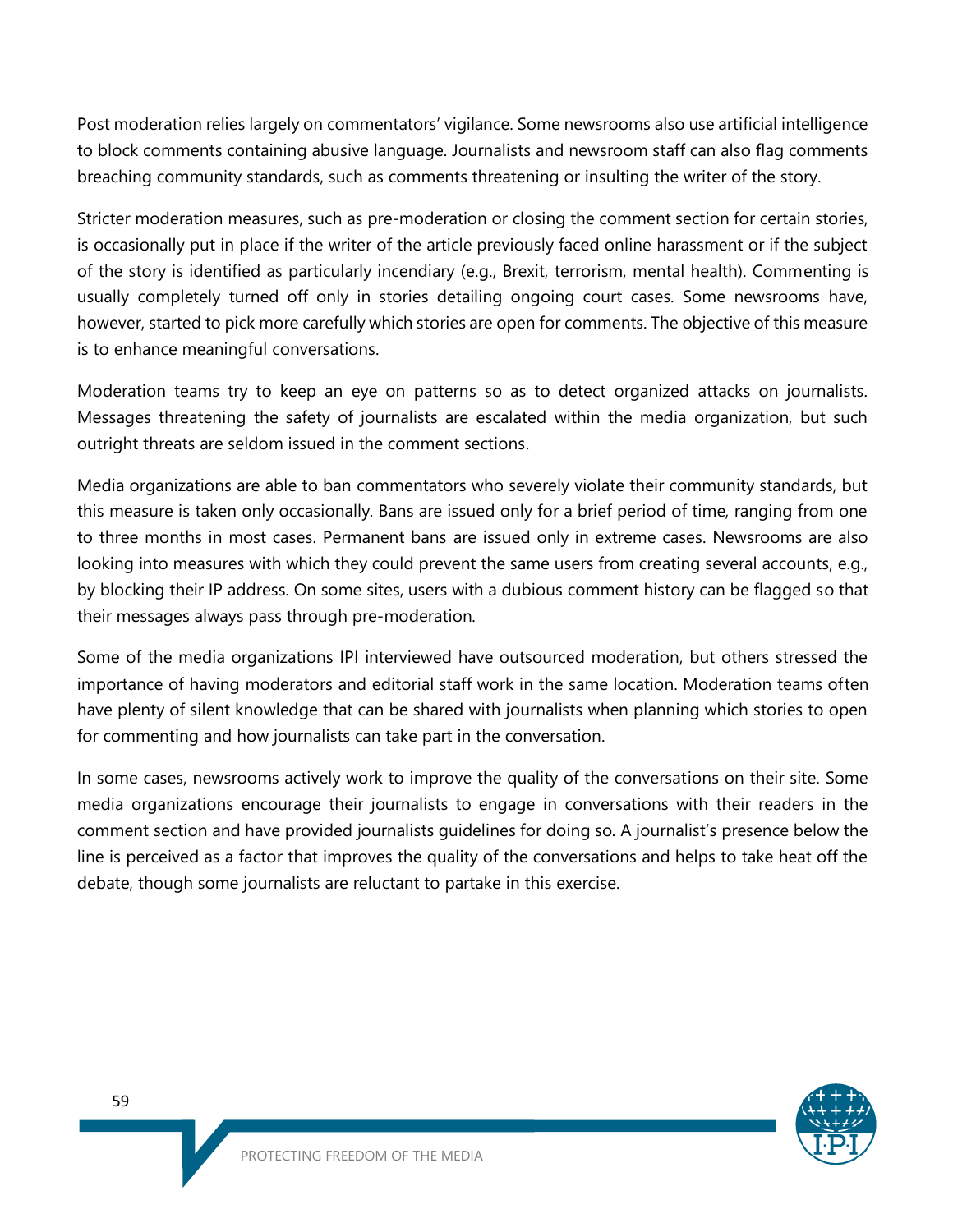# 3.Recommendations On Newsrooms Measures

Recommendations based on the best practices collected during the working visits to newsrooms across Europe.

# 3.1. Recommendations for media outlets and editors

Creating a culture in the newsroom that encourages journalists to report online violence and that reduces any stigmatization or victimization around doing so is essential to combat the emotional and professional toll that harassment can have. Many journalists, especially freelancers, have either already "accepted" this phenomenon or do not report threats or abuse in order to avoid being stigmatized.

Women journalists, who are doubly targeted for their work and gender, often endure online abuse for a long time before reporting it. Patriarchal structures in newsrooms and in journalism itself may contribute to a reluctance to come forward with cases of abuse.

Without a healthy culture of safety in the newsroom, cases of online harassment – including those that have a profound impact on journalists' professional and personal lives – will go unreported. The associated risk of self-censorship, which may be seen as the only way to prevent future attacks, harbours profound negative consequences for the free flow of information in democratic societies.

### **Prevention**

#### **Communications**

- Acknowledge online harassment as a problem. In this vein, consider an attack against a journalist is an attack against the entire media organization. This is an important foundation to build on a healthy safety culture within the newsroom.
- Issue clear, simple quidelines to follow both for those targeted with online harassment and media managers. Though the approach to each case should be shaped ad hoc, it is important to have in place a series of clear, simple steps to tackle this issue. Ensure all news contributors, including stringers and freelancers, are informed about and regularly reminded of said policy.
- Discuss regularly in editorial meetings about online abuse, normalizing the fact of speaking out about them. This strategy is helpful in creating a conducive safety environment in the newsroom.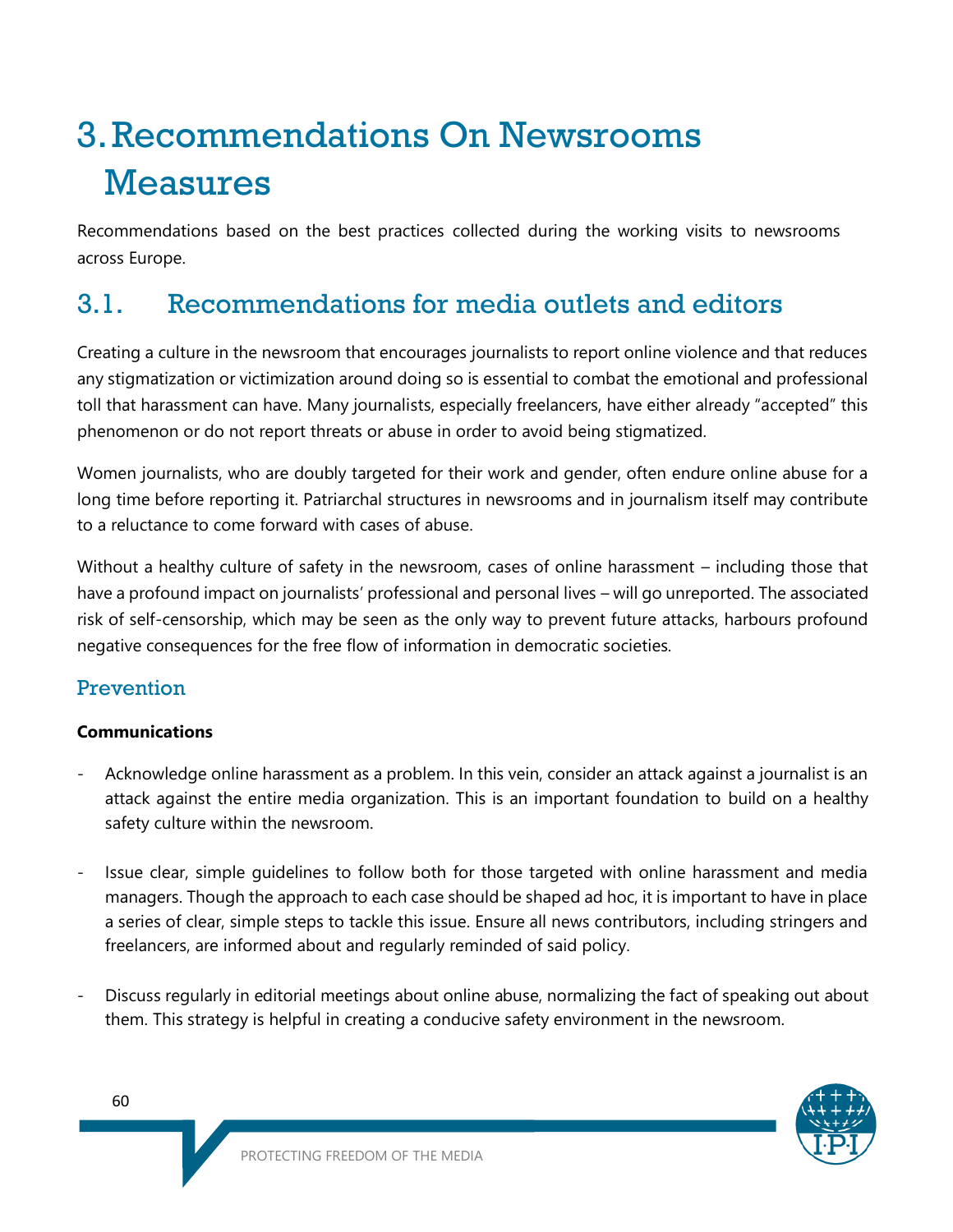- Send the safety guidelines to newly arrived journalists, both staffers and freelancers, and inform them about the support mechanism and the point person or newsroom unit they should refer to.
- Send regular reminders of the guidelines and especially ahead of the publication of sensitive stories.
- Update regularly these policies to best fit emerging needs of the organization and technical tools available.
- Distribute once a year an anonymous survey within your team to evaluate the existing measures in place as well as the perceived level of danger. This survey can include the following points:
	- Whether journalists have experienced harassment
	- The types of harassment and threats they have been subject to
	- Whether they feel supported by the media outlet
	- Whether they feel supported by colleagues
	- What role the media outlet should play in reporting harassment to the police

#### **Support mechanisms**

- Put in place a support system. This requires developing the internal structures for reporting and swiftly reacting to the attacks based on the guidelines provided for journalists and media managers. Exercises should be carried out to identify gaps or areas of improvement.
- Provide training for editors, moderators and journalists alike on trauma risk management, awareness of online harassment and digital safety. Training should be carried out regularly due to the constantly changing nature of digital attacks (hacking attempts, phishing, etc.) and online abuse (insults, threats, doxing, smear campaigns). Training should also include journalists who have been previously targeted and can share their first-hand experience regarding coping mechanisms. Freelance journalists who regularly cooperate with the media outlet should be included in the training.
- Create a unit in the newsroom (one or more staff members) responsible for tracking cases of harassment and coordinating elements involved in the response.
- Evaluate trends and foresee potential online threats. Although online abuse can be triggered by any topic, research shows that certain topics are more likely to draw abuse, including politics, immigration, religion, human rights and gender inequality. These topics differ from country to country.
- Create easy-to-access reporting mechanisms integrated with already existing channels of communications to facilitate the use of these reporting mechanisms. Use instant messaging or similar

61

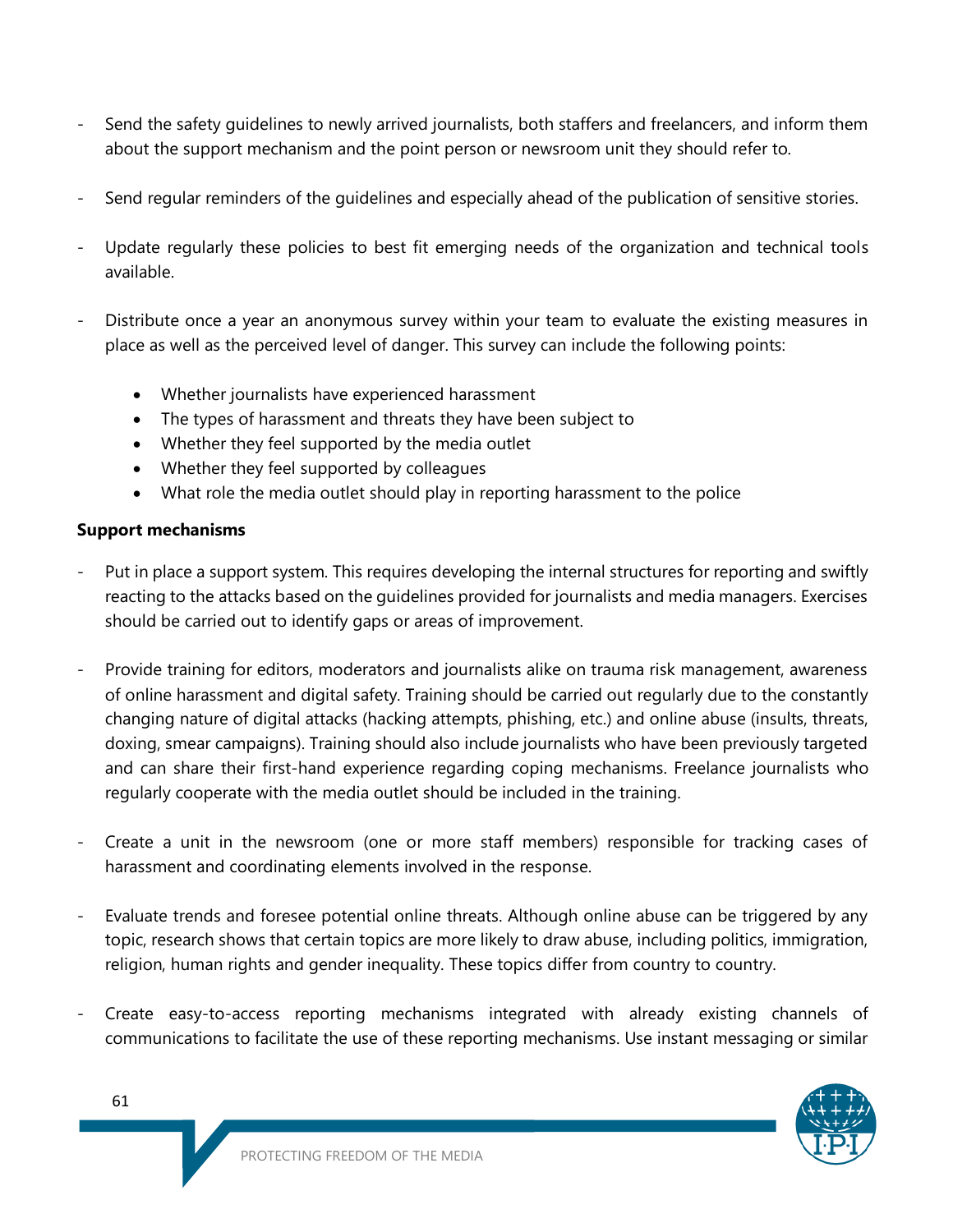apps to communicate with the responsible unit. Protocols, or standard operating procedure, should be in place to guide such reporting.

- Create a database to log threats and attacks on journalists and the actions adopted to address them. This database is useful for tracking cases and their current status  $-$  e.g., status of the police investigation, whether the target is receiving psychological or other support – and for evaluating the efficiency of the measures implemented.
- Create a peer-support network. This can be as simple as setting up a group in an instant messaging app. Ensuring that staff members are trained in trauma management will increase the effectiveness of such a network.
- Develop mentorship programmes. Assign a more experienced journalist to support new colleagues, especially those assigned to hot-button topics. Such programmes can help journalists avoid the usual triggers that ignite harassment while also encouraging them to keep writing instead of resorting to self-censorship.

#### **Audience Moderation**

- User registration systems might deter abusers from posting damaging comments. Most of the media organizations surveyed that have introduced a registration system for posting comments have seen a reduction in the number of abusive comments on the website. Sample of registration scheme:
	- Name and last name
	- Email and double verification
	- City, county and postal code
	- Date of birth
- One of the factors that helps prevent the emotional and professional impact of online harassment against journalists is their level of exposure to threats. Some of the preventive measures that media organizations can adopt is an efficient management system of the comments on their own website. Software solutions based on machine learning to pre-moderate on-site comments in the media website have proven efficient. Most of these solutions allow manual post-moderation to ensure that software does not disproportionately impinge upon freedom of expression.
- Develop clear community guidelines, which are important for both users and moderators. Aggressive comments toward journalists should be closely analysed by moderators to determine whether they breach

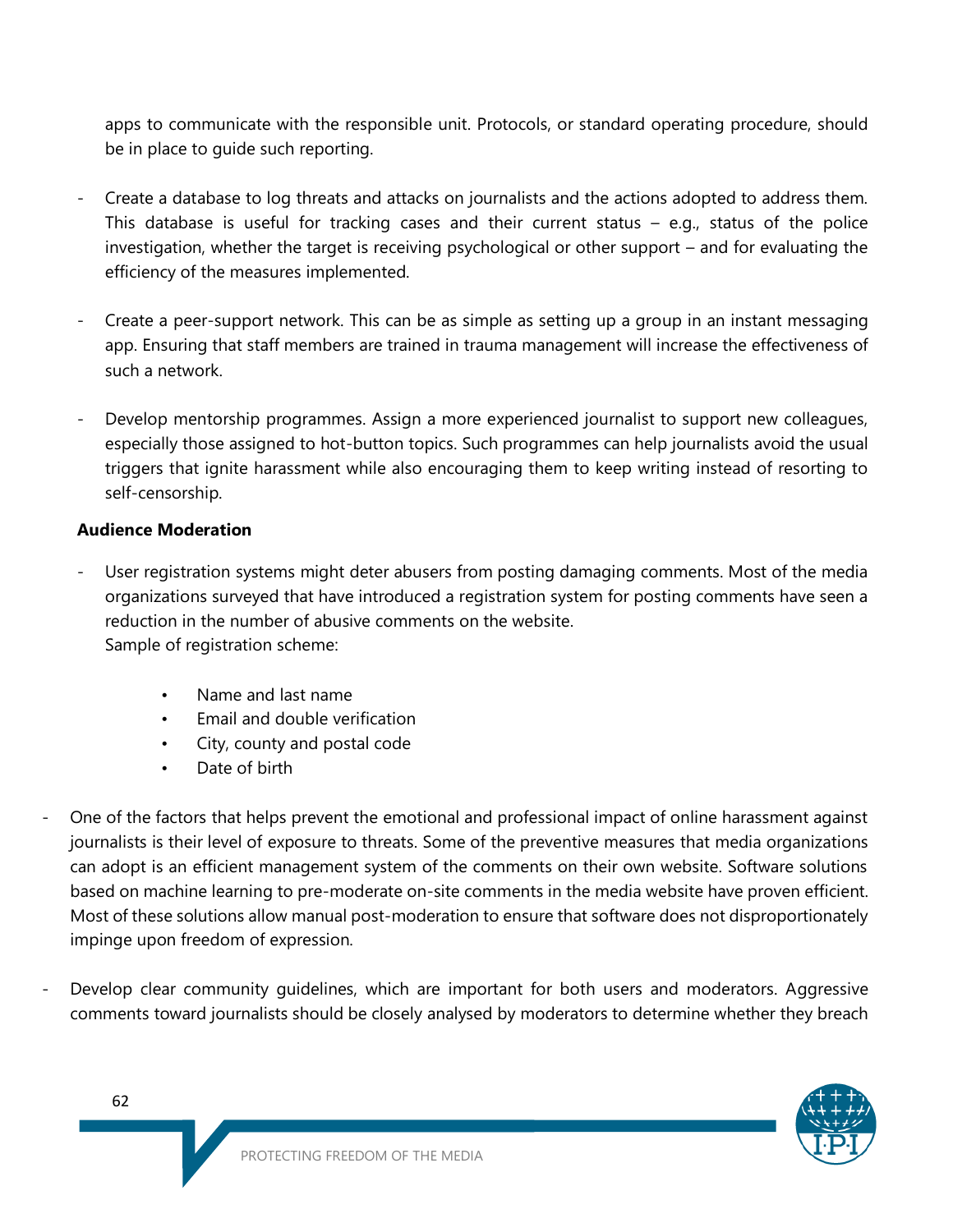the media company's community guidelines. Decisions about whether to remove comments attacking a journalist should take into account various factors, including the perspective of the journalist.

### Reaction

- When journalists report incidents of online harassment, editors and/or managers should provide a quick response acknowledging the issue so as to ease the initial emotional impact. This response can come via a short email or mobile message and should ideally communicate support and understand as well as an offer to provide relevant response measures.
- Document the abuse, in particular by storing screenshots, URLs, downloaded videos or gifs. An editor or a colleague of the affected journalist should undertake this task. Removing this burden from the journalist helps minimize the emotional impact.
- Carry out two types of risk assessment: one regarding the threat level from the post or message, and one regarding the emotional impact on the targeted journalists. These risks will not always correlate. This assessment should involve, where possible, the digital security team, the editor or line manager, the legal team and the journalist.
- Based on the risk assessment, decide in coordination with the journalist the best course of action. These can include:
	- Making the abuse/threats public. In this case, the media organization should publicly support the journalist and make clear that an attack against a journalist is an attack against the entire media organization.
	- Reporting the abuse/threat to the police. This decision should ideally be coordinated with the media organization's legal advisers.
	- In extreme cases, relocating the journalist or implementing other urgent safety measures, such as a bodyguard or security cameras near the journalist's home.
	- Temporarily reassigning the journalist to another beat.
	- Psychological support
	- Allowing the journalist to temporarily go offline. This decision should not be forced by the media organization.
	- Allowing the targeted journalist to report, at least temporarily, without a byline.
- For threats/abuse via social media platforms, report cases to these platforms. Although these companies response may be inadequate, they normally log an incident report that can later be retrieved in case the journalist or media organization decides to take legal action.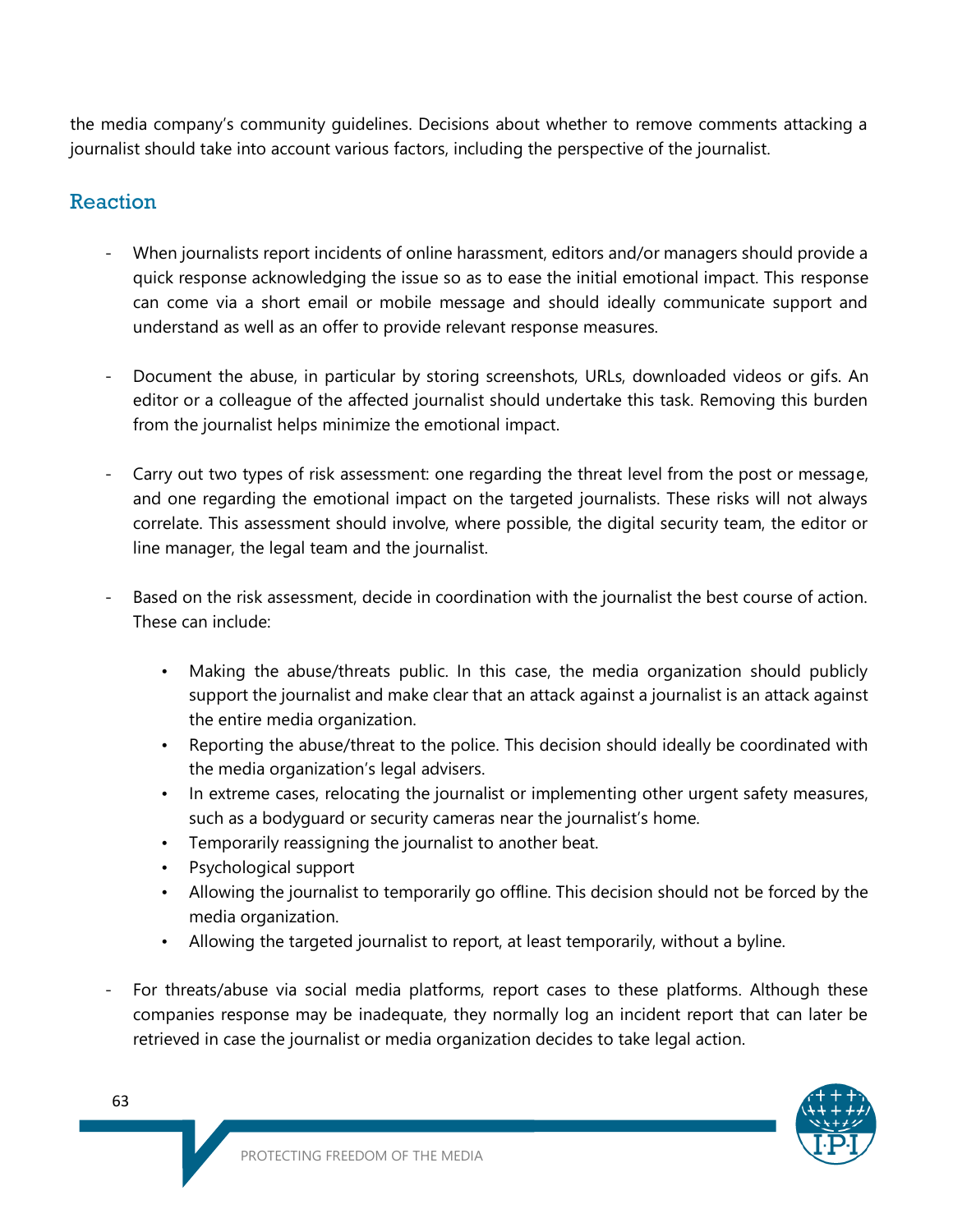- Consider engaging in online counter speech, in particular as a form of peer support. Demonstrations of public support by colleagues can help create a sense of community.
- Journalists targeted by online attacks can experience a myriad of emotions including anger, distress, rage or sadness, which may impact their performance at work. Be very clear that this is not their fault nor is online abuse something that journalists should have to endure. Let journalists know that having these feelings is understandable.
- Regularly follow up with the affected journalist to receive updates and provide updates on emotional toll, legal case or police investigation.

# 3.2. Recommendations for Journalists

### Prevention

- Read your media organization's online safety guidelines, which may change periodically.
- Join peer support structures within the newsroom. Even if you have not personally experienced harassment, you can offer support to those who have.

### Reaction

- In the event of immediate danger or physical threat:
	- If you are away from the newsroom, contact the police immediately, and then contact your editor and the responsible newsroom unit.
	- Document the harassment. Where possible, have someone else do this for you. Avoiding excessive exposure to harassment can help reduce the resulting distress.
	- If you are in the newsroom, contact your editor immediately and the responsible unit. Stay in the newsroom until adequate measures have been put in place and contact your family.
- If you are repeatedly harassed online:
	- Contact your editor and the responsible unit to coordinate the best response in your case.
	- Consider if you want to respond to the abusive comments. Most experts suggest avoiding further engagement with users. However, if you choose to respond publicly, coordinate with your social media manager or head of audience so they can provide support.

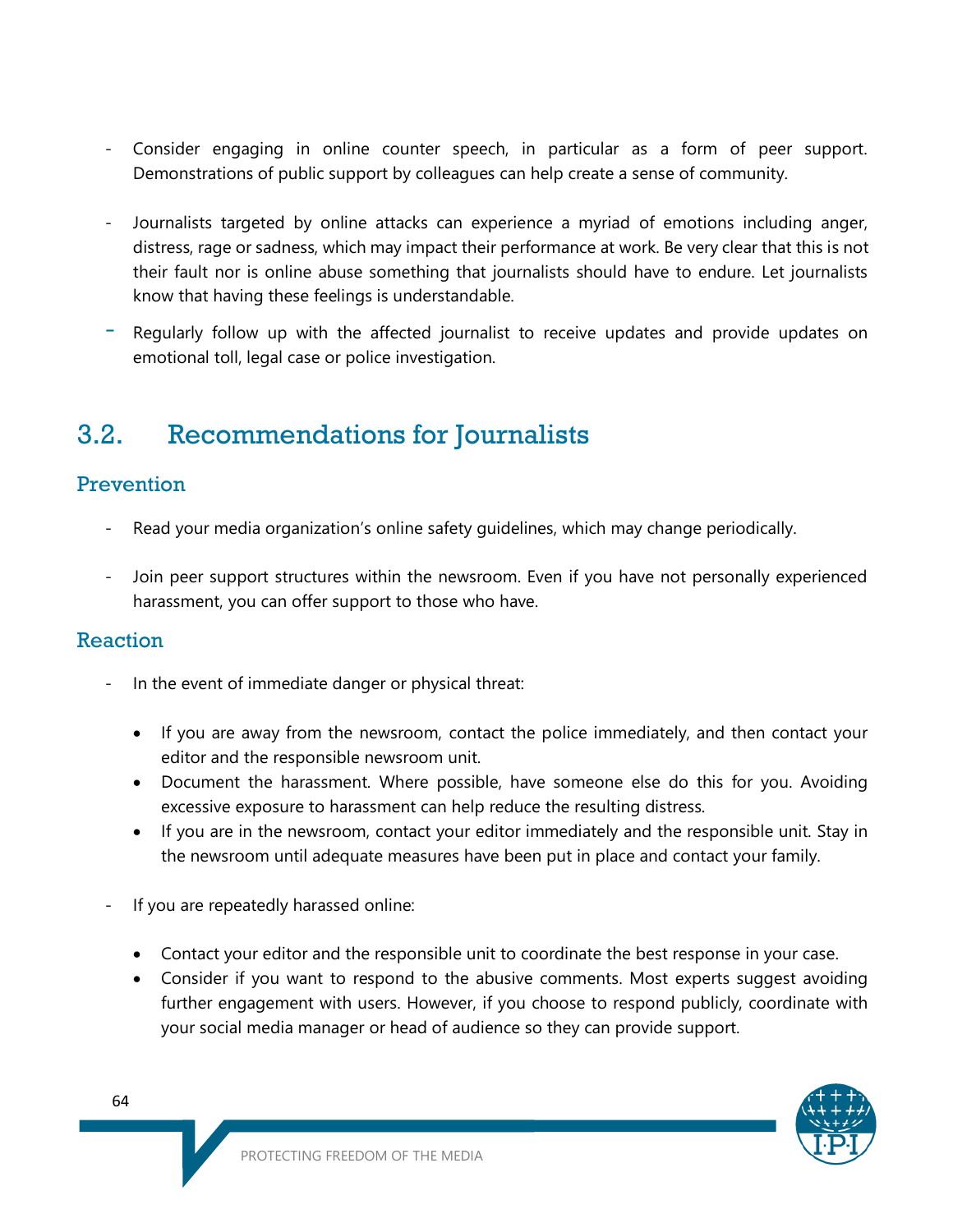- Use humour to counter abusive messages. While feeding trolls is generally not advisable, humorous or ironic comments can help diffuse the vitriol.
- Check the safety guidelines on social media platforms on how best to protect your account.
- Try to see online harassment as a larger phenomenon that goes beyond your case and that aims at silencing certain forms of expression. Depersonalizing online harassment is an important step to easing the emotional and professional impact.
- If your colleagues are targeted: Participate in peer support mechanisms to let the targeted journalist that she is not alone.

# 3.3. Recommendations for States

- Raise awareness among public officials, particularly police and judicial authorities about relevant aspects of online harassment, insults and threats, and which legal remedies are available for journalists targeted with online abuse.
- Encourage coordination and mutual understanding among the police, prosecutors and media organizations.
- Assign a dedicated prosecutor, or team of prosecutors, to deal with online threats. Consider gender balance in the selection of the prosecutors due to the often-sexualized nature of online attacks on women.
- Create a country-wide direct helpline for journalists, media organizations and journalists to report online abuse.
- Create an independently managed legal counselling and legal defence fund for journalists targeted with online harassment.
- Ensure public condemnation and prosecution of any member of government or member of any state institution who has either directly issued insulting and threatening messages against journalists or incited and encouraged others to do so.
- Create a database on the number of abusive comments, its content, and details of the targeted journalists.
- Publish regularly reports and analysis on collected data and cases; inform the relevant authorities about these findings.



65